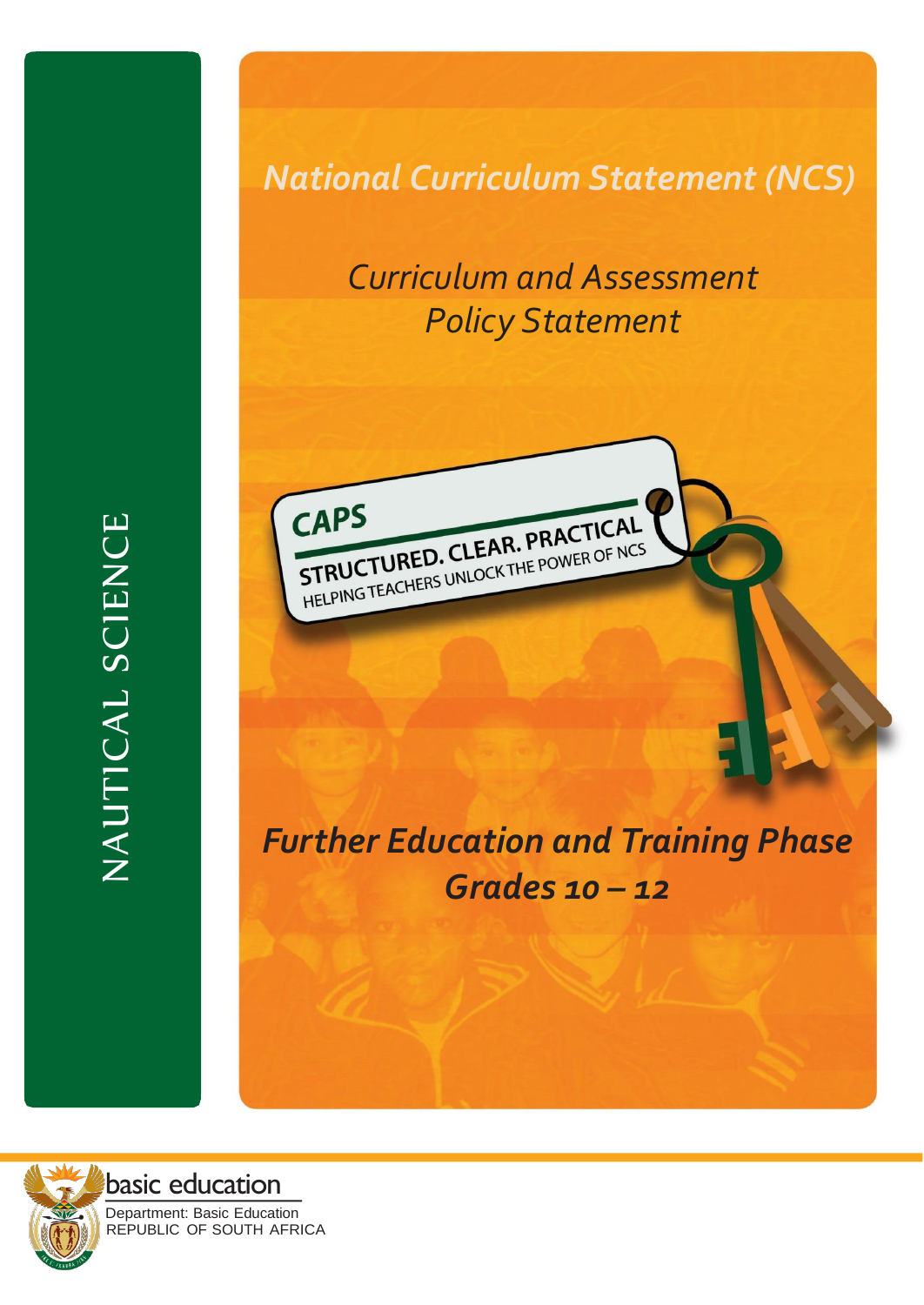

# **CURRICULUM AND ASSESSMENT POLICY STATEMENT GRADES 10 – 12**

**NAUTICAL SCIENCE**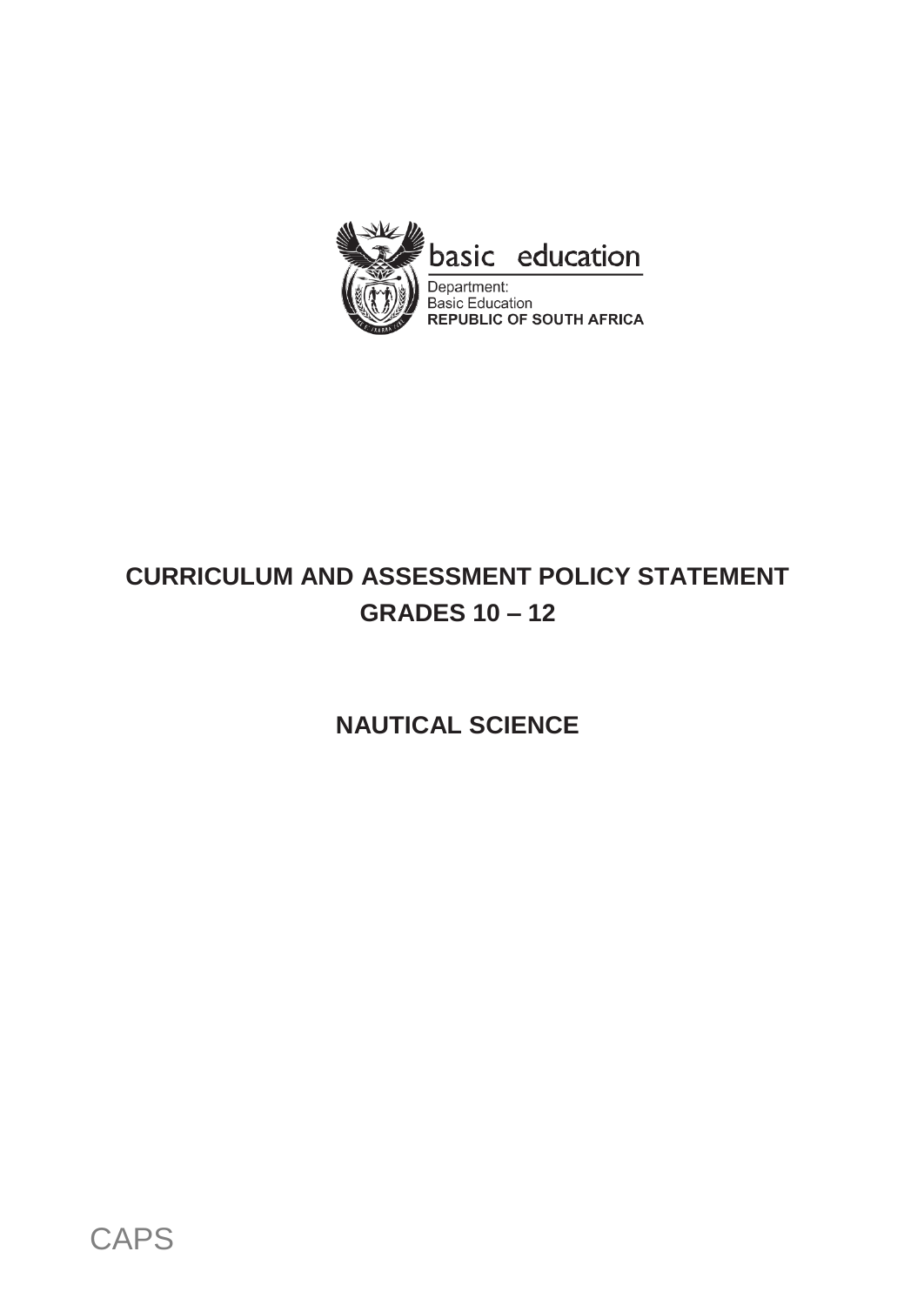# **CONTENTS**

#### **SECTION 1: INTRODUCTION TO THE CURRICULUM AND ASSESSMENT POLICY STATEMENTS FOR NAUTICAL SCIENCE**

- 1.1 Background<br>1.2 Overview
- **Overview**
- 1.3 General Aims of the South African Curriculum
- 1.4 Time Allocation
	- 1.4.1 Foundation Phase
	- 1.4.2 Intermediate Phase
	- 1.4.3 Senior Phase
	- 1.4.4 Grades 10 12

#### **SECTION 2: INTRODUCTION TO NAUTICAL SCIENCE**

- 2.1 The Main Topics of Nautical Science<br>2.2 The Specific Aims of Nautical Science
- 2.2 The Specific Aims of Nautical Science<br>2.3 Nautical Science Career Opportunities
- **Nautical Science Career Opportunities**

#### **SECTION 3: TOPICS**

- 3.1 Overview of Topics<br>3.2 Examinable Conten
- Examinable Content

#### **SECTION 4: ASSESSMENT IN NAUTICAL SCIENCE**

- 4.1 Assessment in Grades 10 and 11<br>4.2 Assessment in Grade 12
- 4.2 Assessment in Grade 12<br>4.3 Recording and Reporting
- 4.3 Recording and Reporting of the School Based Assessment<br>4.4 Subiect Competence Descriptions
- Subject Competence Descriptions
- 4.5 Annexures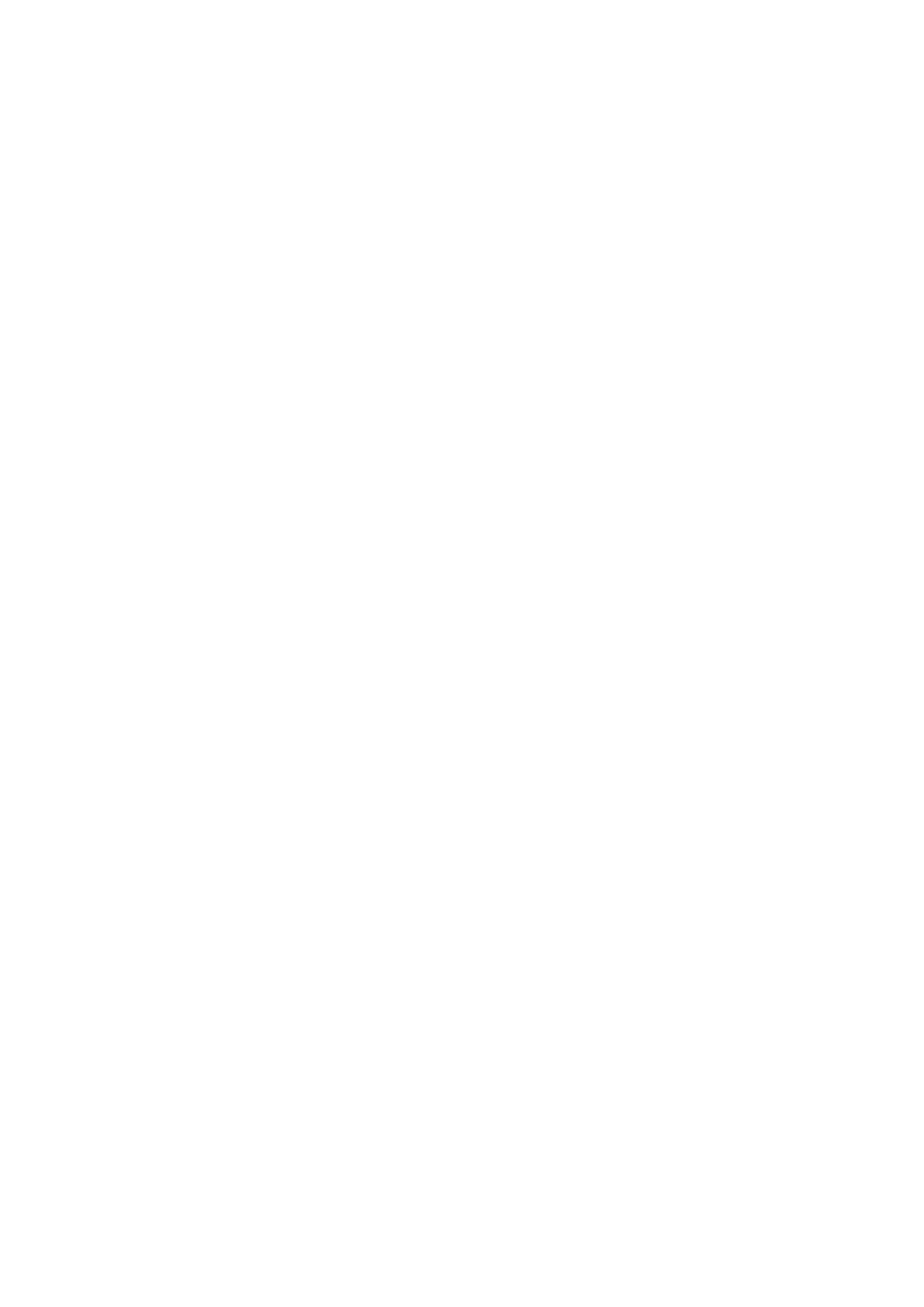#### **SECTION 1**

#### **INTRODUCTION TO THE CURRICULUM AND ASSESSMENT POLICY STATEMENTS FOR NAUTICAL SCIENCE GRADES 10 – 12**

#### **1.1 Background**

The *National Curriculum Statement Grades R – 12 (NCS)* stipulates policy on curriculum and assessment in the schooling sector.

To improve implementation, the National Curriculum Statement was amended, with the amendments coming into effect in January 2012. A single comprehensive Curriculum and Assessment Policy document was developed for each subject to replace Subject Statements, Learning Programme Guidelines and Subject Assessment Guidelines in Grades R – 12.

#### **1.2 Overview**

- (a) The *National Curriculum Statement Grades R – 12 (January 2012)* represents a policy statement for learning and teaching in South African schools and comprises the following:
	- *(i) Curriculum and Assessment Policy Statements for each approved school subject;*
	- *(ii) The policy document, National policy pertaining to the programme and promotion requirements of the National Curriculum Statement Grades R – 12; and*
	- *(iii) The policy document, National Protocol for Assessment Grades R – 12 (January 2012).*
- (b) The *National Curriculum Statement Grades R – 12 (January 2012)* replaces the two current national curricula statements, namely the
	- *(i) Revised National Curriculum Statement Grades R – 9, Government Gazette No. 23406 of 31 May 2002, and*
	- *(ii) National Curriculum Statement Grades 10 – 12 Government Gazettes, No. 25545 of 6 October 2003 and No. 27594 of 17 May 2005.*
- (c) The national curriculum statements contemplated in subparagraphs b(i) and (ii) comprise the following policy documents which will be incrementally repealed by the *National Curriculum Statement Grades R – 12 (January 2012)* during the period 2012 – 2014:
	- *(i) The Learning Area/Subject Statements, Learning Programme Guidelines and Subject Assessment Guidelines for Grades R – 9 and Grades 10 – 12;*
	- *(ii) The policy document, National Policy on assessment and qualifications for schools in the General Education and Training Band d, promulgated in Government Notice No. 124 in Government Gazette No. 29626 of 12 February 2007;*
	- *(iii) The policy document, the National Senior Certificate: A qualification at Level 4 on the National Qualifications Framework (NQF), promulgated in Government Gazette No.27819 of 20 July 2005;*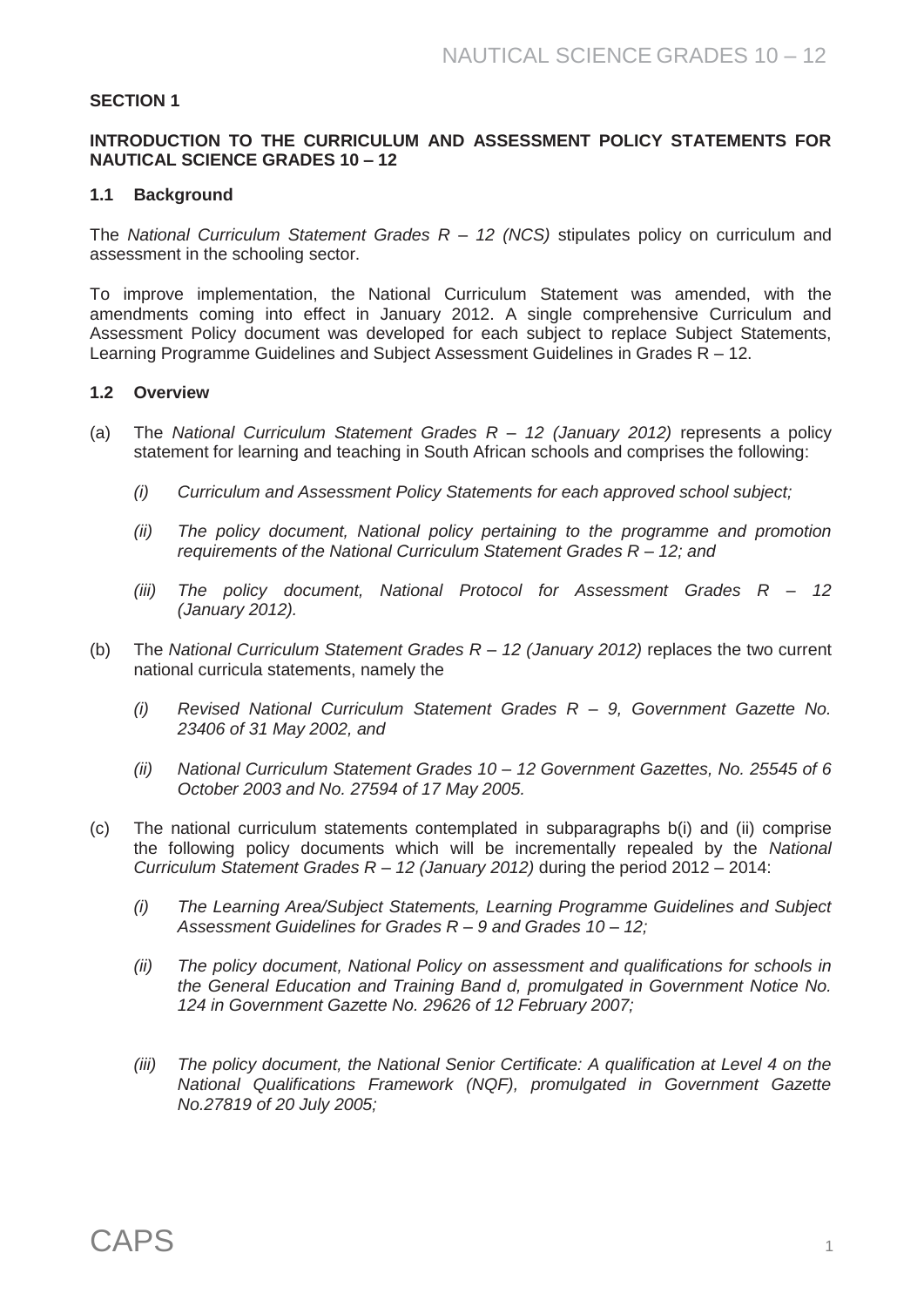- *(iv) The policy document, An addendum to the policy document, the National Senior Certificate: A qualification at Level 4 on the National Qualifications Framework (NQF), regarding learners with special needs, published in Government Gazette, No.29466 of 11 December 2006, is incorporated in the policy document, National policy pertaining to the programme and promotion requirements of the National Curriculum Statement Grades R – 12; and*
- *(v) The policy document, An addendum to the policy document, the National Senior Certificate: A qualification at Level 4 on the National Qualifications Framework (NQF), regarding the National Protocol for Assessment (Grades R – 12), promulgated in Government Notice No.1267 in Government Gazette No. 29467 of 11 December 2006.*
- (d) The policy document, *National policy pertaining to the programme and promotion requirements of the National Curriculum Statement Grades R – 12*, and the sections on the Curriculum and Assessment Policy as contemplated in Chapters 2, 3 and 4 of this document constitute the norms and standards of the *National Curriculum Statement Grades R –12.* It will therefore, in terms of *section 6A* of the *South African Schools Act, 1996 (Act No. 84 of 1996,)* form the basis for the Minister of Basic Education to determine minimum outcomes and standards, as well as the processes and procedures for the assessment of learner achievement to be applicable to public and independent schools.

#### **1.3 General aims of the South African Curriculum**

- (a) The *National Curriculum Statement Grades R –12* gives expression to the knowledge, skills and values worth learning in South African schools. This curriculum aims to ensure that children acquire and apply knowledge and skills in ways that are meaningful to their own lives. In this regard, the curriculum promotes knowledge in local contexts, while being sensitive to global imperatives.
- (b) The National Curriculum Statement Grades R –12 serves the purposes of:
	- equipping learners, irrespective of their socio-economic background, race, gender, physical ability or intellectual ability, with the knowledge, skills and values necessary for self-fulfilment, and meaningful participation in society as citizens of a free country;
	- providing access to higher education;
	- facilitating the transition of learners from education institutions to the workplace; and
	- providing employers with a sufficient profile of a learner's competences.
- (c) The National Curriculum Statement Grades R 12 is based on the following principles:
	- Social transformation: ensuring that the educational imbalances of the past are redressed, and that equal educational opportunities are provided for all sections of the population;
	- Active and critical learning: encouraging an active and critical approach to learning, rather than rote and uncritical learning of given truths;
	- High knowledge and high skills: the minimum standards of knowledge and skills to be achieved at each grade are specified and set high, achievable standards in all subjects;
	- Progression: content and context of each grade shows progression from simple to complex;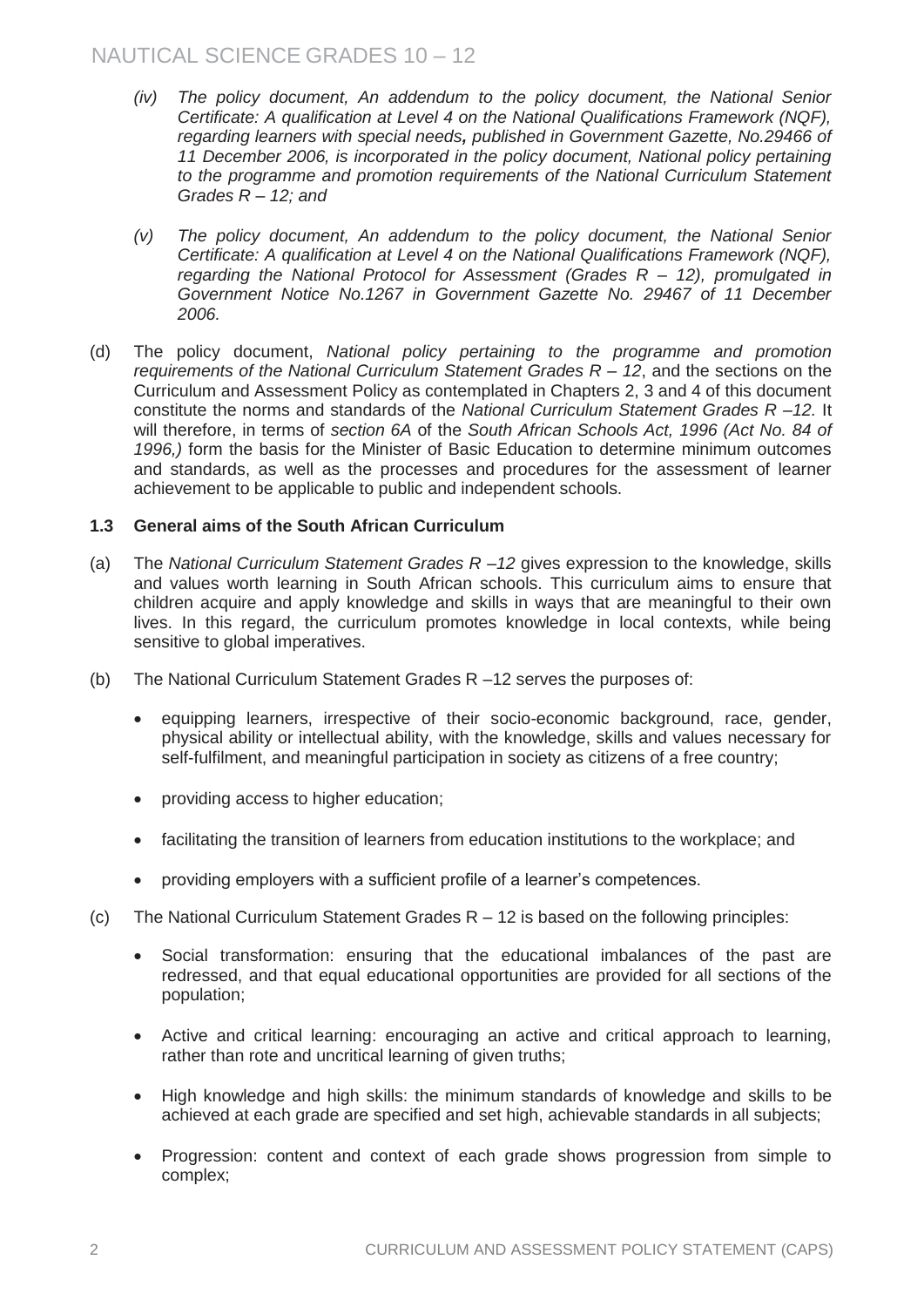- Human rights, inclusivity, environmental and social justice: infusing the principles and practices of social and environmental justice and human rights as defined in the Constitution of the Republic of South Africa. The National Curriculum Statement Grades  $R - 12$  is sensitive to issues of diversity such as poverty, inequality, race, gender, language, age, disability and other factors;
- Valuing indigenous knowledge systems: acknowledging the rich history and heritage of this country as important contributors to nurturing the values contained in the Constitution; and
- Credibility, quality and efficiency: providing an education that is comparable in quality, breadth and depth to those of other countries.
- (d) The National Curriculum Statement Grades  $R 12$  aims to produce learners that are able to:
	- identify and solve problems and make decisions using critical and creative thinking;
	- work effectively as individuals and with others as members of a team;
	- organise and manage themselves and their activities responsibly and effectively;
	- collect, analyse, organise and critically evaluate information;
	- communicate effectively using visual, symbolic and/or language skills in various modes;
	- use science and technology effectively and critically showing responsibility towards the environment and the health of others; and
	- demonstrate an understanding of the world as a set of related systems by recognising that problem solving contexts do not exist in isolation.
- (e) Inclusivity should become a central part of the organisation, planning and teaching at each school. This can only happen if all teachers have a sound understanding of how to recognise and address barriers to learning, and how to plan for diversity.

The key to managing inclusivity is ensuring that barriers are identified and addressed by all the relevant support structures within the school community, including teachers, District-Based Support Teams, Institutional-Level Support Teams, parents and Special Schools as Resource Centres. To address barriers in the classroom, teachers should use various curriculum differentiation strategies such as those included in the Department of Basic Education's *Guidelines for Inclusive Teaching and Learning* (2010).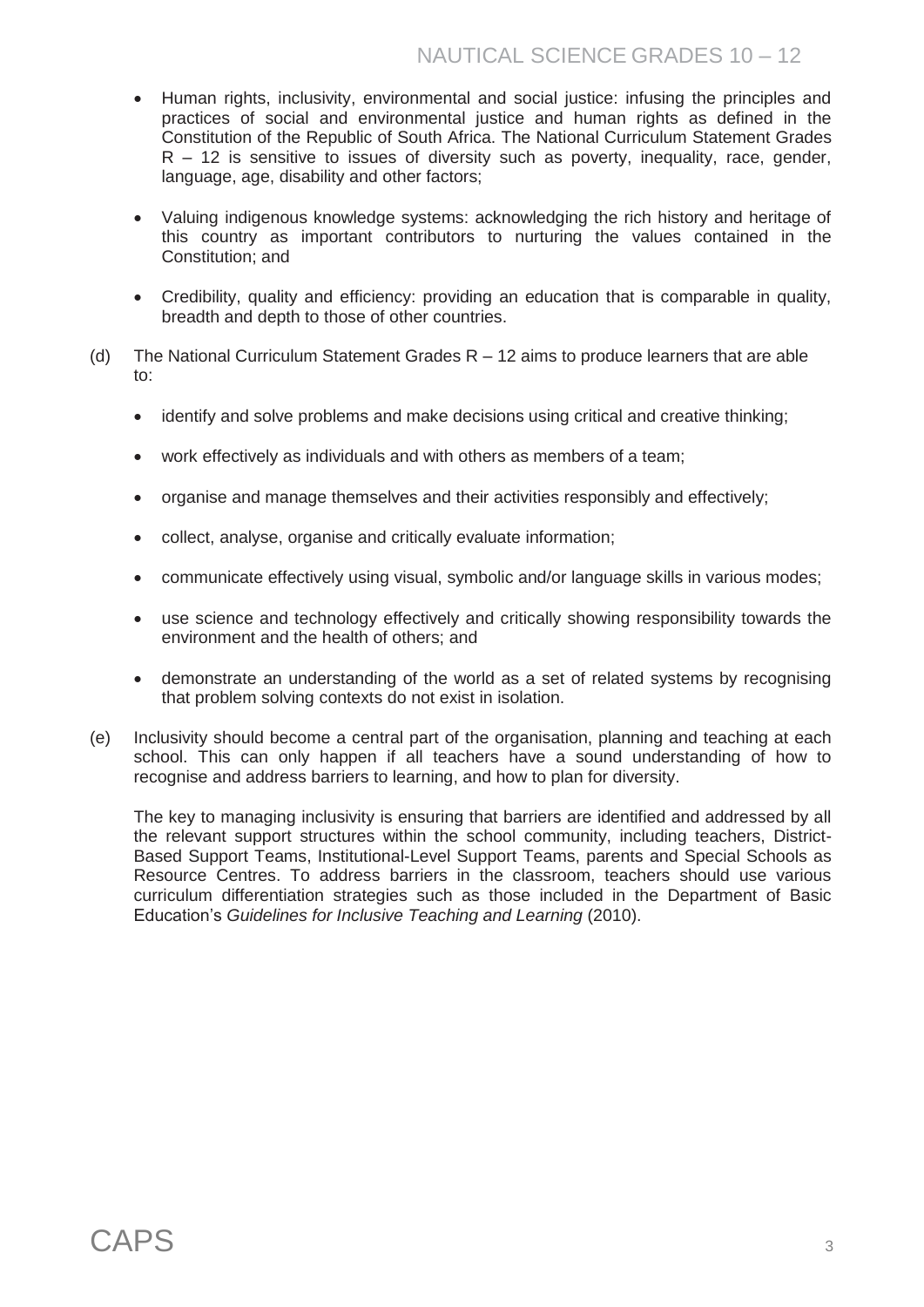### **1.4 Time Allocation**

#### **1.4.1 Foundation Phase**

(a) The instructional time in the Foundation Phase is as follows:

| <b>SUBJECT</b>                              | <b>GRADE R</b><br>(HOURS) | GRADES $1 - 2$<br>(HOURS) | <b>GRADE 3</b><br>(HOURS) |
|---------------------------------------------|---------------------------|---------------------------|---------------------------|
| Home Language                               | 10                        | 8/7                       | 8/7                       |
| <b>First Additional Language</b>            |                           | 2/3                       | 3/4                       |
| <b>Mathematics</b>                          | 7                         | 7                         | 7                         |
| <b>Life Skills</b>                          | 6                         | 6                         | 7                         |
| <b>Beginning Knowledge</b><br>$\bullet$     | (1)                       | (1)                       | (2)                       |
| <b>Creative Arts</b><br>$\bullet$           | (2)                       | (2)                       | (2)                       |
| <b>Physical Education</b><br>$\bullet$      | (2)                       | (2)                       | (2)                       |
| Personal and Social Well-being<br>$\bullet$ | (1)                       | (1)                       | (1)                       |
| <b>TOTAL</b>                                | 23                        | 23                        | 25                        |

- (b) Instructional time for Grades R, 1 and 2 is 23 hours and for Grade 3 is 25 hours.
- (c) Ten hours are allocated for languages in Grades  $R 2$  and 11 hours in Grade 3. A maximum of 8 hours and a minimum of 7 hours are allocated for Home Language and a minimum of 2 hours and a maximum of 3 hours for Additional Language in Grades 1 – 2. In Grade 3 a maximum of 8 hours and a minimum of 7 hours are allocated for Home Language and a minimum of 3 hours and a maximum of 4 hours for First Additional Language.
- (d) In Life Skills Beginning Knowledge is allocated 1 hour in Grades  $R 2$  and 2 hours as indicated by the hours in brackets for Grade 3.

#### **1.4.2 Intermediate Phase**

(a) The instructional time in the Intermediate Phase is as follows:

| <b>SUBJECT</b>                              | <b>HOURS</b> |
|---------------------------------------------|--------------|
| Home Language                               | 6            |
| <b>First Additional Language</b>            | 5            |
| <b>Mathematics</b>                          | 6            |
| Natural Sciences and Technology             | 3,5          |
| <b>Social Sciences</b>                      | 3            |
| Life Skills                                 | 4            |
| <b>Creative Arts</b><br>$\bullet$           | (1,5)        |
| <b>Physical Education</b><br>$\bullet$      | (1)          |
| Personal and Social Well-being<br>$\bullet$ | (1,5)        |
| <b>TOTAL</b>                                | 27,5         |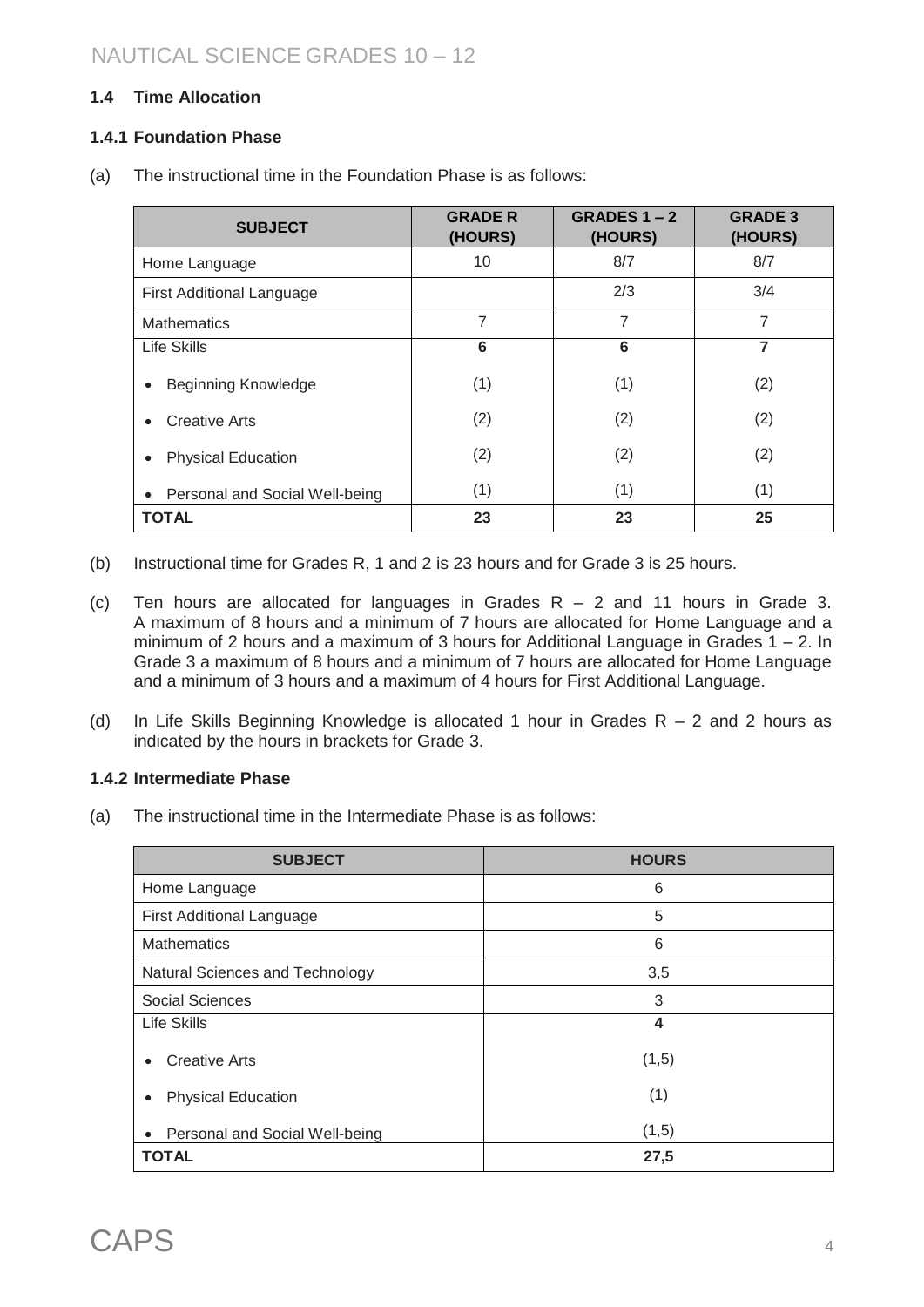#### **1.4.3 Senior Phase**

(a) The instructional time in the Senior Phase is as follows:

| <b>SUBJECT</b>                      | <b>HOURS</b>   |
|-------------------------------------|----------------|
| Home Language                       | 5              |
| <b>First Additional Language</b>    | 4              |
| <b>Mathematics</b>                  | 4,5            |
| <b>Natural Sciences</b>             | 3              |
| <b>Social Sciences</b>              | 3              |
| Technology                          | $\overline{2}$ |
| <b>Economic Management Sciences</b> | 2              |
| <b>Life Orientation</b>             | $\overline{2}$ |
| <b>Creative Arts</b>                | $\mathcal{P}$  |
| <b>TOTAL</b>                        | 27,5           |

#### **1.4.4 Grades 10 – 12**

(a) The instructional time in Grades  $10 - 12$  is as follows:

| <b>SUBJECT</b>                                                                                                                                                                                                                                                                                                                          | TIME ALLOCATION PER WEEK (HOURS) |
|-----------------------------------------------------------------------------------------------------------------------------------------------------------------------------------------------------------------------------------------------------------------------------------------------------------------------------------------|----------------------------------|
| Home Language                                                                                                                                                                                                                                                                                                                           | 4.5                              |
| <b>First Additional Language</b>                                                                                                                                                                                                                                                                                                        | 4.5                              |
| <b>Mathematics</b>                                                                                                                                                                                                                                                                                                                      | 4.5                              |
| <b>Life Orientation</b>                                                                                                                                                                                                                                                                                                                 |                                  |
| A minimum of any three subjects selected from<br>Group B Annexure B, Tables $B1 - B8$ of the policy<br>document, National policy pertaining to the<br>programme and promotion requirements of the<br>National Curriculum Statement Grades R - 12,<br>subject to the provisos stipulated in paragraph 28 of<br>the said policy document. | $12(3 \times 4h)$                |
| total                                                                                                                                                                                                                                                                                                                                   | 27.5                             |

The allocated time per week may be utilised only for the minimum required NCS subjects as specified above, and may not be used for any additional subjects added to the list of minimum subjects. Should a learner wish to offer additional subjects, additional time must be allocated for the offering of these subjects.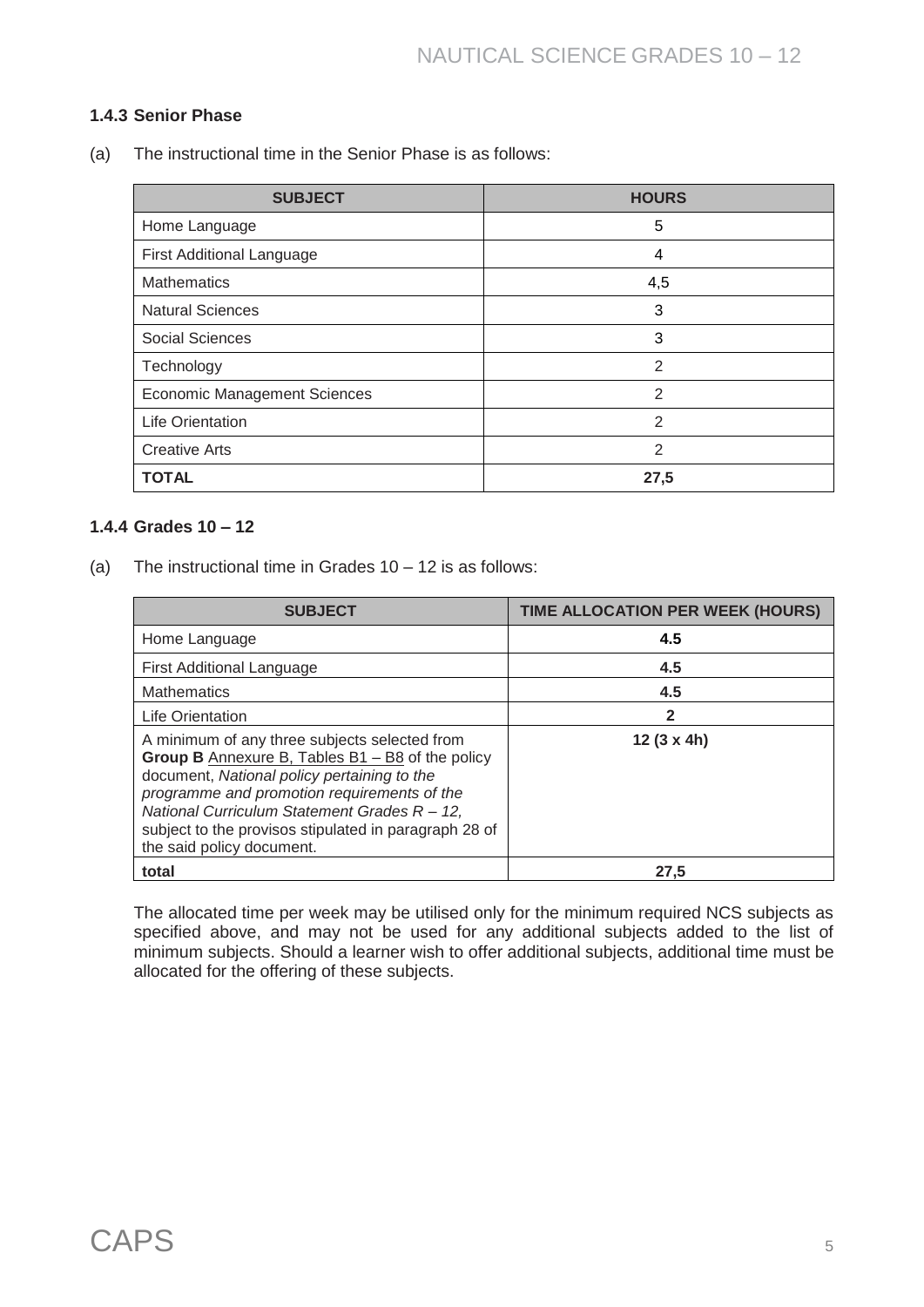#### **SECTION 2**

#### **2.1 What is Nautical Science?**

Nautical Science is the study of the nautical aspects of the maritime environment used in the movement or transport of persons, goods and equipment by sea from one geographical position to another.

The purpose of the subject Nautical Science is to provide an appropriate body of specialised knowledge, skills, attitudes and values that will:

- develop awareness of South Africa as a maritime nation and the importance of the sea to the economy of the country
- prepare the learner for a career at sea at various levels in a marine enterprise
- expose learners to ascending levels of nautical knowledge and ability
- prepare learners for the maritime courses within the higher education sector and for entry into careers in the maritime industry
- stimulate an interest in and enjoyment of maritime activities and
- encourage safe practices in maritime activities.

Nautical Science is both a practical and theoretical orientated subject. It develops competences in the acquisition and use of information required in a seafarer career.

In Nautical Science, learners are introduced to the following four foci covering

• Nautical navigation

This section encompasses navigational terminology, principles, concepts and systems as well as the sources of and use of navigational information such as observation, navigational instruments, nautical tables and publications. Opportunities are provided for practical work such as planning and plotting voyages, using mathematical models and formulas to calculate distances, time, courses, tides, depth of water, effects of weather etc.

• Seamanship

In this section the focus is on the role of mariner and career opportunities in the nautical industry. It includes nautical terminology, types of vessels and their construction, characteristics, purpose and layout, as well as the factors and forces affecting their handling and their stability. Learners develop skills in ropework and are introduced to types of cordage. They learn about equipment for loading, stowing and discharging cargo and have opportunities to calculate, compare and contrast ways and means of handling cargo. Great emphasis is placed on safety at sea including risks, rules, procedures and equipment. Environmental concerns around shipping are explored.

• Meteorology

Learners become acquainted with the physical environment and weather and their impact on the seafarer and the maritime activities, including how to observe and measure the changes to this environment and to assess its influence on maritime activities.

• Maritime Communications

This section develops learners' ability to interpret and use communication methods and procedures including signals, codes, flags, flashing lights and distress frequencies

Nautical Science develops learners' ability to logically organise, assess and present the information acquired in a form which is user-friendly. Learners use and apply the acquired information to perform or simulate the performance of the nautical tasks and duties of the seafarer. This includes the procedures and techniques to be followed as well as the use of the hardware/ equipment where practicable.

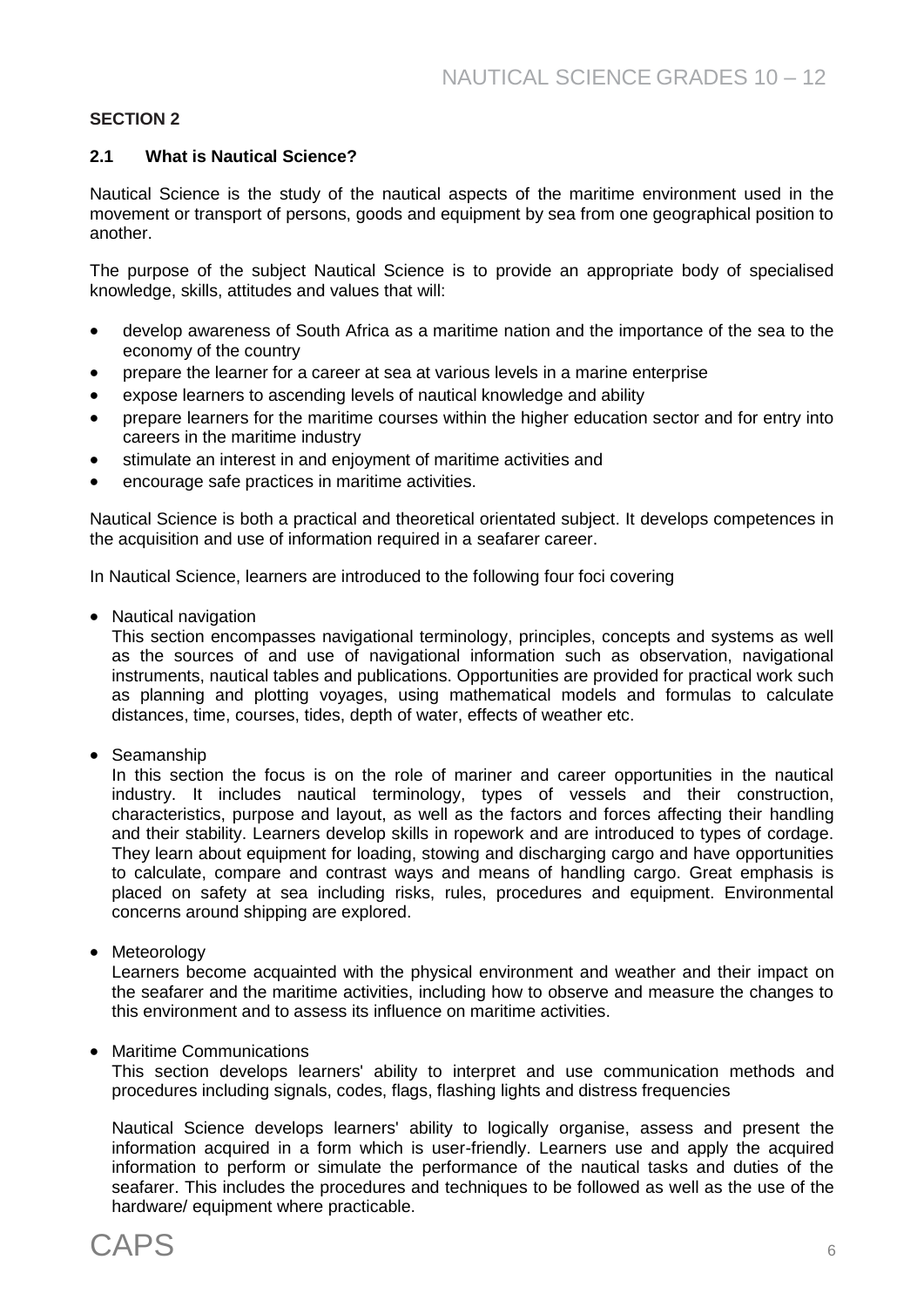#### 2.2 Topics to be studied in Nautical Science

#### **Topic 1 Nautical navigation**

The focus of this topic is to provide learners with a sound knowledge and understanding of nautical navigation and geographical position and the ability to apply this practically. The knowledge, skills and values gained will provide learners with a sound understanding of nautical charts, navigational implements and equipment and the appropriate navigational publications. They will also provide the learners with the ability to apply principles, techniques and concepts practically in the planning and execution of navigational passages.

#### **Topic 2 Seamanship**

This topic is designed to familiarize the learner with the role of the mariner, sea-going vessels, their operation and management. They must demonstrate their understanding of the use of the ship's systems and equipment in order to perform their designed function. Great stress is laid upon safety aspects, international regulations and systems, safety equipment and the procedures to be followed in an emergency.

#### **Topic 3 Meteorology**

This topic enables learners to interpret and evaluate meteorological information from a variety of sources available to the seaman in order to assess its affect on shipping and the planning and execution of ocean passages. They will understand the factors that cause the various weather patterns and pressure systems to be found locally and in various other areas of the world and what action to take in the event of violent storms to prevent damage and loss of life.

#### **Topic 4 Maritime Communications**

The primary focus of this topic is the use of communications to promote safety at sea. Learners will have a basic knowledge and understanding of the various means employed, how to maximise their employment and ensure effective communications anywhere at sea.

#### **2.3 Career Opportunities**

Learners who have completed the requirements of the General Education and Training (GET) Band should have been introduced to certain bodies of knowledge and skills closely related to Nautical Science in Learning Areas such as Social Sciences (Geography), Natural Sciences, and Mathematics. These include knowledge of oceans, rivers and other waterways, environmental issues, ecosystems, basic mathematical skills and an understanding of basic physical science concepts. These will be expanded and become more focused in the Further Education and Training (FET) band.

Learners should keep possible careers in mind when selecting subject combinations. Nautical Science is linked to a number of other Further Education and Training (FET) subjects, namely

- Mathematics
- Physical Science
- Geography
- Maritime Economics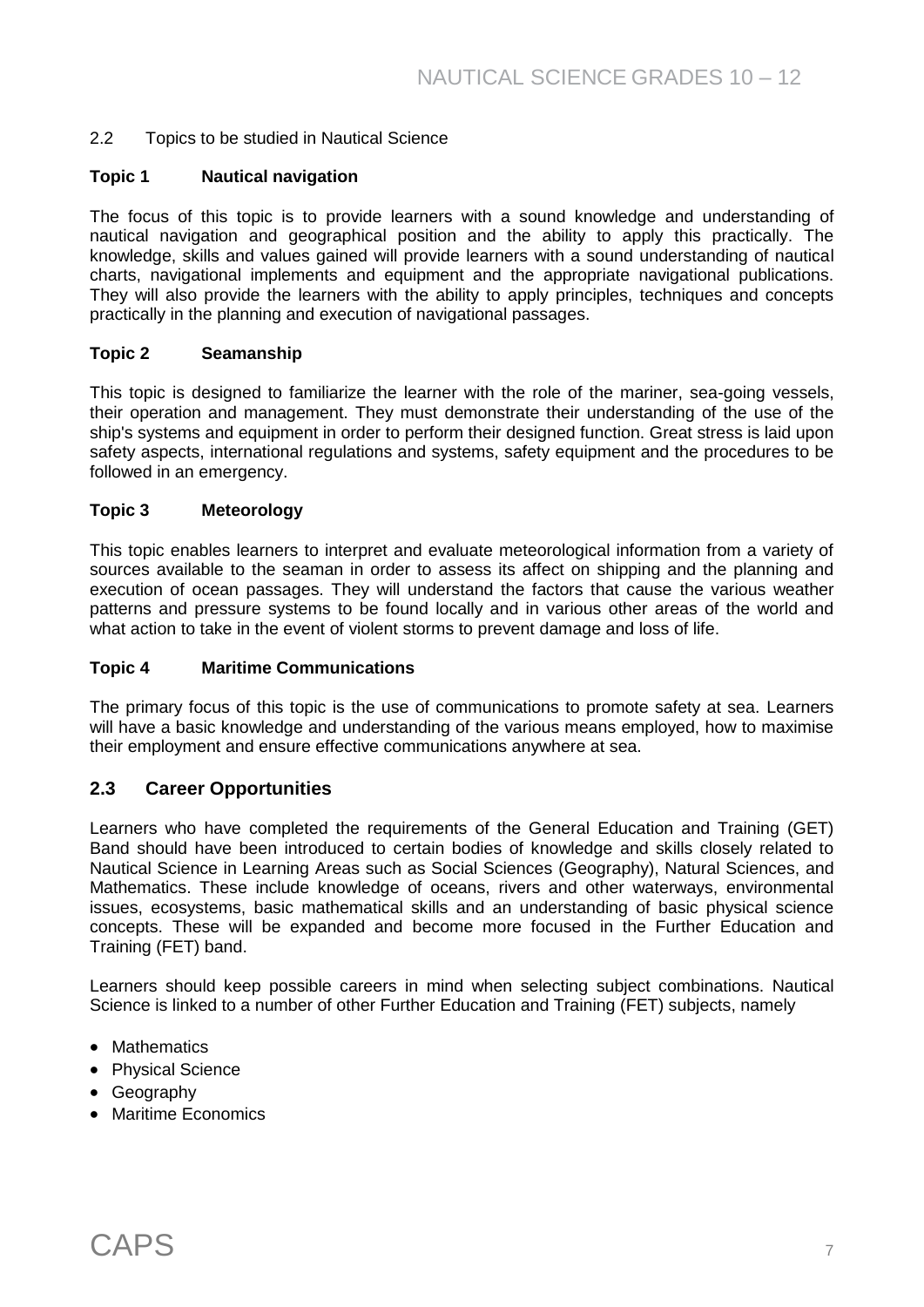# NAUTICAL SCIENCE GRADES 10 – 12

The nature of the nautical environment as well as the techniques and technology required by the mariner in order to survive and operate in it, requires a firm understanding of the *scientific*  principles involved and the practical application of *Mathematics*. Since this course is aimed at the **application** of mathematical and scientific knowledge, such knowledge will have to be acquired outside the Nautical Science course. These two subjects are required if learners continue on to the maritime courses at a tertiary institution.

The tasks of the mariner are performed on the surface of the globe (earth) and involve the movement of vessels from one geographical position to another. Therefore, knowledge and application of certain aspects of *Geography* are beneficial. In addition, given that the major portion of trade between nations is carried by sea, the mariner would benefit from a sound knowledge of *Maritime Economics*.

Whilst the Nautical Science course is aimed at the aspirant mariner and in particular the seaman/ deck department there are links to a number of other maritime careers. These include:

Marine Engineering **Naval Architecture** Maritime Law Oceanography Marine Biology Hydrography Marine Surveying Transform of Fishing Transform of Marine Conservation<br>
Yachting (Leisure/ Recreational) Marine Salvage Transformation Stevedoring Yachting (Leisure/ Recreational) Marine Salvage Stevedoring Stevedoring Ship Chartering Marine Insurance

The subject prepares learners for entry-level jobs on ships. Elements of Nautical Science are portable to the NQF level 4 unit standards qualification 'Further Education and Training: Shipping' for learners exiting schools prior to Grade 12 or continuing with their studies via the FET colleges.

#### **Issues to be considered when selecting the subject Nautical Science**

Not all learners studying Nautical Science will aspire to a career at sea. For those that do aspire to a career at sea, certain physiological requirements have to be met. For instance:

- the prospective seafarer must have unimpaired vision (i.e. can see without the aid of spectacles or contact lenses);
- he/ she must not be colour blind (i.e. must be able to discern all colours especially red and green);
- he/ she must have unimpaired hearing (i.e. can hear normally, without the assistance of hearing aids);
- he/ she must be medically fit, i.e. must not suffer from physiological disorders that require chronic medication or treatment which could endanger their own or others' safety at sea;
- he/ she cannot have physical/ locomotive disabilities (i.e. the full use of all his or her limbs).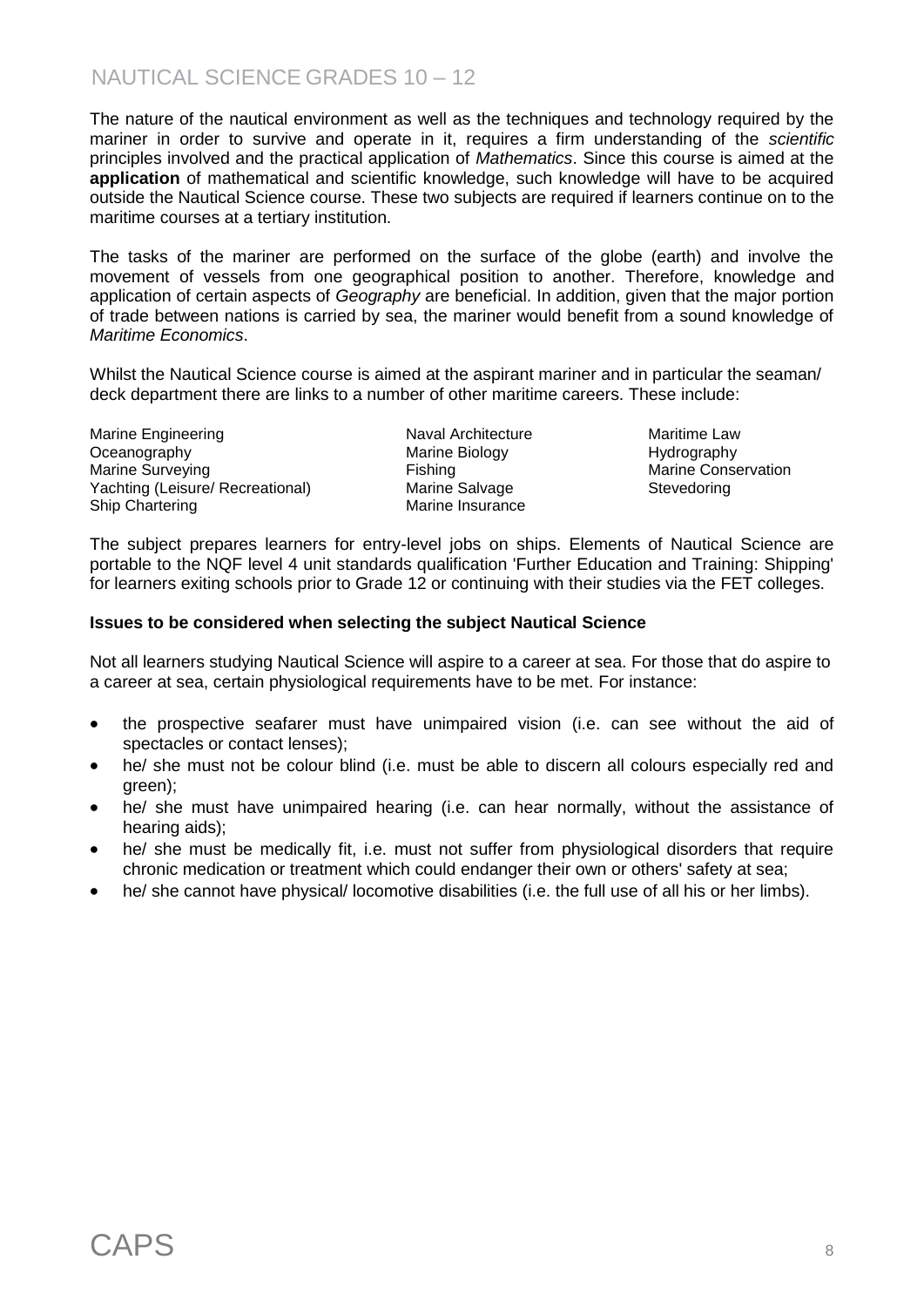## **SECTION 3**

### **3.1 Content Outline**

**Topic 1**

#### **Nautical Navigation**

#### **Grade 10**

- Use basic navigational terminology to explain navigational principles, concepts and procedures.
- Identify and use sources of data that provide information for navigational processes to calculate and plot positions and lay off courses using bearings.
- Plan a coastal passage between two geographical positions on a nautical chart using data obtained from the observation of terrestrial objects, features and navigational publications.
- Explain the types and use of compasses for the measurement of direction at sea and the reasons and processes for correction.

#### **Grade 11**

- Analyse and explain navigational principles and concepts.
- Gather and analyse information using navigational instruments, nautical tables, publications and instrumental observations of the sun.
- Use prescribed mathematical models (sailings) and formulas, and data obtained from nautical tables, to calculate distances, time of passage and courses between geographical positions.
- Explain the principle, construction and use of a sextant as a navigational instrument.

- Analyse and compare navigational systems, their principles of operation, strengths and shortcomings.
- Synthesise information about the altitude and bearings of the sun from a variety of sources including navigational instruments, nautical tables, nautical publications and observation of the sun and plot the position of the vessel on a mercator plotting sheet.
- Apply data obtained through navigational instruments (compass and sextant), from nautical tables and publications and through observation of the sun to fix the position of a vessel anywhere at sea.
- Evaluate the accuracy of the compasses by utilising instrumental observations of the sun and the appropriate nautical tables and publications.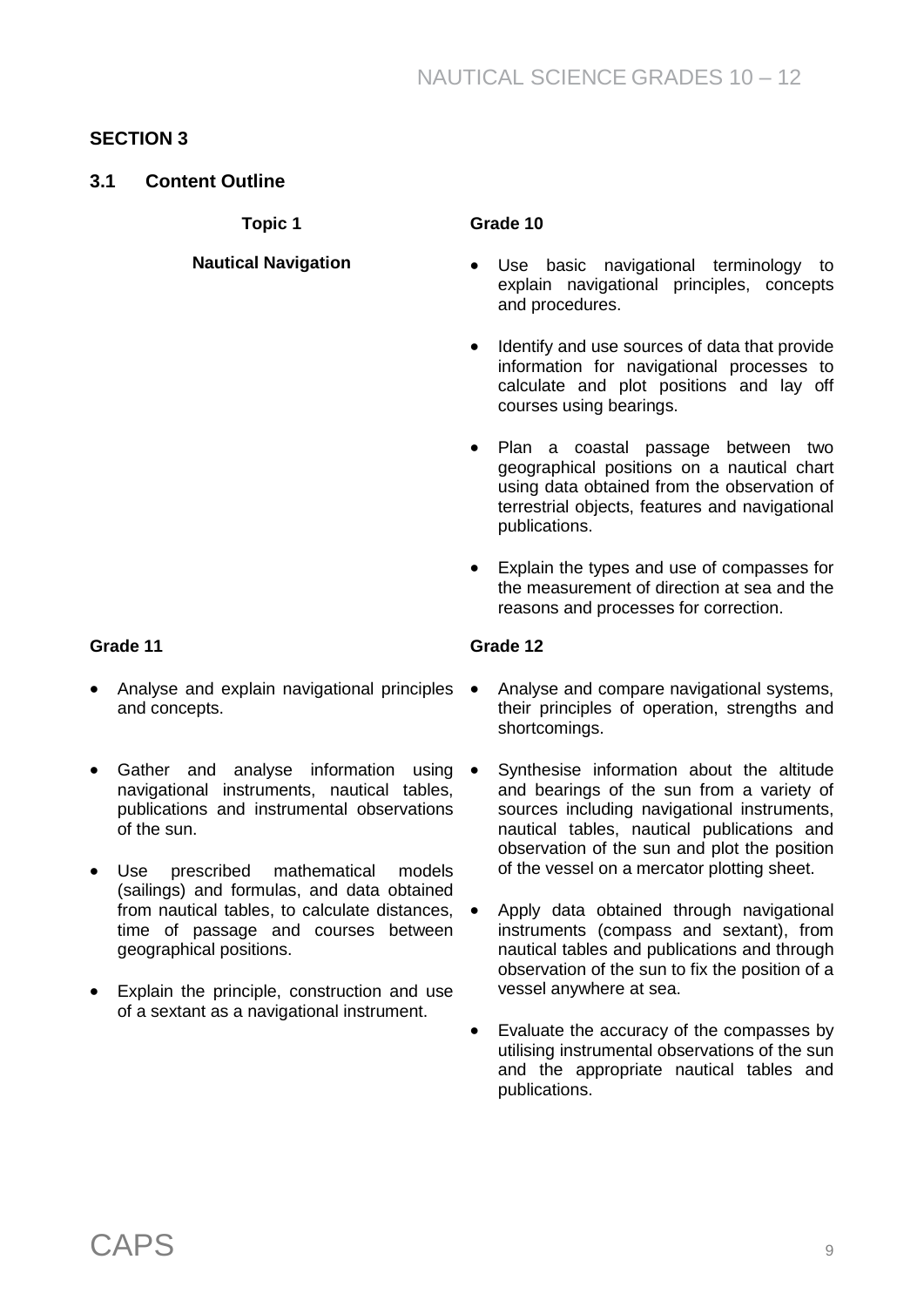# NAUTICAL SCIENCE GRADES 10 – 12

# **Topic 2**

# **Seamanship**

# **Grade 10**

- Use nautical terminology to describe, illustrate and explain the various types of seagoing vessels utilising South African ports.
- Demonstrate the ability to carry out prescribed rope work and explain the various types of cordage used at sea.
- Describe the basic safety equipment and practices found aboard seagoing vessels and explain the need for safety precautions taken onboard.
- Identify, describe and compare the various roles of deck personnel and perform the duties of a member of the crew of a small sailing vessel.

#### **Grade 12**

- Evaluate the factors and forces affecting the stability of ships including the hull stresses, loadlines and zones and the effect of the loading, stowing and moving of cargo or ballast.
- Compare and contrast the methods of loading, stowage and discharging cargo on and from various types of commercial vessel.
- Analyse and evaluate the safety procedures needed to ensure safety on board.
- Investigate the development of a human rights approach to sea-going employment to avoid exploitation.
- Investigate the effect of pollution caused by ships on the environment and recommend possible preventative measures.

- Analyse the factors and forces affecting the handling of vessels at sea.
- Explain the use of various types of rigging. cranes and derricks and the calculation of the advantage obtained by various arrangements of blocks and tackles to load, discharge or move objects or cargo handling onboard a ship.
- Consider, evaluate and recommend the factors to be considered and rules and  $\bullet$ procedures to be followed in the event of various types of emergency situation arising at sea.
- Investigate, categorise and compare Nautical Science related careers including the background training required and the  $\bullet$ types of work activity involved.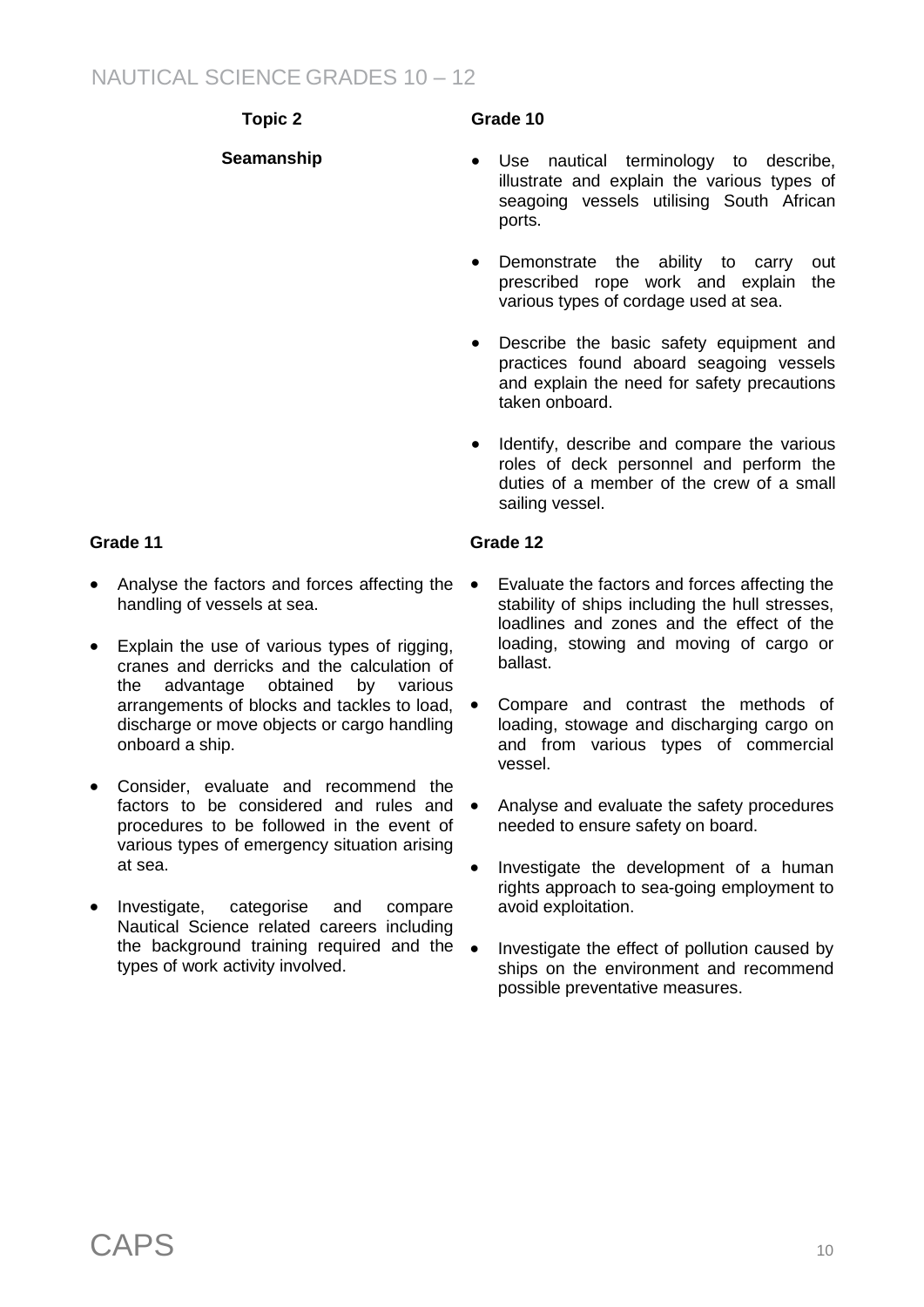**Topic 3**

**Meteorology**

## **Grade 10**

- Explain the various sources of meteorological data used by the mariner.
- Describe the various meteorological instruments carried onboard a sea-going vessel and explain what they measure.
- Explain the various elements and processes in the formation of weather, how they interact with each other and how they affect the sea conditions.
- Describe meteorological factors that impact on shipping in port and at sea.

#### **Grade 11**

- Conduct synoptic chart reading of weather patterns to predict the effect of weather systems on the planning of ocean voyages.
- Distinguish between the different isobaric systems found at sea and explain their influence on navigation.
- Evaluate the influence of sea currents on weather patterns and the impact on navigation off the South African coast.

- Access and apply information of various weather phenomena to determine their effect on planned passages.
- Explain the system of weather reporting used at sea.
- Categorise the weather patterns found in various parts of the globe and their impact on shipping.
- Predict the action to be taken by ships when faced with adverse weather conditions.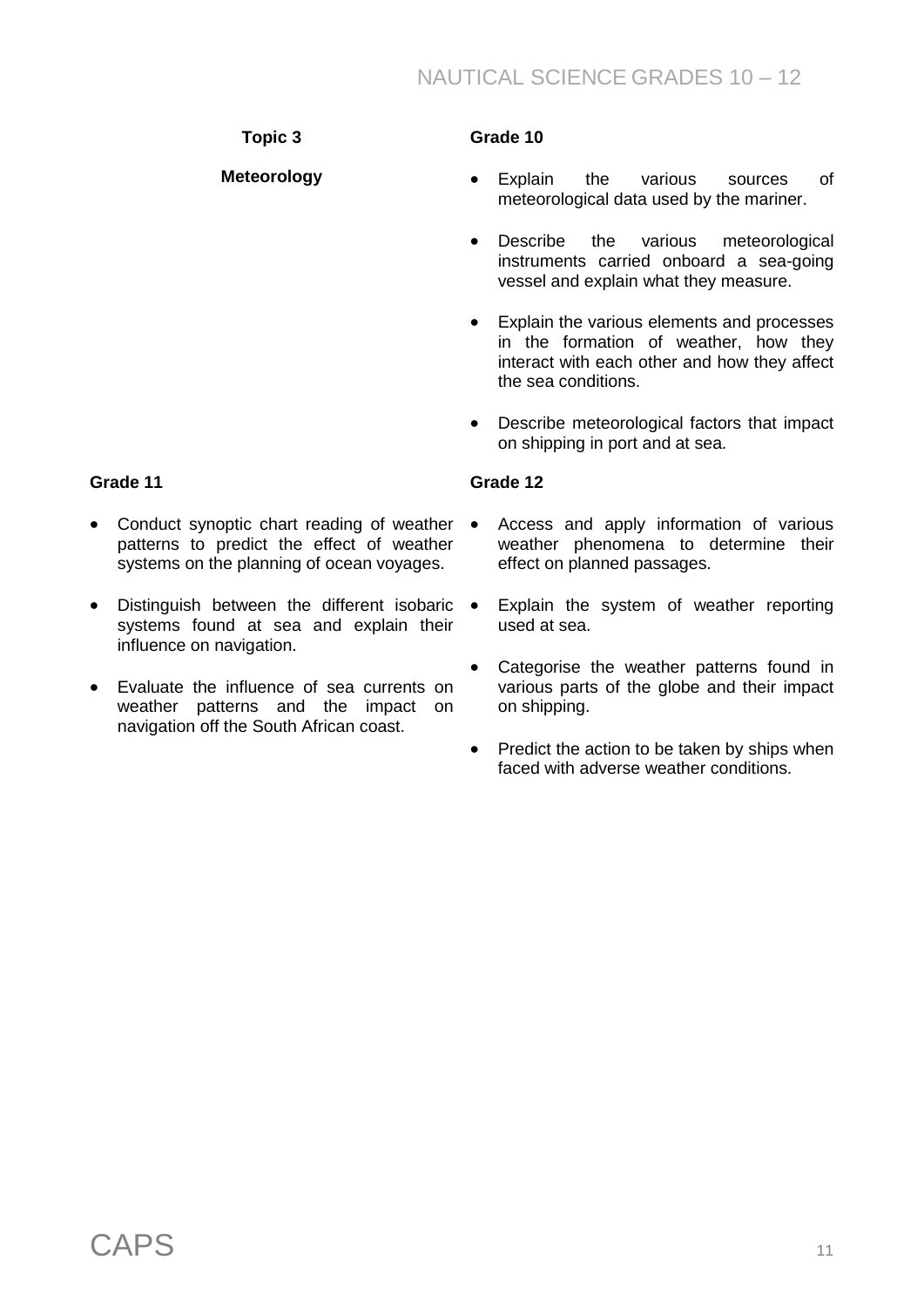# **Topic 4**

### **Maritime Communications**

#### **Grade 10**

- Identify what procedures should be followed as well as signals and codes used for communicating at sea.
- Identify and compare the strengths and weaknesses of the various methods of communication at sea.
- Interpret the single meanings of prescribed signal flags used for communicating at sea.

#### **Grade 12**

- Identify good operator practices used for effective and efficient communications at sea using a manual system.
- Demonstrate the use of distress frequencies, the significance of distress periods and the procedures used for distress communications at sea.
- Pass messages utilising the phonetic alphabet and explain its purpose and value.
- Analyse and evaluate effective communication practices using an automated system to ensure safety on board a vessel.
- Analyse and explain the concept, organisation and operation of the Global Maritime Distress and Safety System used at sea.
- Draft emergency messages, ready for transmission and explain the procedure for their use.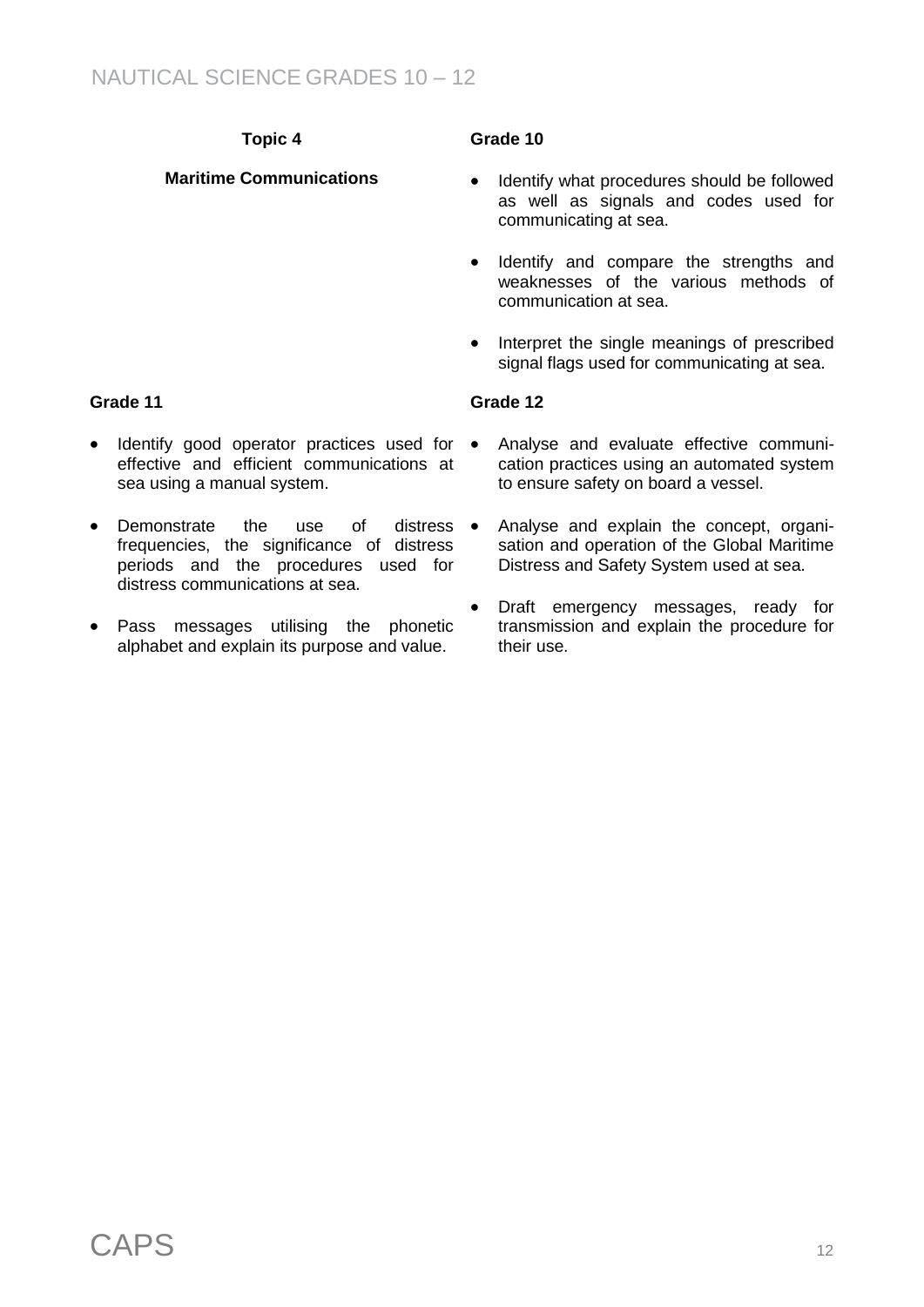#### **TOPICS AND CONTENT**

In this section content and contexts are provided to support the attainment of the Assessment Standards. The content indicated needs to be dealt with in a way that will assist the learner to progress towards the achievement of the Topics. Content must serve the Topics and not to be an end in itself. The contexts suggested will enable the content to be embedded in situations which are meaningful to learners and so assist learning and teaching. The teacher should be aware of and use local contexts, not necessarily indicated here, which could be more suited to experiences of learners.

#### **Topic 1 Nautical Navigation**

#### **Grade 10**

#### **Content**

Use basic navigational terminology to explain navigational principles, concepts and procedures. What navigation entails and its importance to the safety of the ship:

- what is navigation defining nautical navigation and its importance in shipping operations
- navigation terminology definitions:
	- latitude
	- longitude
	- differences in latitude & longitude
	- great & small circles
	- departure
	- nautical mile
	- true course & bearings
- purpose of navigation and the importance of safety
- the role & responsibilities of the navigator as a member of the ship's management team and his responsibilities including the need for diligent and responsible watch keeping.
- tools of the navigator, their physical location and how they are used:

| <b>Instruments</b>     | <b>Publications</b>              | Equipment                     |
|------------------------|----------------------------------|-------------------------------|
| Chronometers           | Navigation publications          | <b>Radio Direction Finder</b> |
| Compasses and compass  | List of lights and radio signals | Echo sounder/ depth recorder  |
| repeaters              | Sailing directions               | Radar                         |
| Azimuth circles        | Mariner's handbook               | <b>GPS</b>                    |
| Sextants               | Tide tables                      | Ship's log/ distance recorder |
| Parallel rulers        | Nautical almanac                 | Compasses                     |
| Dividers and compasses | Notices to mariners              |                               |
| Soft lead pencils      | Nautical tables (Nories)         |                               |
|                        | Chart symbols & abbreviations    |                               |
|                        | Charts and logbooks              |                               |

- geographical position measurements of position, distance and speed
	- measurement of geographical position and distance on the earth's surface including prime meridian, meridians, equator, great circles, longitude, D.long, Latitude, D.lat, departure
	- measurement of distance on a navigation chart including sea mile, nautical mile, geographical mile, use of latitude scale
	- speed at sea including unit of speed knot, relationship between speed, time and distance
	- measurement of direction
- symbols and abbreviations

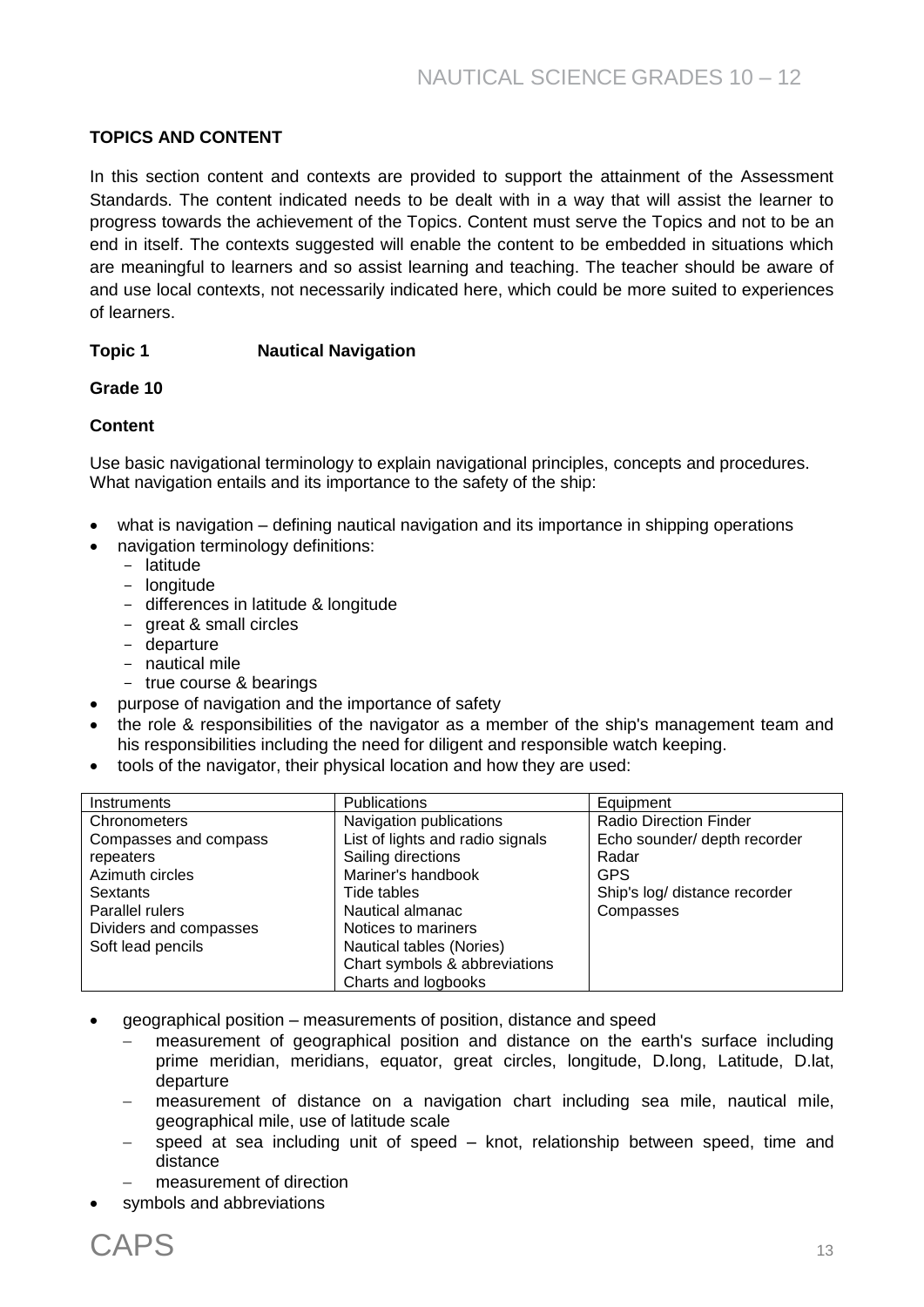# NAUTICAL SCIENCE GRADES 10 – 12

Number and title **Notes** and title Scale **Notes** and notices. Chart datums (heights & depths) Corrections Compass rose Buoys Lights Beacons Racons **Navigational aids** Traffic separation schemes Navigational aids Traffic separation schemes Nature of bottom **Nature of bottom** Contours Contours Tides & tidal streams Areas of regulation/ restriction Coastal recognition Underwater obstructions/ wrecks Land-based features (lighthouses, radio masts) Leading marks/ lights

plotting conventions

Identify and use sources of data that provide information for navigational processes to calculate and plot positions and lay off courses using bearings.

- Observation of terrestrial objects, features and navigational publications.
- Nautical charts used for navigation types of chart used for navigation and their characteristics (e.g. mercator, gnomonic)
- Implements and equipment used by the navigator

Plan a coastal passage between two geographical positions on a nautical chart using data obtained from the observation of terrestrial objects, features and navigational publications.

- Plan a simple coastal passage between two positions, using charts, correct charts, instruments and publications, interpretation of data, practical plotting, presentation and motivation of proposed plan.
- Basic chart work including
	- the concept of position lines and circles and be able to plot them on a chart including sources of data and symbols
	- the concept of fixes and be able to plot the various types on a chart e.g. definition, types and sources, visual, radio direction finding (including application of convergency), radar ranges & bearings, range from vertical sextant angle and horizontal sextant angle, angles, transits (including determination of compass error, GPS, observed position (celestial sights), dead reckoning, running fixes, observed position (terrestrial)
	- the use of lights and lighthouses for navigation purposes including lighthouse characteristics, ranges of lights (nominal, geographical, luminous), rising and dipping ranges for determining a position circle and leading lights and markers.

Explain the types and use of compasses for the measurement of direction at sea and the reasons and processes for correction.

- Types: gyro compass, azimuth circle, repeaters, magnetic compass
- Angles, courses and the various types of bearings: relative, three figure notation, cardinal & intercardinal points, true north, magnetic north
- Causes of compass error, be able to determine their magnitude and be able to apply them: Gyro error, variation, deviation
- Reasons for correction: lines of magnetism, effects of steel, magnetic signatures, magnetic currents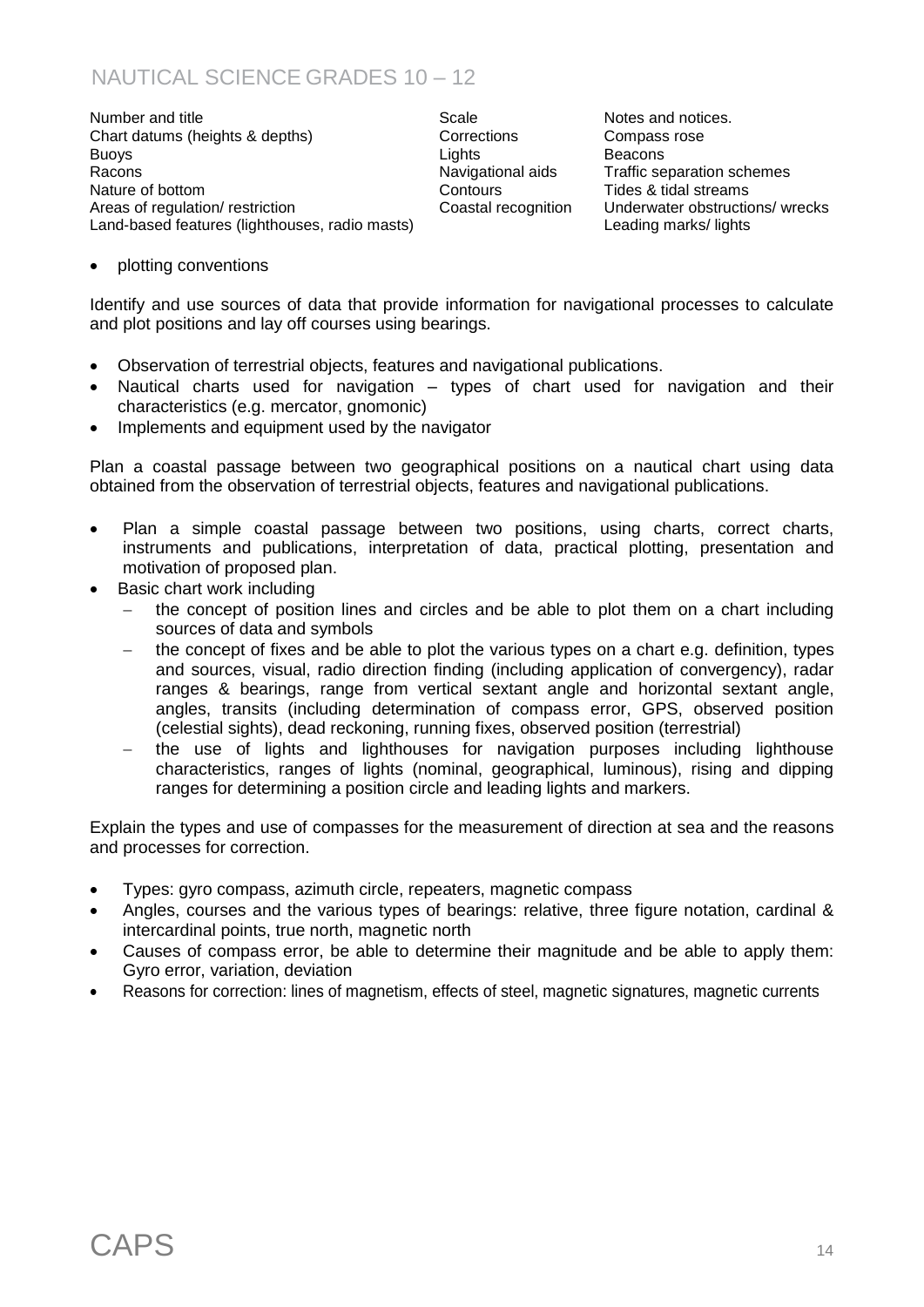#### **Grade 11**

#### **Content**

Analyse and explain navigational principles and concepts. Differences in time at sea and be able to convert from one category of time to another

- Time at sea local mean time (LMT)
- Greenwich mean time/ universal time (GMT/ UT)
- Zone time
- Standard time
- Ship's time
- Nautical almanac celestial sphere e.g. celestial bodies, polar distance, geographical position, observer's zenith, celestial/ rational horizon, observer's meridian, plane of the celestial horizon, vertical circles, prime vertical, principal vertical, azimuth of a heavenly body, altitude, true altitude, zenith distance, true altitude of the pole, observer's sea or visible horizon
- Celestial navigation (sunrise, sunset, civil and nautical twilight, meridian passage of the sun). Concept of the celestial sphere and how it is used for navigational purposes including celestial bodies, apparent motion of the celestial sphere, angular distance between stars, celestial meridians, position of celestial bodies in the celestial sphere, declination, hour angle, Greenwich hour angle, local hour angle

Gather and analyse information using navigational instruments, nautical tables, publications and instrumental observations of the sun.

- Determining latitude by observation of the meridian passage of the sun
- Plot coastal passages on a chart taking into account all factors and forces that may influence them
- Calculate the depth of water anywhere at any time along the South African coast
- Predict the state, times and heights of tide at any south African port
- Understand the forces causing tides and the various levels of tide which result.
- Utilise the tide tables to determine the heights and times of high and low water and together with the use of a graph predict the times and heights of the tide at any South African port.
- Be familiar with the following terms
	- Spring tides
	- Neap tides
	- Highest astronomical tide (HAT)
	- $-$  Lowest astronomical tide (LAT)
	- $-$  Mean high water springs (MHWS)
	- Mean low water springs (MLWS)
	- Mean high water neaps (MHWN)
	- Mean low water neaps (MLWN)
	- Mean sea level
	- Chart datum
	- $-$  Tide tables
- Understand the cause and nature of currents, tidal streams and leeway, be able to determine the direction and magnitude of currents, tidal streams and leeway and be able to make allowance for them when determining courses to steer e.g.
	- $-$  Set, rate and drift of a current
	- Leeway
	- Estimated position allowing for current
	- Estimated position allowing for current and leeway
	- Course to steer to counter the current
	- Course to steer to counter current and leeway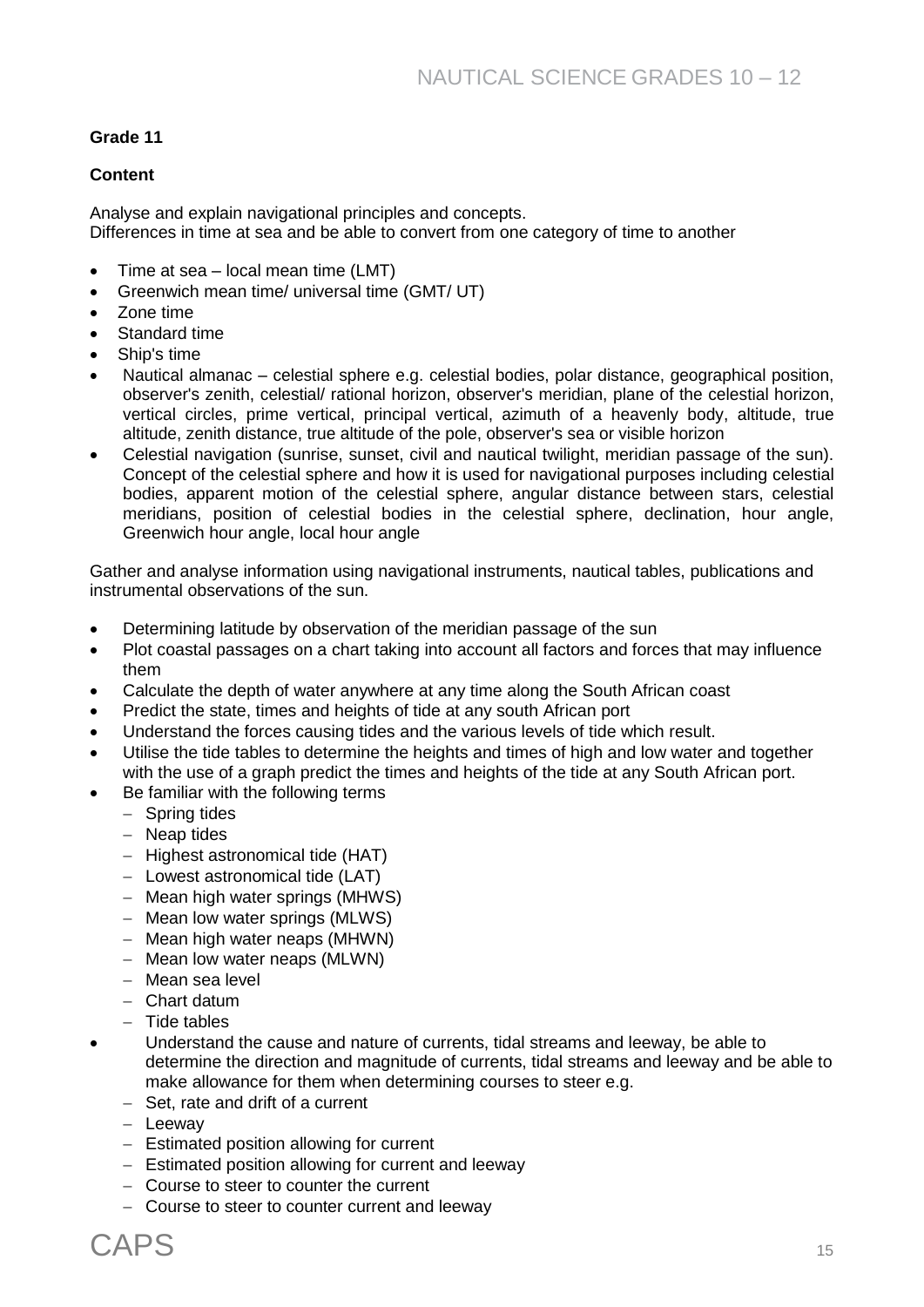Use prescribed mathematical models (sailings) and formulas, and data obtained from nautical tables, to calculate distances, time of passage and courses between geographical positions Use the traverse tables and nautical publications to solve 'Sailing' problems e.g.

- Determining course and distance between two geographical positions situated on the same latitude using the parallel sailing method.
- Determining course and distance between two geographical positions not situated on the same latitude and the distance is relatively small using the plane sailing method.
- Determining the course and distance between two geographical positions which are in different latitudes with large d.lats and distances using the mercator sailing method.

Explain the principle, construction and use of a sextant as a navigational instrument.

- Identify the various parts of the sextant, explain its operation in astro-navigation observations and be able to apply the necessary corrections to the instrument.
- Identify the origin of the errors affecting the observed altitude of the sun and be able to apply the necessary corrections to obtain a usable altitude (e.g. index error, dip, refraction, semidiameter, parallax, total correction)
- Take a sun sight with the aid of a sextant.

#### **Grade 12**

#### **Content**

Analyse and compare navigation systems, their principles of operation, strengths and shortcomings.

- The development of electronic navigation systems and use of the GPS system to determine geographical position
	- Marine radio beacons
	- Radar transponder beacons
	- Decca hyperbolic position fixing system,
	- Satellite navigation (SATNAV) system
	- Global Positioning system
	- Radar the use of radar for navigational purposes and collision avoidance, use relative velocity mathematical models to determine the parameters of movement of other vessels in the vicinity of a given vessel
- Celestial navigation

Synthesise information about the altitude and bearings of the sun from a variety of sources including navigational instruments, nautical tables, nautical publications and observation of the sun and plot the position of the vessel on a mercator plotting sheet.

- The spherical triangle
- The Marq St Hilaire method of sight reduction

Apply data obtained through navigational instruments (compass and sextant), from nautical tables and publications and the observation of the sun to fix the position of a vessel anywhere at sea.

- Astro-navigation calculate and plot an observed position line, using the Marq St Hilaire method of sight reduction and a sextet altitude of the sun
- Fix the ship using a sun sight and a latitude obtained from a meridian passage of the sun

AS 12.1.4 Evaluate the accuracy of the compasses by utilising instrumental observations of the sun and the appropriate nautical tables and publications.

Azimuth and amplitude methods

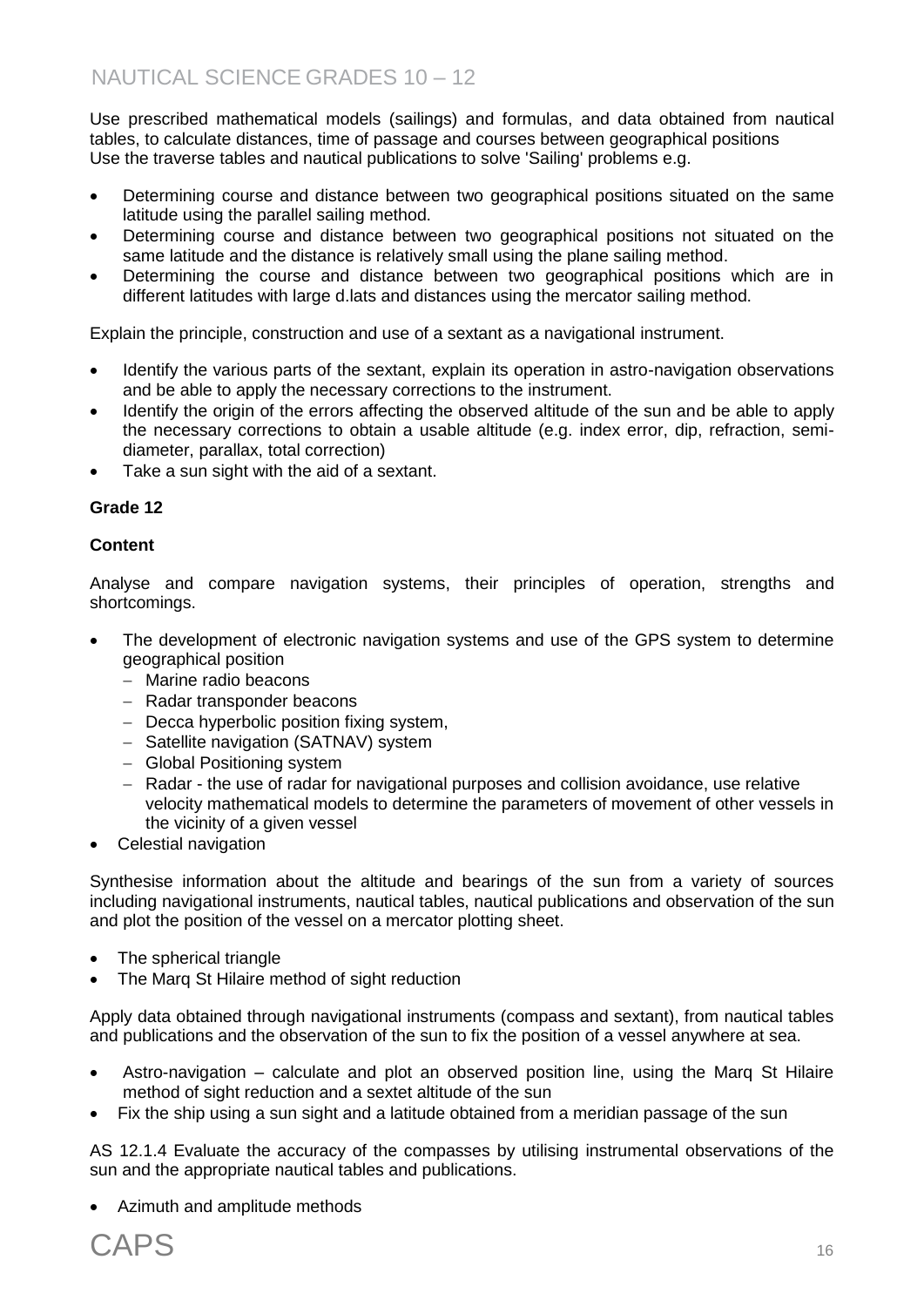#### **Topic 2 Seamanship**

#### **Grade 10**

#### **Content**

Use nautical terminology to describe, illustrate and explain the various types of seagoing vessels utilising South African ports.

- Concept, characteristics and design features of various types of ships
	- Passenger ships decline as main means of passenger transport
	- General cargo ships
	- Container vessels advantages of container ships, disadvantages
	- Ro-Ro vessels
	- Bulk carriers
	- Oil tankers
	- Combination carriers
	- $-$  Liquefied gas carriers
	- Reefer
- General layout of vessels and the nautical terms for parts e.g. Hull, surfaces and fittings, terms applied to hull, decks, superstructure, miscellaneous fittings
- General construction of vessels, the materials used (with their various strong & weak points and the nautical terms for the various parts (steel, aluminium, wood, GRP, hull plating,
- Strakes, frames, keel, stem & stern posts, longitudinals, beams and girders, decks & bulkheads, double bottoms
- Purpose, procedures and activities on ships

Demonstrate the ability to carry out prescribed rope work and explain the various types of cordage used at sea.

- Rope-work including bends, hitches, splices, whippings, and basic rigging.
- Rope and its usage types of rope and what each is used for (hemp, manila, sisal, cotton, polypropylene, polyethylene, polyester, polyamide)
- Bends and hitches how to tie certain prescribed knots and know what they are used for (bowline, bowline on the bight, reef knot, sheet bend, double sheet bend, round turn and two half hitches, figure of eight, carrick bend, clove hitch, timber hitch, rolling hitch, constrictor knot, double thumb knot)
- Splices three types of splices and know where they are used eye splice, back splice, short splice
- Whippings know how to do a common whipping
- Rigging know how to rig a bosun's chair and a rigging stage

Describe the basic safety equipment and practices found aboard seagoing vessels and explain the need for safety precautions taken onboard.

- Basic emergency procedures in the event of a person falling overboard or a fire being discovered onboard.
- Basic causes of fires at sea, the various types of fire and the elements of fire, methods of fighting them, and fire appliances.
- Role of the watch-keeper bridge lookouts, helmsman, importance of alertness and accountability
- Steering the typical helm orders a helmsman might be given, what the appropriate responses are and the importance of efficient steering.
- Typical accidents which may occur at sea, their causes and preventative measures which can be taken

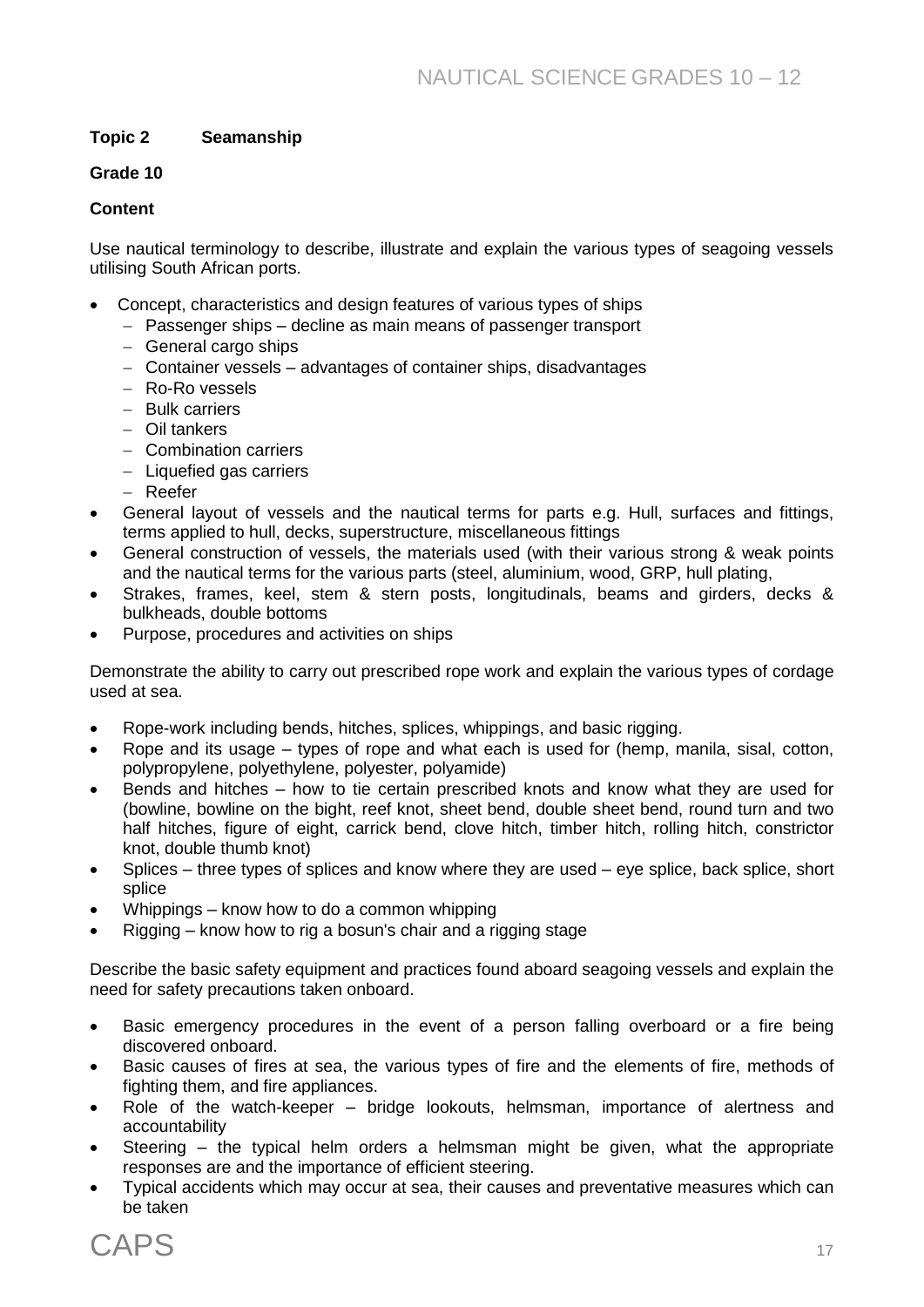Identify, describe and compare the various roles of deck personnel and perform the duties of a member of the crew of a small sailing vessel.

- Roles and responsibilities of officers, bosun and seamen
- Sailing terms, the parts of a sailing boat/ dinghy hull and fittings, spars and standing rigging, running rigging, sails and basic rules of the road for sailing
- How to act as crew on a sailing dinghy
- How to rig and prepare a sailing dinghy for sailing raising the mast, rigging the jib, rigging the mainsail, conduct boat checks before launching, launch a sailing dinghy and bring it back on shore,
- How to recover a crew member who has fallen overboard
- How to right a capsized dinghy

#### **Grade 11**

#### **Content**

Analyse the factors and forces affecting the handling of vessels at sea.

- Stopping a vessel factors affecting acceleration and and decelerate as well as the various methods used to stop a vessel, methods of stopping a vessel, anchoring with two anchors.
- Handling a vessel in heavy weather
- Search and rescue search patterns, rescue plans, recovery of persons falling overboard, boat work in heavy weather, ship disabled or in distress, rescuing the crew of a disabled ship, distress signals – various types, quantities and specifications of distress signal, flares to be carried by vessels and lifeboats, abandoning ship.
- Groundings and collisions consequences, considerations and actions to be taken
- Control of fire at sea threat posed, prevention and procedures to combat fires
- Towing procedures principles and processes for towing another vessel
- Watch keeping procedures

Explain the use of various types of rigging, cranes and derricks and the calculation of the advantage obtained by various arrangements of blocks and tackles to load, discharge or move objects or cargo handling onboard a ship.

- Working with cargoes
- Use of blocks and tackles and calculations

Consider, evaluate and recommend the factors to be considered and rules and procedures to be followed in the event of various types of emergency situation arising at sea.

- Search and rescue procedures
- Groundings and collisions
- Control of fire at sea
- Towing operations
- International Association of Lighthouse Authorities (IALA) system of buoyage: identify the various buoys and their purpose – description of system, lateral marks, cardinal marks, isolated danger marks, safe water marks, special marks, new dangers.
- Rules contained in the international regulations for the prevention of collisions at sea
	- International Regulations for Preventing definitions, application, responsibility
	- Conduct of vessels in any condition of visibility application, lookout, safe speed, risk of collision, action to avoid collision, narrow channels, and traffic separation schemes
	- Conduct of vessels in sight of one another application, sailing vessels, application, sailing vessels, overtaking, head-on situation, crossing situation, action by giving-way vessel, action by stand-on vessel, responsibilities between vessels

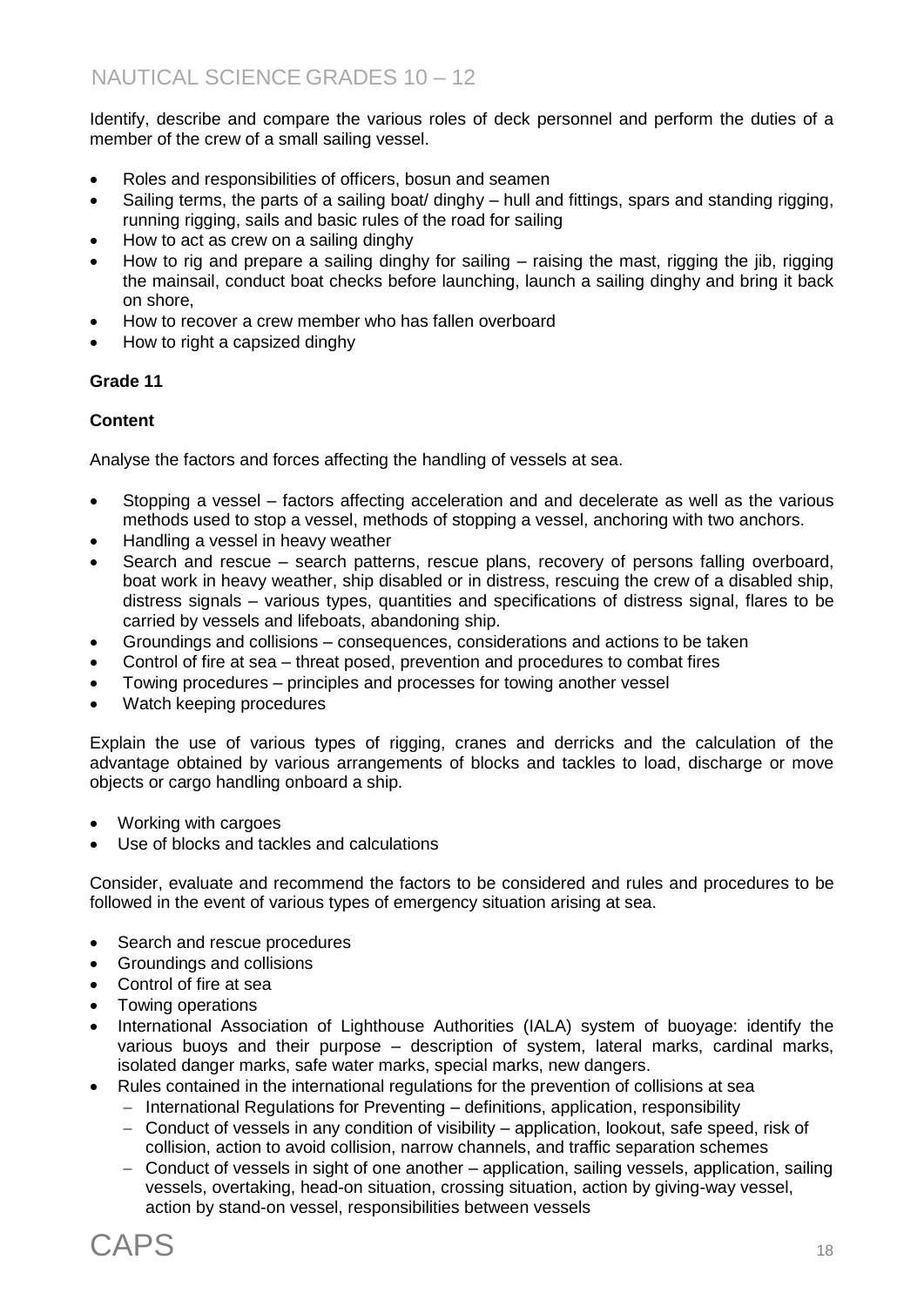- Conduct of vessels in restricted visibility
- Lights and shapes application, definitions, visibility of lights, power-driven vessels underway, towing and pushing, sailing vessels underway and vessels under oars, fishing vessels, vessels not under command and vessels restricted in their ability to manoeuvre, vessels constrained by their draft, pilot vessels, anchored vessels and vessels aground, seaplanes
- Sound and light signals definitions, equipment for sound signals, manoeuvering and warning signals, sound signals in restricted visibility, signals to attract attention.

Investigate, categorise and compare Nautical Science related careers including the background training required and the types of work activity involved.

 Seaman, navigating officer, marine engineering, naval architecture, maritime law, oceanography, marine biology, hydrography, marine surveying, fishing, marine conservation, yachting (leisure/ recreational), marine salvage, stevedoring, ship chartering, marine insurance.

#### **Grade 12**

#### **Content**

Evaluate the factors and forces affecting the stability of ships including the hull stresses, loadlines and zones and the effect of handling and stowing of cargo or ballast.

- Terminology, concept and definitions tonnage deck, tonnage, gross tonnage, net or register tonnage, deadweight tonnage, Archimedes' law, displacement, buoyant volume, buoyancy, reserve of buoyancy, centre of gravity, centre of buoyancy, righting lever, metacentre, heel. list, trim, loll
- States of equilibrium stable equilibrium, neutral buoyancy, unstable equilibrium
- Trim
- Effect of the movement of cargo/ ballast/ personnel
- Hull stresses stresses to which the hull of a ship is subjected both afloat and in dry-dock, e.g. longitudinal stresses, transverse stresses, local stresses
- Loadlines and loadline zones
- Global zoning/ seasonal zones/ areas

Compare and contrast the methods of loading, stowage and discharging cargo on and from various types of commercial vessel.

- Passengers
- Bulk cargo
- Breakbulk cargo including palletized and heavylift cargo
- Containers
- Liquid cargo including liquefied gas
- Ro-ro cargo

Analyse and evaluate the safety procedures needed to ensure safety on board.

- The documentation a vessel is obliged to carry (logbooks and certification)
- International regulations on the safe loading, carrying and discharging of cargo.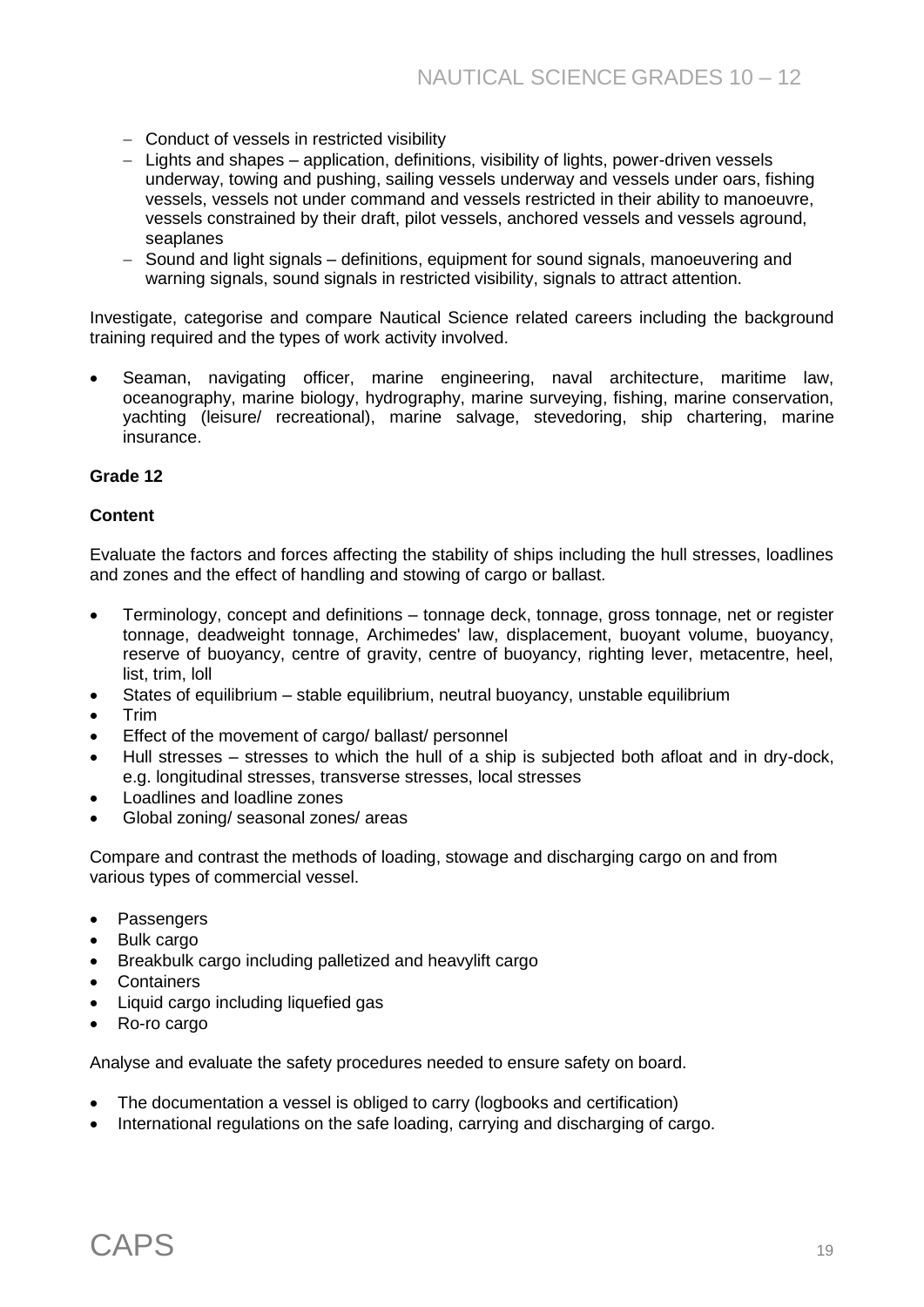Investigate the development of a human rights approach to sea-going employment to avoid exploitation.

Seafaring employment issues such as:

- STCW 95 Convention
- Contract seafaring
- The major sources of the world's seafarers (e.g. Philippines, China, Eastern Europe)
- Reasons for the decline in previously major seafaring nations
- Incentives for countries to promote seafaring (e.g. tonnage tax, cabotage, training incentives)
- Case studies of the exploitation of seafarers

Investigate the effect of pollution caused by ships on the environment and recommend possible preventative measures.

- Pollution caused by sea-going vessels oil, waste disposal, ballast water and the carriage of dangerous cargoes
- Measures to prevent pollution

#### **Topic 3: Meteorology**

#### **Grade 10**

#### **Content**

Explain the various sources of meteorological data used by the mariner.

 Sources of weather information available to the mariner, with particular emphasis placed on the environment off the SA coast.

Describe the various meteorological instruments carried onboard a sea-going vessel and explain what they measure.

- Thermometer temperature
- Barometer atmospheric pressure
- Hygrometer humidity
- $\bullet$  Barograph atmospheric pressure over time
- Annemometer wind speed and direction

Explain the various elements and processes in the formation of weather, how they interact with each other and how they affect the sea conditions.

- The source and process by which the earth and the atmosphere is heated (e.g. insolation, heating of the atmosphere, radiation, conduction, convection, turbulence)
- The role played by humidity in the formation of our weather as well as the formation of clouds, fog, wind, atmospheric pressure, depressions, currents.
- The role played by wind in the formation of our weather, how it is caused (e.g. geostrophic/ coriolus force, beaufort wind scale) and how it is depicted on weather maps.
- The role played by atmospheric pressure in the formation of depressions and anti-cyclones and how pressure systems are displayed on weather maps
- A front is and how it is formed (warm fronts, cold fronts)
- Sea state and abnormal waves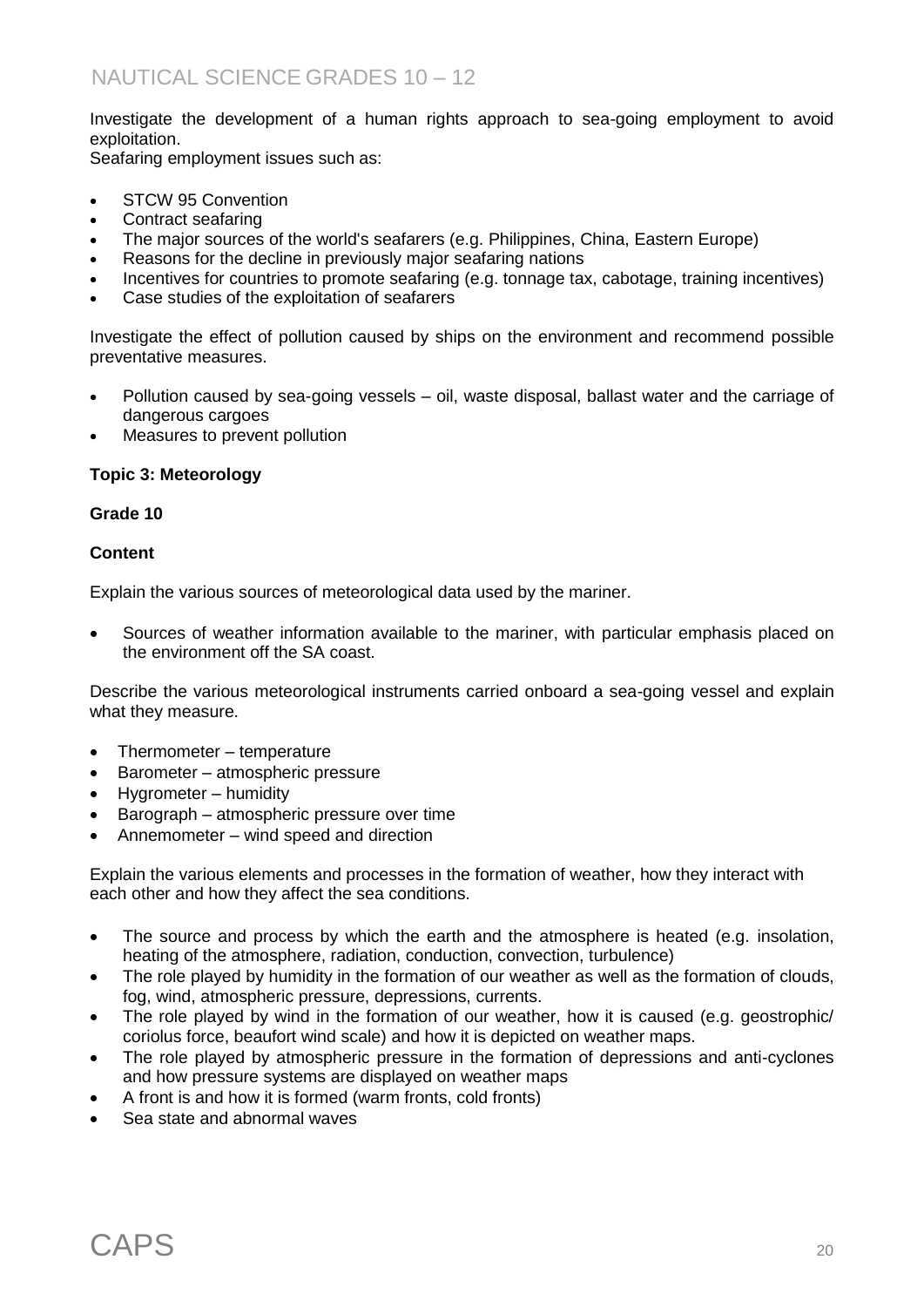Describe meteorological factors that impact on shipping in port and at sea.

- Wind
- Precipitation
- Storms

#### **Grade 11**

#### **Content**

Conduct synoptic chart reading of weather patterns to predict the effect of weather systems on the planning of ocean voyages.

• Recognition of various features on synoptic charts

Distinguish between the different isobaric systems found at sea and explain their influence on navigation.

- Variations of depressions and anti-cyclones as well as the formation of fronts and frontal depressions
	- $-$  High pressure ridges
	- Low pressure troughs
	- Cols
	- Air masses and fronts
	- Frontal depressions

Evaluate the influence of sea currents on weather patterns and the impact on navigation off the South African coast.

 Origins of the currents found on the South African coast and their effect on the weather off the respective coasts – Benguela current, Mozambique/ Agulhas current

#### **Grade 12**

#### **Content**

Access and apply information of various weather phenomena to determine their effect on planned passages.

 Origin and nature of tropical storms as well as the procedures for avoiding them – warning signs, track of the storm (southern hemisphere), finding the path of the storm, rules for avoiding tropical storms (southern hemisphere)

Explain the system of weather reporting used at sea.

- The use of global weather maps
- The use of routing charts
- Weather codes
- Reporting forms
- Data recording books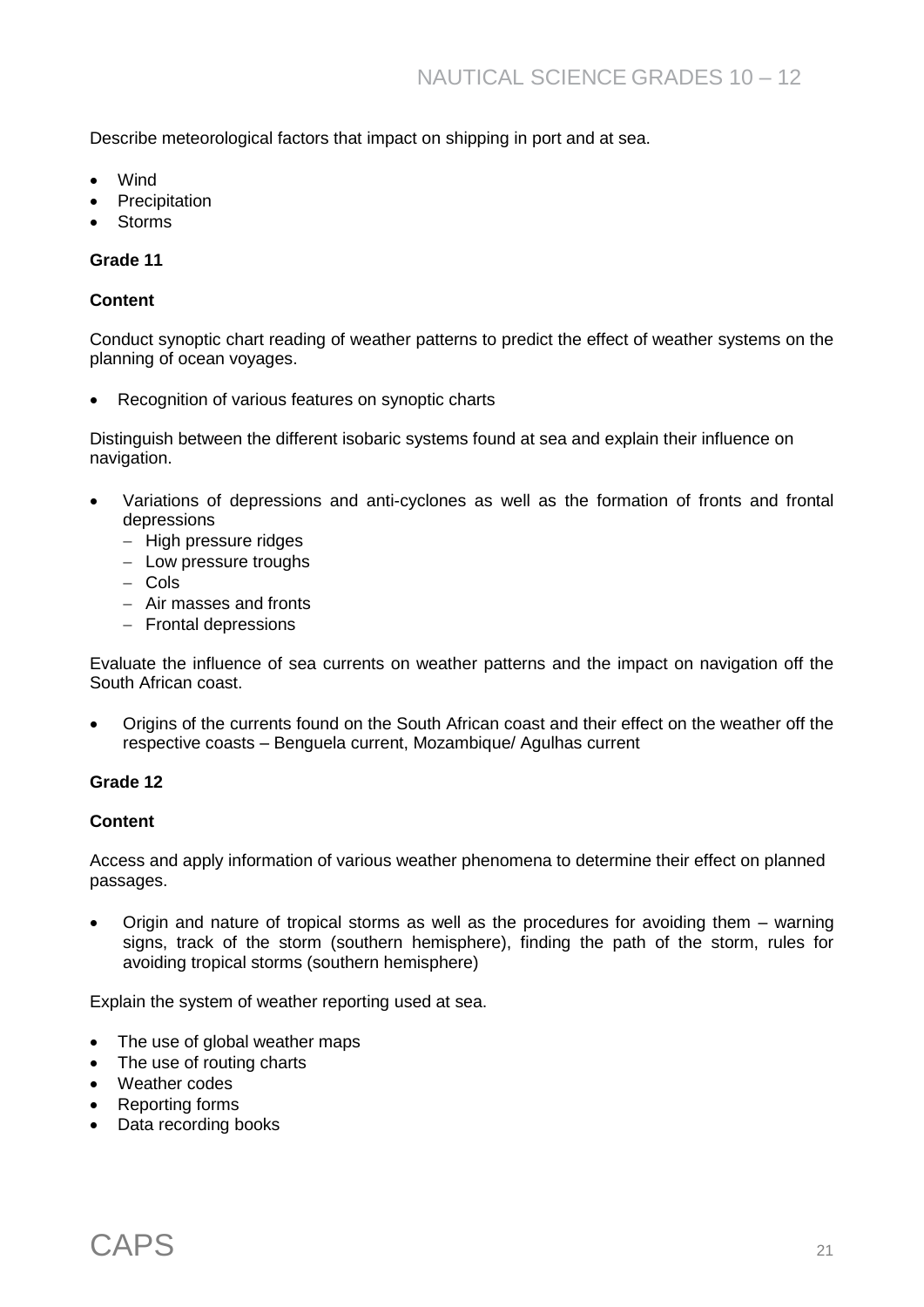Categorise the weather patterns found in various parts of the globe and their impact on shipping.

- Monsoons causes of the monsoons and the weather associated with them:
- Frontal systems
- Tropical cyclones
- Depressions

Predict the action to be taken by ships when faced with adverse weather conditions.

- Depressions and frontal systems
- Tropical cyclones
- Fog

#### **Topic 4: Maritime Communications**

#### **Grade 10**

#### **Content**

Identify what procedures should be followed as well as signals and codes used for communicating at sea.

- How vessels identify one another at sea
- Components of a single message (call, identity, text, ending)
- Flashing light procedures
- Radio communication procedures
- Flags
- Codes e.g. Morse code, international code of signals (interco)

Identify and compare the strengths and weaknesses of the various methods of communication at sea.

- Flags
- Flashing light
- Radio
- Sound
- Pyrotechnics

Interpret the single meanings of prescribed signal flags used for communicating at sea.

Alphabetical flags A-Z, numeral pennants 1-0, substitutes 1-3, answering pennant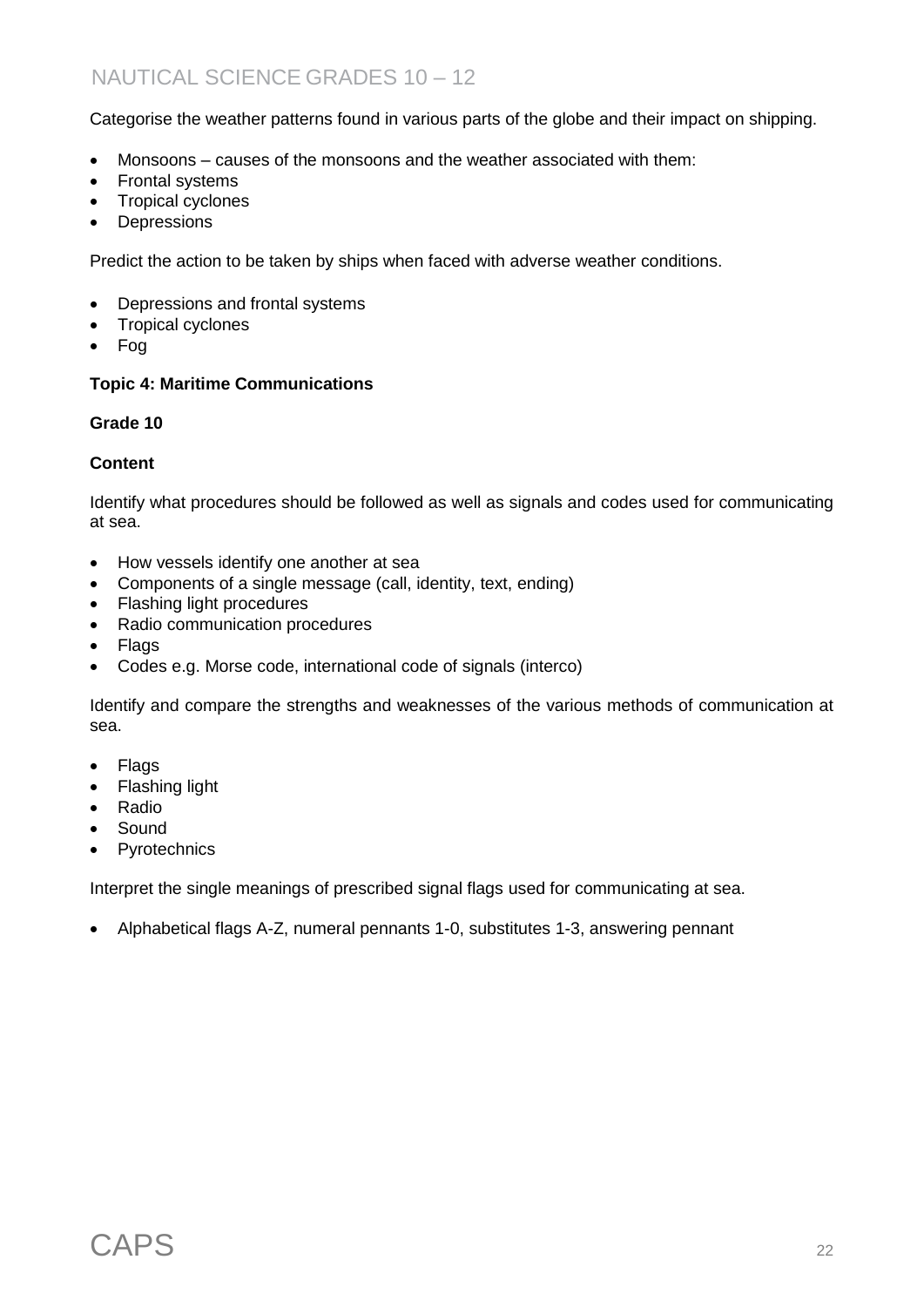#### **Grade 11**

#### **Content**

Identify good operator practices used for effective and efficient communications at sea using a manual system.

Demonstrate the use of distress frequencies, the significance of distress periods and the procedures used for distress communications at sea.

- Distress & safety communications at sea need for different distress frequencies, the significance of distress periods and the procedures used for distress communications – distress frequencies, silence periods, distress messages (MAYDAY), urgency communications (PAN-PAN), safety communications (SECURITE)
- Radio procedure correct procedures to use when operating radio.

Pass messages utilising the phonetic alphabet and explain its purpose and value. Using:

- basic radio operating procedures
- a flashing light.

#### **Grade 12**

#### **Content**

Analyse and evaluate the effective communication practices using an automated system to ensure safety on board a vessel.

- Concept of automated communication systems
- Principles of good use

Analyse and explain the concept, organisation and operation of the Global Maritime Distress and Safety System used at sea.

- Purpose
- Areas of operation
- Composition
- Requirements
- Personnel requirements
- Equipment requirements
- Non GMDSS vessels
- Radio communication services
- Maritime mobile service identity numbers (mmsi)

Draft emergency messages ready for transmission and explain the procedure for their use.

- distress messages (MAYDAY),
- urgency communications (PAN-PAN)
- safety communications (SECURITE)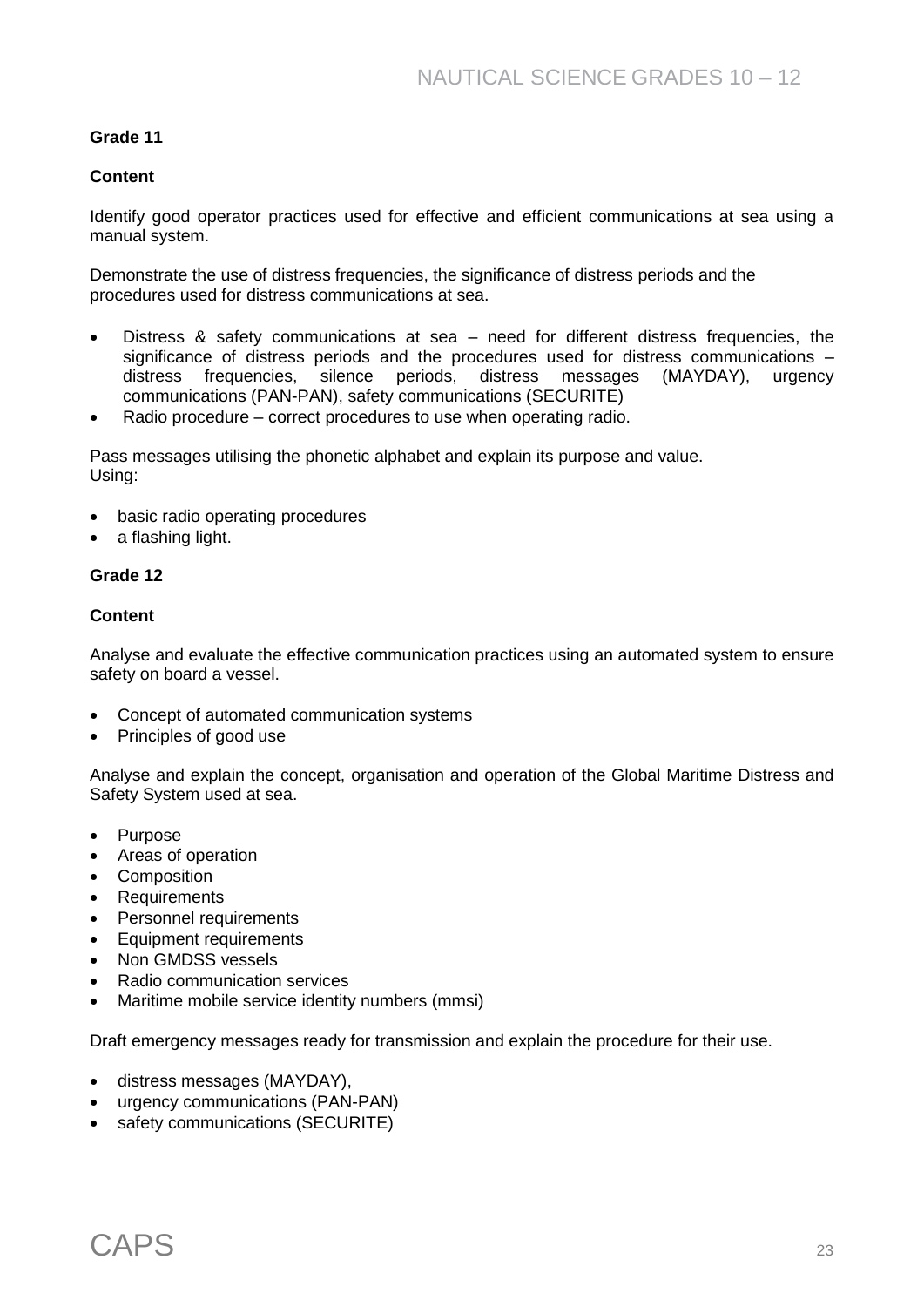#### **SECTION 4**

#### **ANNUAL ASSESSMENT REQUIREMENTS**

#### **4.1 Introduction**

Assessment in Nautical Science in Grades 10 – 12 forms an integral part of the teaching and learning process. The purpose of assessment is to monitor progress and provide feedback, diagnose barriers to learning, guide the selection of learning materials, guide and support learning and provide evidence to support the promotion of learners to the next grade. It helps learners to measure their progress and take control of their learning. It helps teachers to find out how teaching and learning activities and processes are contributing to progress towards the achievement of the Nautical Science Topics.

In Nautical Science, the process of identifying, gathering and interpreting information about learner achievement consists of practical work, written tasks, tests, examinations, research and any other tasks relating to Nautical Science. The evidence for internal assessment is collected in the file. Teachers should use a variety of assessment activities, methods, tools and forms to assess the practical and theoretical aspects of Nautical Science.

The teacher must establish the purpose of each assessment task so that assessment is transparent and open. For assessment to be fair and appropriate, the assessment activity must match the method of assessment and the assessment must cover work with which learners have engaged. A particular method and instrument should give learners ample opportunities to demonstrate the attainment of one or more of the Topics. This will only be possible if the chosen activities and instruments are appropriate for the target group and Topics being assessed.

#### **Suggested weighting of Topics in Nautical Science:**

Navigation is the most important aspect of nautical Science and has the largest amount of content. The concepts and skills are the most difficult to master and hence requires the greatest amount of time to teach. Seamanship is the next most important aspect and has considerable content. The concepts and skills are easier to master and take less time to teach. Meteorology and communication are equally important but slightly less so than navigation and seamanship. The content for both is considerably less than navigation and seamanship. The concepts and skills involved with meteorology are more difficult to master than communication and takes slightly longer to teach.

| <b>TOPICS</b>       | GRADES 10 - 12 |
|---------------------|----------------|
| LO1: Navigation     | 50%            |
| LO2: Seamanship     | 30%            |
| LO3: Meteorology    | 10%            |
| LO4: Communications | 10%            |
| TOTAL               | 100%           |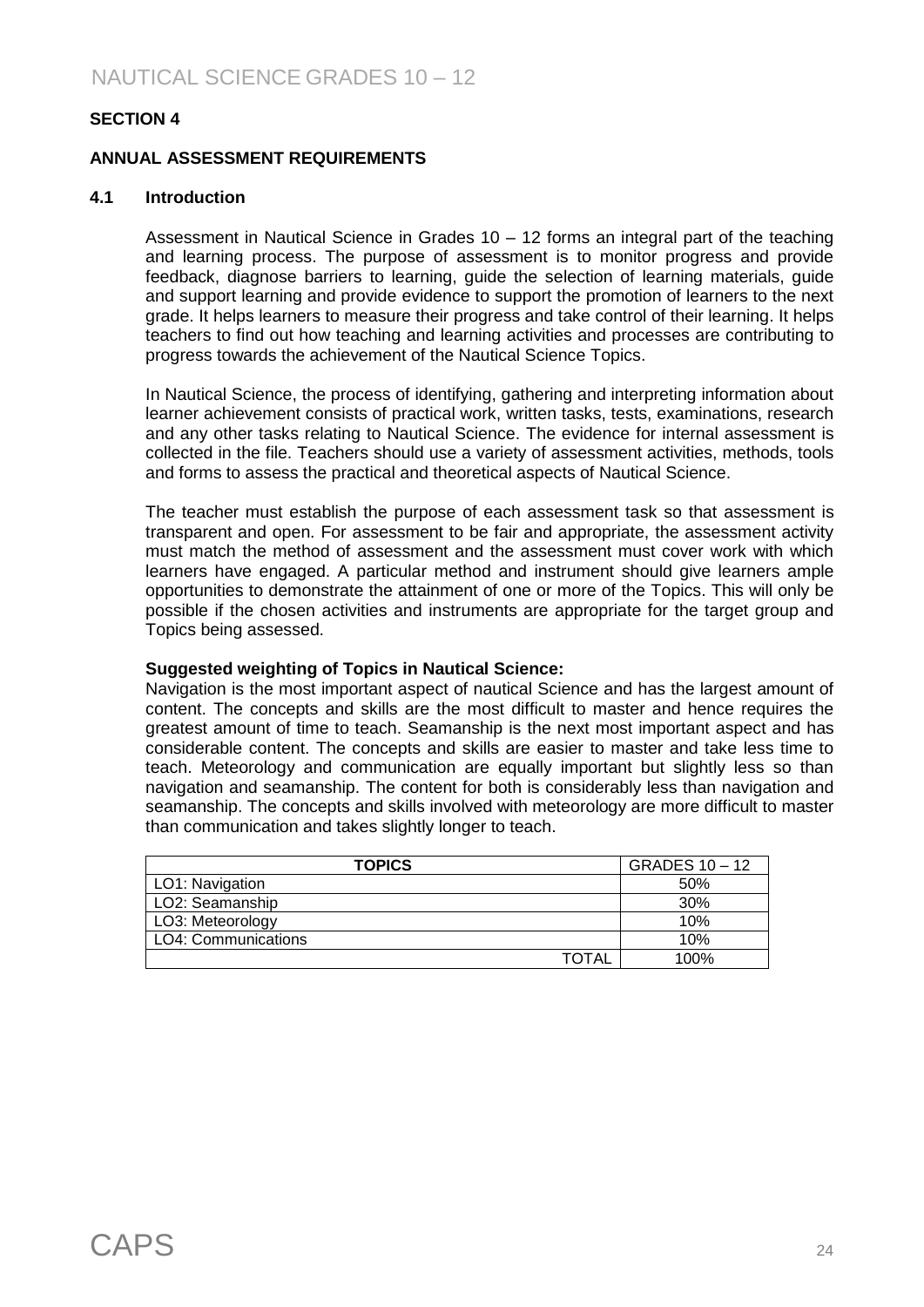## **4.2 Daily assessment Grades 10, 11 and 12**

In Nautical Science daily assessment is the informal monitoring of learners' progress. This is done through observation, discussions, learner-teacher conferences, informal classroom interactions and homework. The activities provide learners with opportunities to develop the skills, knowledge and values required to complete the tasks in the Programme of Assessment. These assessment activities should be reflected in the teachers' Work Schedule and lesson planning and should not be seen as separate from the learning activities taking place in the classroom*.* Informal daily assessment does not have to be recorded and is not taken into account for promotion or certification purposes, but the Nautical Science teacher could keep notes on the development of learners' knowledge, skills and values, learners' strengths and weaknesses and additional support required and provided during these activities.

In addition to tests and examinations, assessment activities may include opportunities for:

- source-based activities finding, selecting, reading, comprehending, analysing, interpreting, using and applying information from a wide range of sources
- map reading, labelling of maps
- reading charts, plotting charts
- planning voyages
- formulaic calculations
- analysing graphics, tables and other forms of data
- discussions
- debates
- research
- interviews
- composing letters and articles on topical issues
- presentations
- excursions (including visits to work places)
- drawings, sketching and design tasks
- designing maritime related games
- model-building of ships and harbours
- simulations
- scenario planning
- case studies and
- role-play.

Tools that may be used to assess the tasks include:

- **•** Rubrics
- **Checklists**
- Memoranda
- Observation sheets

#### **4.3 Programme of assessment in Grades 10 and 11**

The Programme of Assessment for Nautical Science in Grades 10 and 11 comprises seven (7) tasks, which are internally assessed. The five tasks, which are completed during the school year, make up 25% of the total mark of Nautical Science. The end-of-year examination makes up the remaining 75%

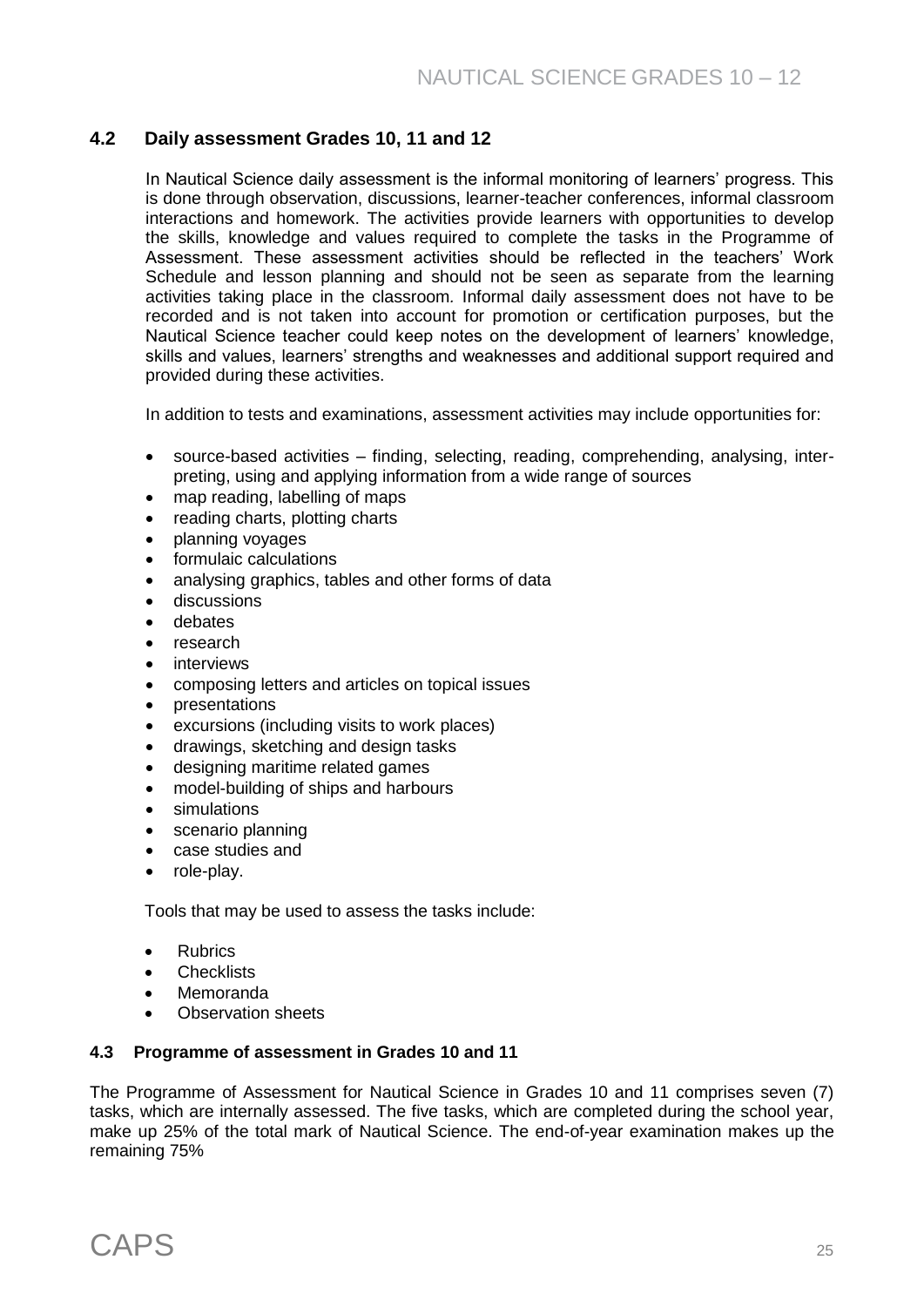| <b>PROGRAMME OF ASSESSMENT (400 marks)</b>    |                                                                               |  |
|-----------------------------------------------|-------------------------------------------------------------------------------|--|
| <b>ASSESSMENT TASKS</b>                       | <b>END-OF-YEAR ASSESSMENT</b>                                                 |  |
| 25% (100 marks)                               | 75% (300 marks)                                                               |  |
| 2 tests<br>1 exam (mid year)<br>3 other tasks | 2 written exams Topic $1 - 4$<br>Paper $1 - 150$ marks<br>Paper 2 - 150 marks |  |

#### **Example of a Programme of Assessment for Grades 10**:

| <b>TERM1</b>                                                         | <b>TERM2</b>                                                                                                        | <b>TERM3</b>                                                                              | <b>TERM4</b>                                                   |
|----------------------------------------------------------------------|---------------------------------------------------------------------------------------------------------------------|-------------------------------------------------------------------------------------------|----------------------------------------------------------------|
| Task 1: Test<br>Topic 1<br>Navigation<br>50 marks                    | Task 3: Research Task<br>Planning a voyage<br>50 marks                                                              | Task 5: Test<br>Topic 1,3,4<br>100 marks                                                  | Task 7: Exam<br>Paper 1 Topic 1<br>Practical<br>Navigation 150 |
| Task 2:<br>Practical<br>Assignment:<br>Practical sailing<br>50 marks | Task 4: Midyear exam<br>Paper 1 Topic 1<br>Practical Navigation 150<br>marks<br>Paper 2 Theory Topic 2<br>150 marks | Task 6: Practical<br>Assignment Topic 3, Topic 4<br>Meteorology/Communication<br>50 marks | marks<br>Paper 2 Theory<br>Topic 2,3,4<br>150 marks            |
| 100 marks                                                            | 350 marks                                                                                                           | 150 marks                                                                                 | 300 marks                                                      |
|                                                                      | 600 marks divided by $6 = 100$ marks                                                                                |                                                                                           |                                                                |

#### **Example of a Programme of Assessment for Grades 11:**

| <b>TERM1</b>                                                                                                          | <b>TERM 2</b>                                                                                                                                                                | <b>TERM3</b>                                                                                                                                         | <b>TERM 4</b>                                                                                                         |
|-----------------------------------------------------------------------------------------------------------------------|------------------------------------------------------------------------------------------------------------------------------------------------------------------------------|------------------------------------------------------------------------------------------------------------------------------------------------------|-----------------------------------------------------------------------------------------------------------------------|
| Task 1: Test<br>Topic 1<br>Navigation<br>50 marks<br>Task 2:<br>Practical<br>Assignment:<br>Safety at sea<br>50 marks | Task 3: Research Task<br>Tidal phenomena<br>50 marks<br>Task 4: Midyear exam<br>Paper 1 Topic 1<br>Practical Navigation 150<br>marks<br>Paper 2 Theory Topic<br>2,3,4<br>150 | Task 5: Test<br>Topic $2 - 4$<br>100 marks<br>Task 6: Practical<br>Assignment Topic 3,<br>Topic 4<br>Meteorology and/or<br>Communication<br>50 marks | Task 7: Exam<br>Paper 1 Topic 1<br>Practical<br>Navigation 150<br>marks<br>Paper 2 Theory<br>Topic 2,3,4<br>150 marks |
| 100 marks                                                                                                             | 350 marks                                                                                                                                                                    | 150 marks                                                                                                                                            | 300 marks                                                                                                             |
|                                                                                                                       | 600 marks divided by $6 = 100$ marks                                                                                                                                         |                                                                                                                                                      |                                                                                                                       |

#### *Tasks*

In addition to two tests and two examinations in Grade 10 and 11 Programmes of Assessment, Nautical Science learners should also be assessed in three other tasks such as a practical sailing a small boat assignment, a meteorology and communication assignment and a research task. See Appendix A for ideas of research tasks and assignments.)

*Tests*

The suggested outline for tests is as follows:

- Minimum of 50 marks
- Duration: 1 hour
- Questions at different cognitive levels

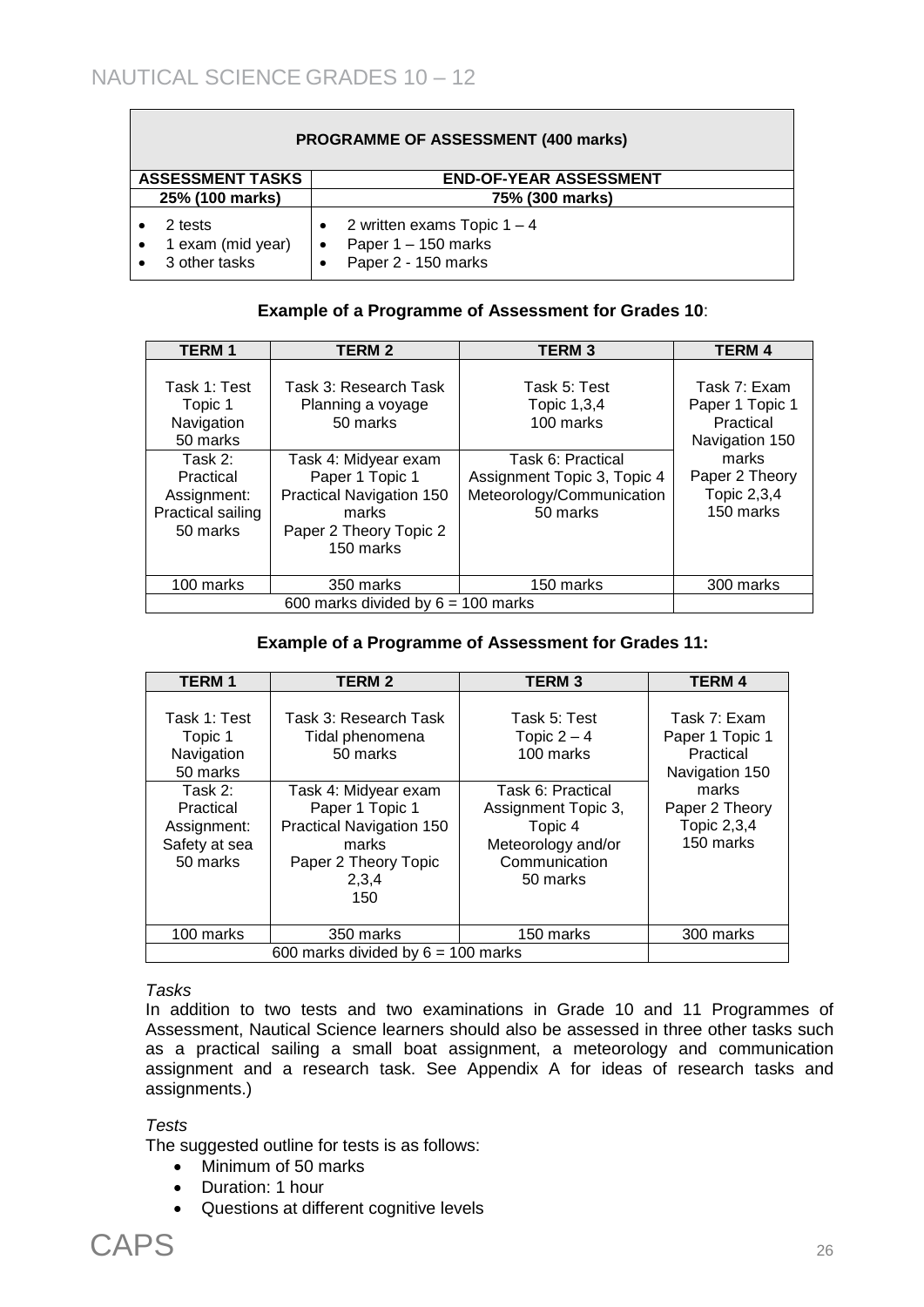Each task and examination must cater for a range of cognitive levels and abilities of learners. The following is used as a guide to compile tasks and examination questions encompassing the different cognitive levels: See Appendix B for Bloom's Taxonomy of Cognitive Levels

| <b>COGNITIVE LEVEL</b>   | PERCENTAGE     | <b>MARKS</b> |
|--------------------------|----------------|--------------|
| Knowledge                | 30             | 90           |
| Comprehension            | 20             | 60           |
| Application              | 30             | 90           |
| Analysis, evaluation and | 20             | 60           |
| synthesis                |                |              |
|                          | 100 percentage | 300 marks    |

#### **Examinations in Grades 10 and 11**

The midyear and end-of-year examination papers should test the knowledge and skills covered in the four Nautical Science Topics. The preparatory examinations need to be closely related to the final examination in terms of time allocation, layout of paper and mark allocations.

The examination mark, which is the raw score in June and September must be used for the calculation of the internal assessment mark for promotion purposes.

The following table suggests the outline for examinations in Grades 10 and 11

|                | <b>MARKS Grade 10</b>              |                             |
|----------------|------------------------------------|-----------------------------|
|                | PAPER 1                            | PAPER <sub>2</sub>          |
| Time           | 3 hours                            | 3 hours                     |
| <b>Marks</b>   | 150 marks                          | 150 marks                   |
| <b>Topics</b>  | Topic 1                            | Topic 2,3,4                 |
| Questions      | Practical chartwork and navigation | Seamanship, meteorology and |
| (All questions | calculations                       | communications              |
| compulsory)    |                                    |                             |
| TOTAL          | 150 marks                          | 150 marks                   |
|                |                                    |                             |

|                | <b>MARKS Grade 11</b>                    |                             |
|----------------|------------------------------------------|-----------------------------|
|                | PAPER <sub>1</sub>                       | PAPER <sub>2</sub>          |
| Time           | 3 hours                                  | 3 hours                     |
| <b>Marks</b>   | 150 marks                                | 150 marks                   |
| <b>Topics</b>  | Topic 1                                  | Topic 1, 2, 3, 4:           |
| Questions      | Practical chartwork and astro-navigation | Seamanship, meteorology,    |
| (All questions |                                          | communications and sailings |
| compulsory)    |                                          |                             |
| TOTAL          | 150 marks                                | 150 marks                   |

#### **4.4 Assessment in Grade 12**

In Grade 12, assessment consists of two components: a Programme of Assessment which makes up 25% of the totals mark for Nautical Science and external assessment which makes up the remaining 75%. The Programme of Assessment for Nautical Science comprises six (6) tasks, which are internally assessed. The external assessment component includes two written papers making up the remaining 75%. The external assessment tasks are externally set and moderated.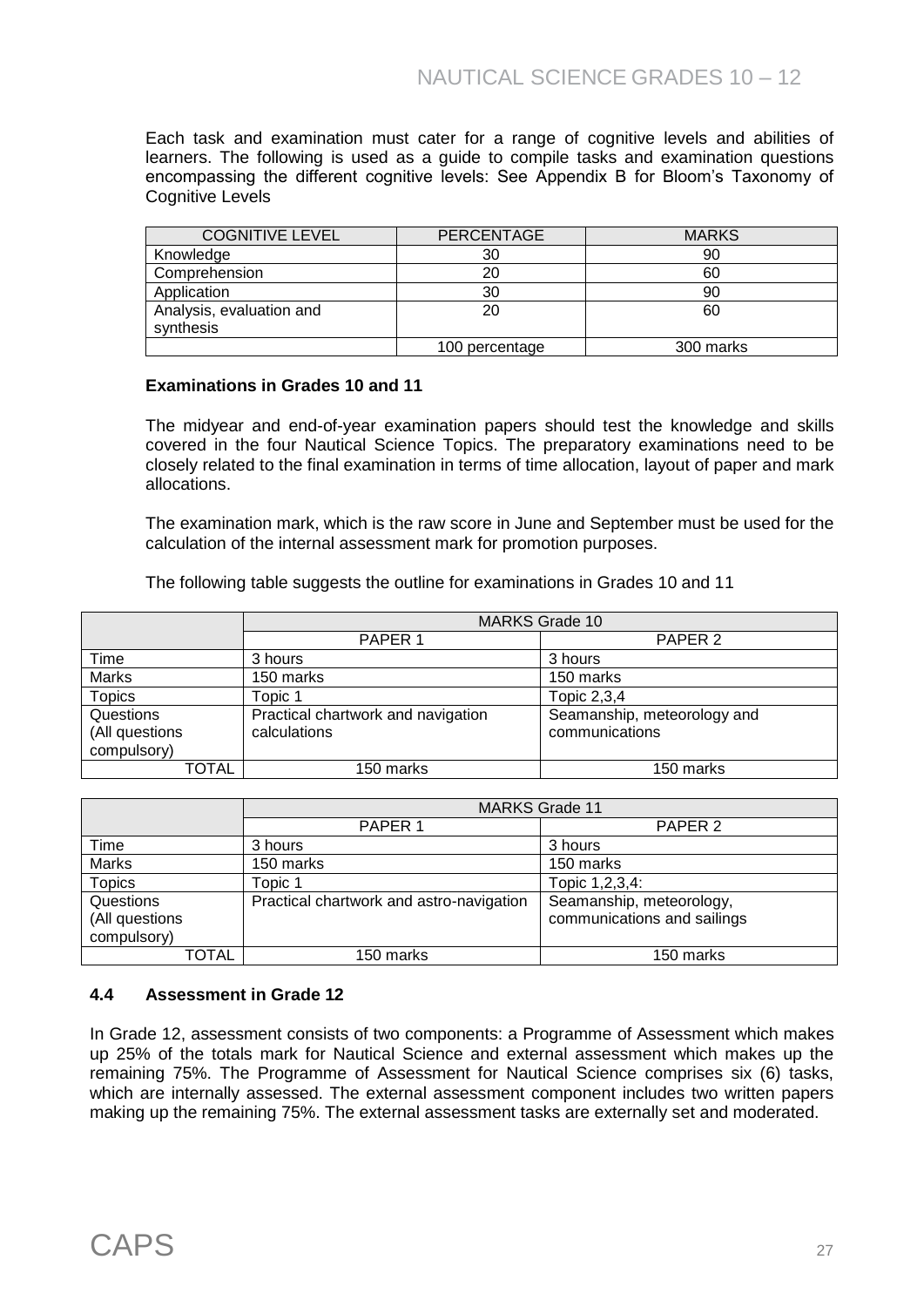| <b>GRADE 12 PROGRAMME OF ASSESSMENT (400 marks)</b>                    |                                                     |  |  |  |  |
|------------------------------------------------------------------------|-----------------------------------------------------|--|--|--|--|
| <b>ASSESSMENT TASKS</b><br><b>END-OF-YEAR ASSESSMENT</b>               |                                                     |  |  |  |  |
| 25% (100 marks)                                                        | <b>EXAM PAPER 75% (300 marks)</b>                   |  |  |  |  |
| 2 tests<br>2 exams (mid year and<br>preliminary exam)<br>2 other tasks | Two Written examinations Topic $1 - 4$<br>$\bullet$ |  |  |  |  |

| Grade 12 |  |
|----------|--|
|----------|--|

| <b>TERM1</b>                                                                                                                     | <b>TERM 2</b>                                                                                                                                                                                  | <b>TERM3</b>                                                                                                                                                                                  | <b>TERM 4</b>                                                                                                             |
|----------------------------------------------------------------------------------------------------------------------------------|------------------------------------------------------------------------------------------------------------------------------------------------------------------------------------------------|-----------------------------------------------------------------------------------------------------------------------------------------------------------------------------------------------|---------------------------------------------------------------------------------------------------------------------------|
| Task 1: Test<br>Topic 1<br>Navigation<br>50 marks<br>Task 2: Practical<br>Assignment:<br>Astro navigation<br>problem<br>50 marks | Task 3: Research Task<br>Environmental<br>Challenges<br>50 marks<br>Task 4: Midyear exam<br>Paper 1 Topic 1<br>Practical Navigation 150<br>marks<br>Paper 2 Theory Topic<br>2,3,4<br>150 marks | Task 5: Test<br>Topic $2 - 4$<br>50 marks<br>Task 6: Preliminary<br>examination<br>Exam<br>Paper 1 Topic 1<br>Practical Navigation 150<br>marks<br>Paper 2 Theory Topic<br>2,3,4<br>150 marks | Task 7: Exam<br>Paper 1 Topic 1<br><b>Practical Navigation</b><br>150 marks<br>Paper 2 Theory<br>Topic 2,3,4<br>150 marks |
| 100 marks                                                                                                                        | 350 marks                                                                                                                                                                                      | 350 marks                                                                                                                                                                                     | 300 marks                                                                                                                 |
| 800 marks divided by $8 = 100$ marks                                                                                             |                                                                                                                                                                                                |                                                                                                                                                                                               |                                                                                                                           |

#### **4.4.1 Programme of Assessment for Grade 12**

The Programme of Assessment for Nautical Science in Grade 12 comprises 6 tasks, which are internally assessed. Of the six tasks, two are examinations and two are tests.

#### *Tasks*

The remaining two tasks consist of different forms such as an assignment or a research task.

The teacher can decide what type of assignments to use from the following list:

Practical exercises, demonstrations, visual sessions, site excursions, presentations, interviews or case studies. See Appendix A for examples of research projects and assignments.

#### *Tests*

The suggested outline for tests is as follows:

- Minimum of 50 marks
- Duration: 1 hour
- Questions at different cognitive levels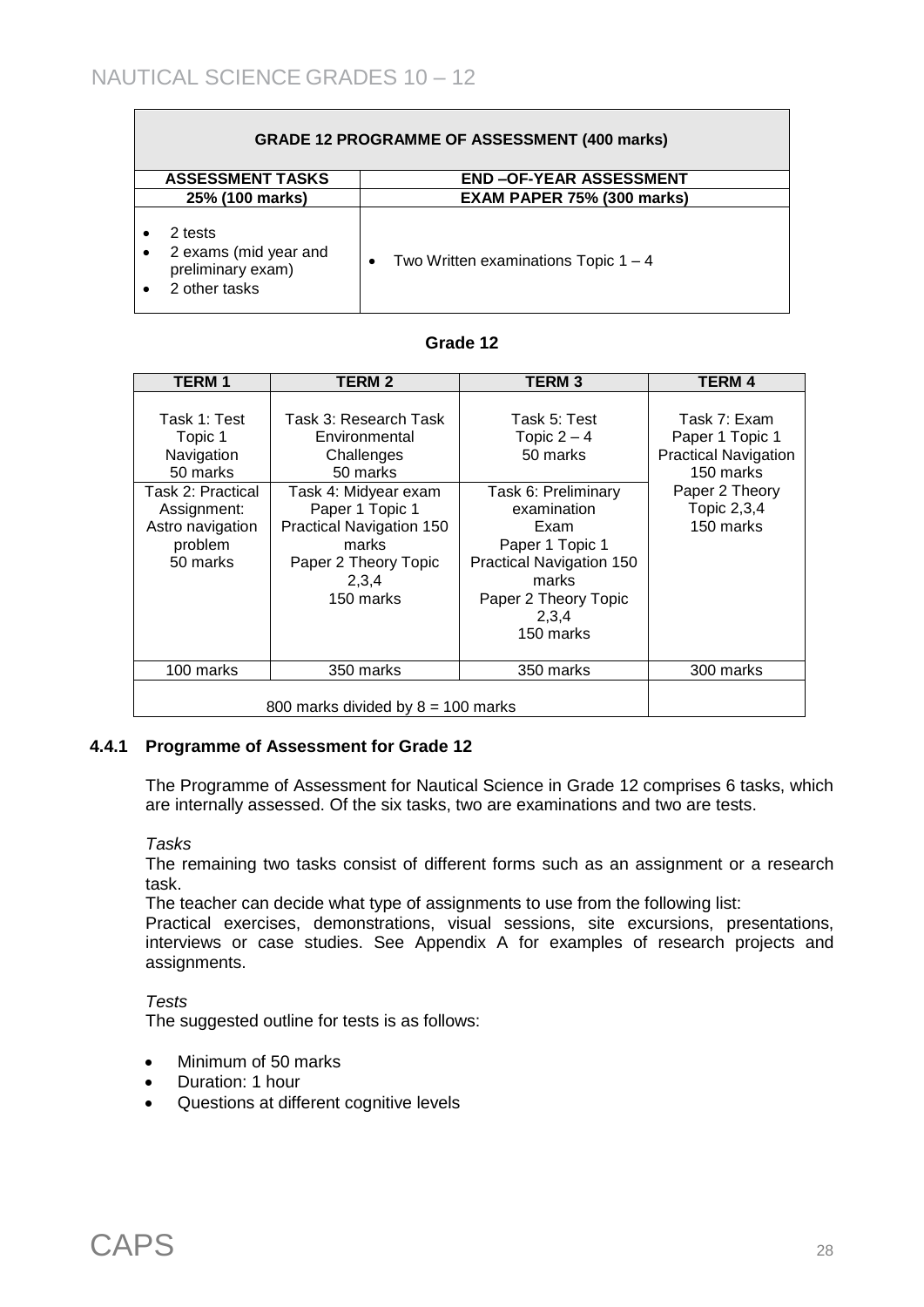Each test and examination must cater for a range of cognitive levels and abilities of learners. See Appendix B for Bloom's Taxonomy of cognitive levels

The following is used as a guide to compile tasks and examination questions encompassing the different cognitive levels:

| <b>COGNITIVE LEVEL</b>   | <b>PERCENTAGE</b> | <b>MARKS</b> |
|--------------------------|-------------------|--------------|
| Knowledge                | 30                | 90           |
| Comprehension            | 20                | 60           |
| Application              | 30                | 90           |
| Analysis, evaluation and | 20                | 60           |
| synthesis                |                   |              |
| <b>TOTAL</b>             | 100               | 300          |

#### **4.4.2 Examinations in Grades 12**

In Grade 12 the two three-hour mid year and preliminary examination papers should test the knowledge and skills covered in the four Nautical Science Topics. The preparatory examinations need to be closely related to the final examination in terms of time allocation, layout of paper and mark allocations. The final examination may examine learners on material from Grade 10, 11 and 12. At least 30% of the examination paper should be drawn from the Grade 10 and 11 curriculum.

The examination mark, which is the raw score in June and September must be used for the calculation of the internal assessment mark for promotion purposes.

The following table suggests the outline for examinations in Grades 12.

|                | <b>MARKS</b>                              |                             |  |  |  |
|----------------|-------------------------------------------|-----------------------------|--|--|--|
|                | PAPER <sub>1</sub>                        | PAPER <sub>2</sub>          |  |  |  |
| Time           | 3 hours                                   | 3 hours                     |  |  |  |
| Marks          | 150 marks                                 | 150 marks                   |  |  |  |
| <b>Topics</b>  | Topic 1                                   | Topic 1,2,3,4               |  |  |  |
| Questions      | Practical navigation and astro-navigation | Seamanship, meteorology and |  |  |  |
| (All questions |                                           | communication and sailings  |  |  |  |
| compulsory)    |                                           |                             |  |  |  |
| TOTAL          | 150 marks                                 | 150 marks                   |  |  |  |

#### **4.5 Promotion**

For promotion and certification purposes learners should achieve at least a level 2 rating (elementary achievement: 30 – 39%) in Nautical Science. This is subject to the requirement that a learner must achieve at least a level 3 rating (Moderate Achievement: 40 – 49%) in at least one of the three choice subjects.

#### **4.6 Moderation of assessment**

Moderation ensures the validity of assessment instruments, the fairness of the assessment processes and the reliability of assessment decisions by all assessors according to agreed standards. Moderation standards must be transparent and thus set before teaching, learning and assessment begins.

All Grade 10 and 11 tasks are internally moderated within the school, while all Grade 12 tasks need to be internally and externally moderated. The subject head for Nautical Science or any other head of Department at the school will generally manage the process. The assessment of this task will be carried out using an assessment rubric.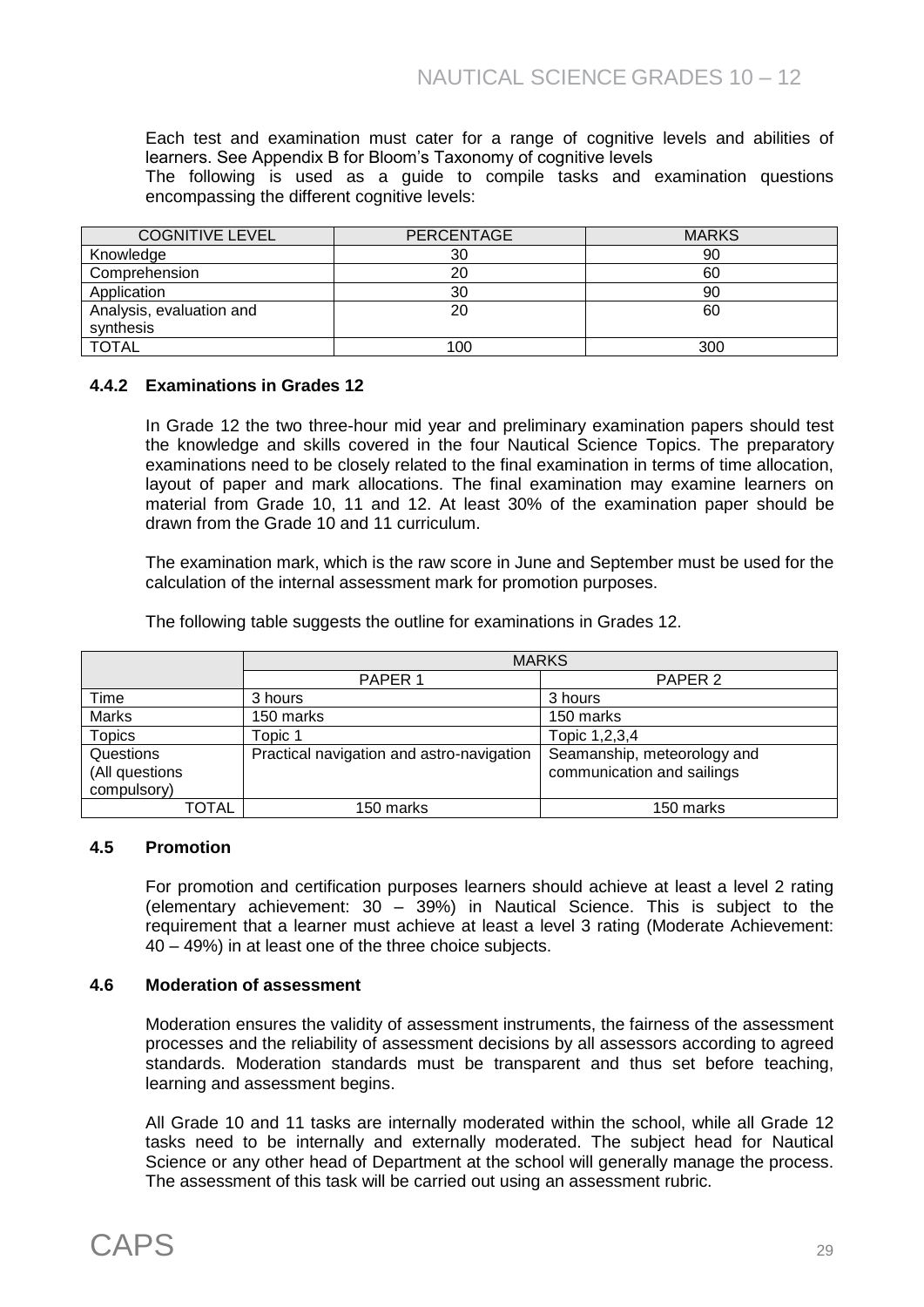#### **4.6.1 Internal Moderation**

As part of its school assessment policy, each school should have an internal moderation policy. Internal moderation must ensure that school-based assessment is consistent, accurate and well designed. Transparency in the methods used is of the utmost importance. Moderation methods will include face moderation, moderation of practical activities, moderation of products, script or file moderation. Performance assessment work must be face moderated. Care must be taken in group work that the distribution of marks / rating codes can be correlated with that of the written work for the group.

#### **4.6.2 External Moderation**

As part of the national assessment policy, each province should have an external moderation policy. External moderation must ensure that school-based assessment is consistent, accurate and well designed. Criteria must be drawn up by the relevant moderators, prior to the commencement of moderation. Transparency in the methods used is of the utmost importance. Files of those learners whose progression is questioned during the year, should be made available to the Curriculum Advisor/ District Officers.

#### **4.6.3 Files**

Two types of files are required:

**The teacher's file** contains the Learning Programme (Subject Framework, Work Schedule and Lesson Plans), all the instructions and assessment criteria, marking memoranda and rubrics pertaining to all the internal assessment tasks set for the learners as well as attendance registers, and interventions.

**The learner's file** may be described as a purposeful, accumulated body of work produced by the learner, providing evidence of learning and growth, which supports an teacher's assessment of the learner's progress towards or attainment of the required topics. The learner file contains the evidence of the formal assessments that are used to calculate the learner's internal assessment mark e.g. research tasks, tests, examinations, assignments and projects. Informal assessment activities may be kept in the file but should be separated from the formal assessment, which should be easy to locate in the file for moderation purposes.

Learners' files should be located in the most appropriate form for Nautical Science. The pieces of evidence may be stored in files, folders, boxes, binders, exercise books, notebooks or a combination of these.

It is important that the evidence collected is sufficient and reflects current competence.The learner and assessor may plan the file jointly. The learner is responsible for submitting the evidence and the compilation of the file. The file must consist of a variety of assessment instruments and tools, e.g. assessment grid, rubrics, marking memoranda, checklists, rating scales etc Assessment methods and instruments must be selected according to competencies to be assessed.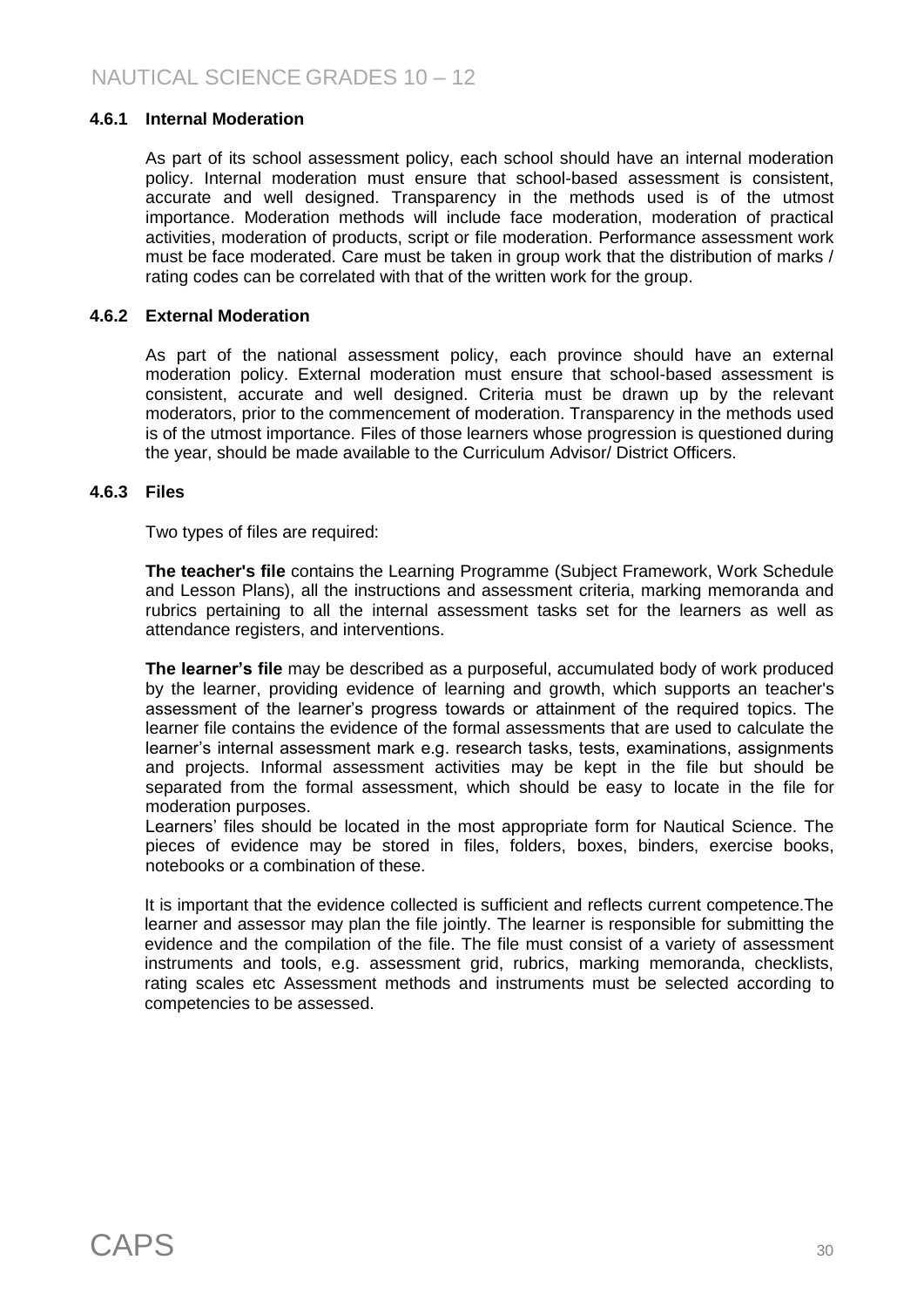## **APPENDIX A**

#### **IDEAS FOR ASSIGNMENTS AND RESEARCH TASKS**

| Grade 12 Topic 2 | As a group, conduct research into the effects of pollution caused by<br>ships on the environment of one of the following: oil, waste disposal,<br>ballast water or dangerous cargo. Find out how the pollution is<br>caused, the effect and possible preventative measures. Decide who<br>the stakeholders are e.g. ship owner, ship's captain, environmental<br>watch group, government official for the environment etc. Work out<br>and present a role-play to the class of a debate or meeting between<br>these role players where each presents their point of view.<br>Write a report on the debate and place in your file |
|------------------|----------------------------------------------------------------------------------------------------------------------------------------------------------------------------------------------------------------------------------------------------------------------------------------------------------------------------------------------------------------------------------------------------------------------------------------------------------------------------------------------------------------------------------------------------------------------------------------------------------------------------------|
| Grade 10 Topic 2 | Draw up a poster to entice young school or university leavers to join<br>the navy                                                                                                                                                                                                                                                                                                                                                                                                                                                                                                                                                |
| Grade 11 Topic 2 | Design an interview for a ship's captain to explain on radio the<br>responsibilities, training, advantages and disadvantages of a career<br>at sea.<br>Either interview a real person or answer the questions yourself from<br>information sourced from books or Internet.                                                                                                                                                                                                                                                                                                                                                       |
| Grade 10 Topic 2 | Design and build a model of a ship using recycled materials, clay,<br>wood, cardboard or any suitable materials                                                                                                                                                                                                                                                                                                                                                                                                                                                                                                                  |
| Grade 11 Topic 2 | In a group plan a scenario of an emergency at sea. Act out the<br>causes and procedures for dealing with the emergency.                                                                                                                                                                                                                                                                                                                                                                                                                                                                                                          |
| Grade 10 Topic 1 | Plan a coastal voyage between two geographical points                                                                                                                                                                                                                                                                                                                                                                                                                                                                                                                                                                            |
| Grade 12 Topic 3 | Write a weather report of a very bad tropical cyclone to be read on<br>radio explaining the weather conditions and the effect they are likely<br>to have on land and at sea                                                                                                                                                                                                                                                                                                                                                                                                                                                      |
| Grade 10 Topic 4 | Create a comparison table that identifies the strengths and<br>weaknesses of the various methods of communicating at sea.                                                                                                                                                                                                                                                                                                                                                                                                                                                                                                        |
| Grade 12 Topic 4 | You have to motivate to parliament for funds for the Global maritime<br>Distress and Safety System. Write a speech explaining how the<br>system works and why it is important.                                                                                                                                                                                                                                                                                                                                                                                                                                                   |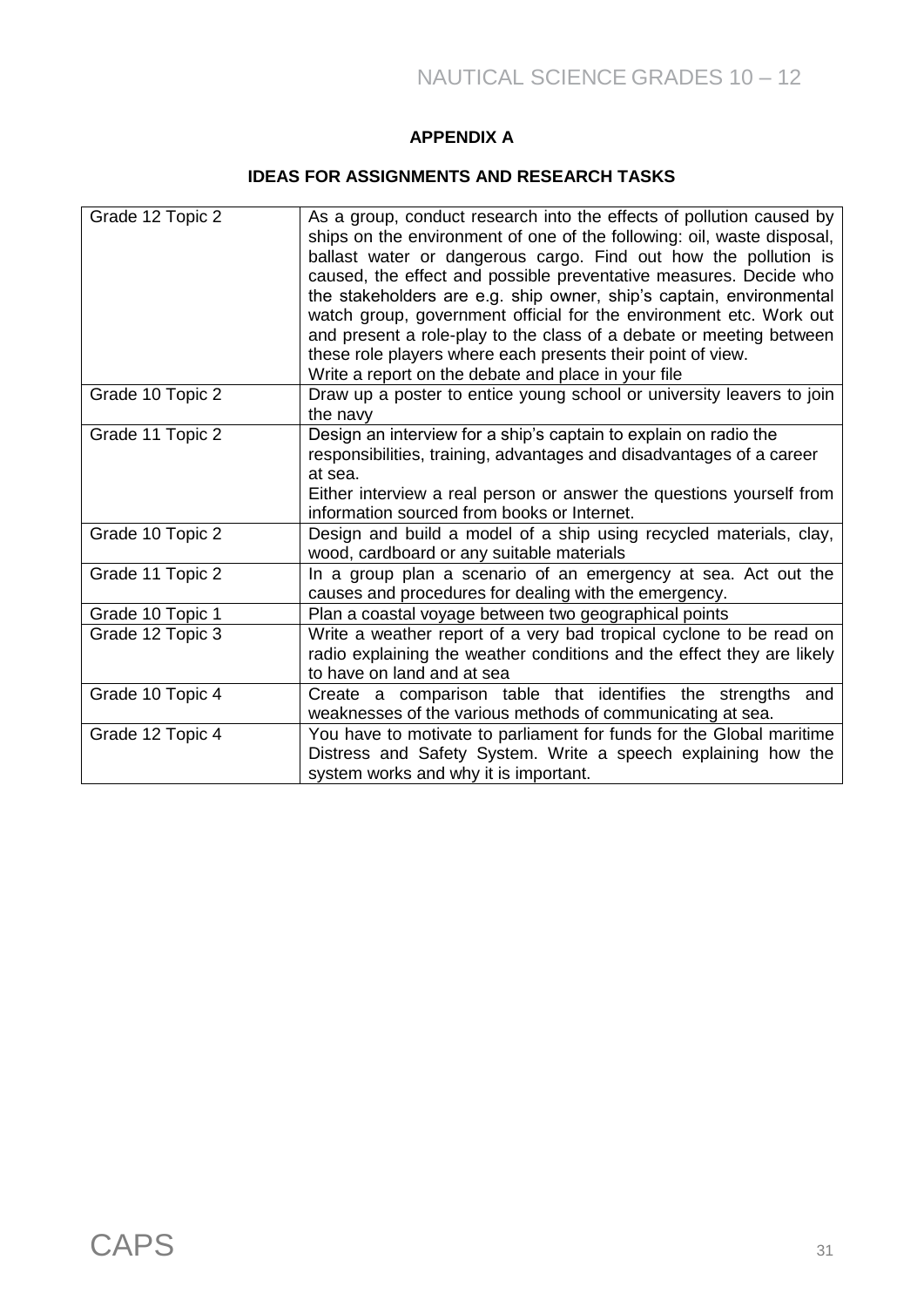#### **APPENDIX B BLOOM'S TAXONOMY**

The following cognitive levels should be taken into consideration when designing assessment tasks, tests and examinations to allow for differentiation.

| LEVEL 1   | <b>LEVEL 2</b> | <b>LEVEL 3</b> |               | <b>LEVEL 5</b>   | <b>LEVEL 6</b> |
|-----------|----------------|----------------|---------------|------------------|----------------|
| Knowledge | Understanding  | Application    | Analysis      | <b>Synthesis</b> | Evaluation     |
| define    | compare        | adapt          | categorise    | combine          | appraise       |
| describe  | define         | compute        | classify      | compose          | critique       |
| identify  | describe       | discover       | compare       | create           | decide         |
| label     | distinguish    | draw           | contrast      | depict           | evaluate       |
| locate    | explain        | gather         | decipher      | design           | judge          |
| name      | generalise     | graph          | deduce        | develop          | justify        |
| recognise | illustrate     | modify         | differentiate | incorporate      | recommend      |
| select    | infer          | operate        | distinguish   | integrate        |                |
| state     | interpret      | prepare        | explain       | invent           |                |
|           | match          | revise         | generalise    | organise         |                |
|           | paraphrase     | show           | infer         | plan             |                |
|           | restate        | solve          | predict       | predict          |                |
|           | select         | survey         | relate        | produce          |                |
|           | summarise      | use            | solve         | structure        |                |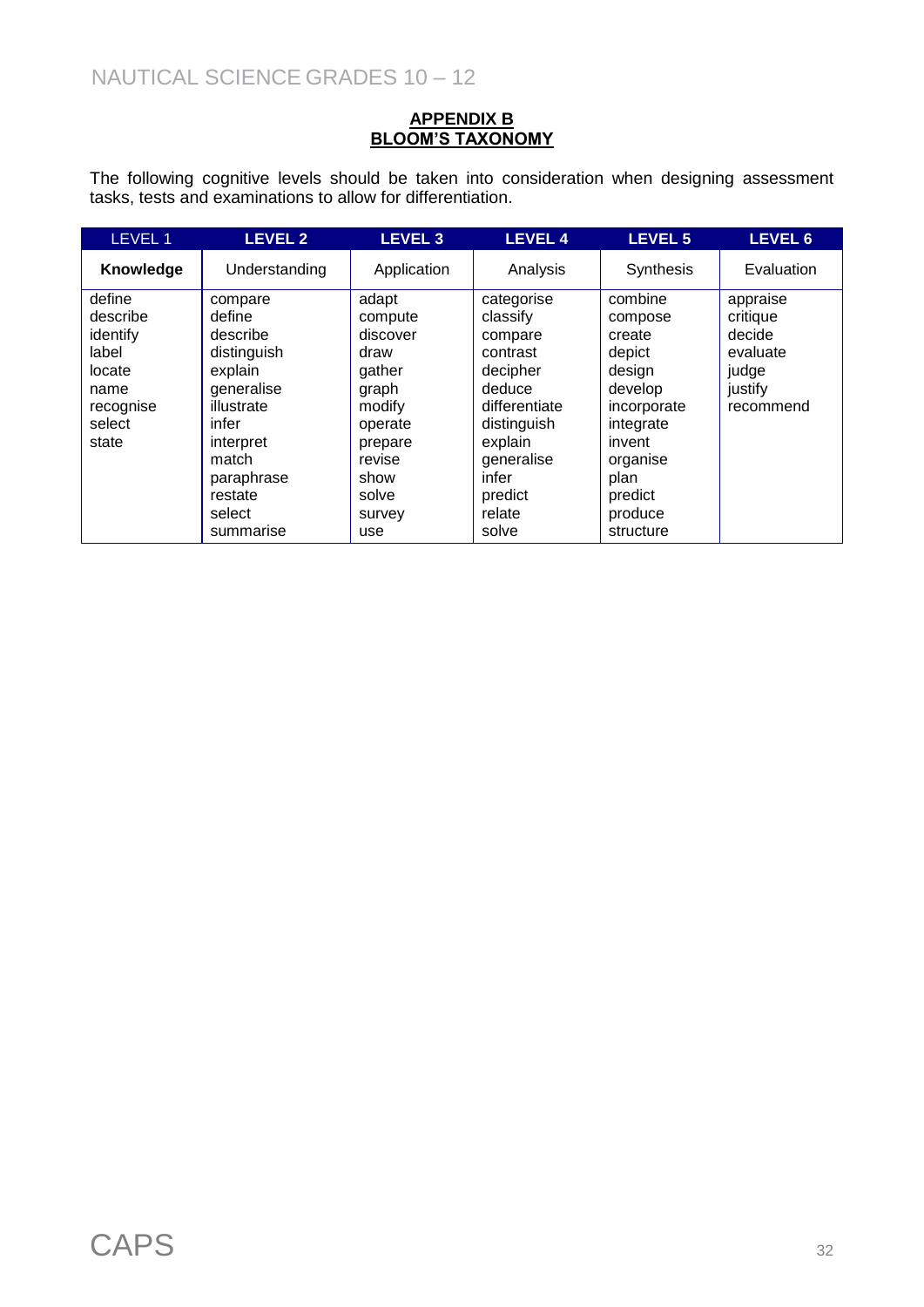#### **APPENDIX C RESEARCH PROJECTS**

These may be done individually, in pairs or in groups not larger than four. They may include a practical and/or oral presentation, but must be accompanied by a written presentation. Generic skills needed to be developed and assessed from Grades 10 to 12.

| <b>Cognitive/thinking skills</b><br><b>Bloom's categories</b> | <b>Motor/Process skills</b>     | Life skills                                |
|---------------------------------------------------------------|---------------------------------|--------------------------------------------|
| Knowledge                                                     | Follow instructions             | Ability to work in groups                  |
| Comprehension                                                 | Designing procedures/action     | Ability to work independently              |
| Application                                                   | plan                            | Creativity, initiative, interest, attitude |
| Analysis                                                      | Access information from various | Managerial skills; ability to              |
| Synthesis                                                     | sources                         | plan/organize/divide tasks/ time           |
| Evaluation                                                    | <b>Observational skills</b>     | management                                 |
|                                                               | Writing skills                  | Communication skills: report back -        |
|                                                               | Drawing conclusions             | oral skills                                |

To develop skills in doing projects and assignments, the teacher should develop learners from Grade 10 by guiding the process step by step. By the time learners are in Grade 12, they must be able to do projects independently due to the time factor.

When giving a project in Grade 10 and 11:

- 1. The teacher gives the topic and negotiates the steps and time frames with the learners.
- 2. Brainstorm the topic together. Discuss the action plan and procedures where and how to get information.
- 3. Collect information relevant to the topic. Use textbooks, encyclopaedias, interviews, magazines, newspapers, etc. Learners must understand and know terminology/content.
- 4. Divide the topic into smaller steps. Allocate tasks, timeframes and marks. Plan who will assess and develop the assessment instrument.

Projects should be a maximum of 2000 words (about 6 handwritten pages or 4 typed pages) for with 12 font, single-spaced, bound or stapled and should include:

- A front page
- Table of contents
- Text divided into paragraphs
- References of sources
- Pictures/ photos/ diagrams/ graphs

A standardised marking scheme would imply that when a particular skill is being assessed, all teachers follow the same criteria, and standards would be more comparable.

#### **Penalties**

- **While learners are encouraged to use the Internet as a resource tool, plagiarized work should earn a zero. This applies to materials plagiarized from books and other media.**
- Late submission of work should be penalised at the rate of 10% of the marks per day unless permission is granted by the teacher prior to the submission date or on the presentation of a doctor's certificate.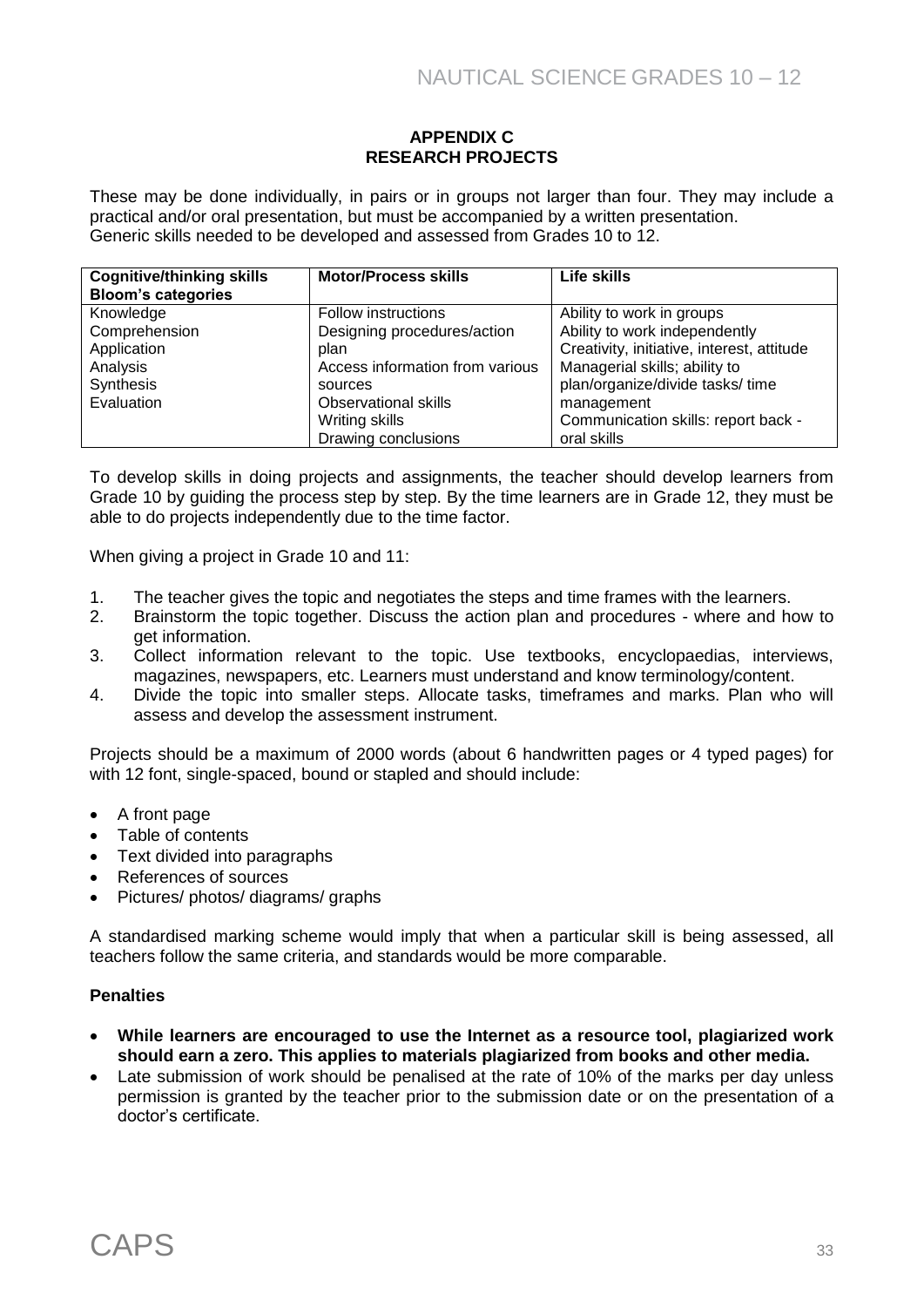# NAUTICAL SCIENCE GRADES 10 – 12

| Exemplar of an Assessment of a Research Project using marks      |        |          |
|------------------------------------------------------------------|--------|----------|
|                                                                  |        |          |
|                                                                  |        |          |
| <b>Assessment Criteria</b>                                       | Rating | Possible |
|                                                                  |        | total    |
| <b>Content &amp; Topic:</b>                                      |        | 20       |
| Level of information - detailed relevant, informed               |        |          |
| Variety of Sources - varied, bibliography                        |        |          |
| Topic - challenging, original                                    |        |          |
| Interpretation:                                                  |        | 20       |
| Creative and insightful use of the information that shows a good |        |          |
| understanding of the topic                                       |        |          |
| <b>Use of Language:</b>                                          |        | 20       |
| Personalised, fluent, articulate, clear                          |        |          |
| Aims & Conclusion:                                               |        | 20       |
| Successfully addresses the objectives set out in the topic       |        |          |
| Brings the essay to a successful conclusion                      |        |          |
| <b>Accuracy:</b>                                                 |        | 10       |
| Of information and grammar                                       |        |          |
| <b>Presentation:</b>                                             |        | 10       |
| Neat, ordered lay out, type, effort, clarity,                    |        |          |
| illustrations - useful, necessary                                |        |          |
| Total                                                            |        | 100      |
| <b>Comments:</b>                                                 |        |          |
|                                                                  |        |          |
|                                                                  |        |          |

# **Alternatively Levels of Achievement which could be converted into marks**

| <b>KEY</b> | <b>DESCRIPTION</b>                                                                          |
|------------|---------------------------------------------------------------------------------------------|
|            | Not Yet                                                                                     |
|            | Very superficial, disorganised, lacking insight                                             |
| ົ          | Completely descriptive, superficial, lacking in detail, missing the focus of the assignment |
|            | Slightly more descriptive than critical and answered with understanding, analysis vague at  |
|            | places.                                                                                     |
|            | Good critical and concept analysis, focused work                                            |
| 6          | Excellent critical and concept analysis, stays very focused                                 |
|            | Beyond expectation                                                                          |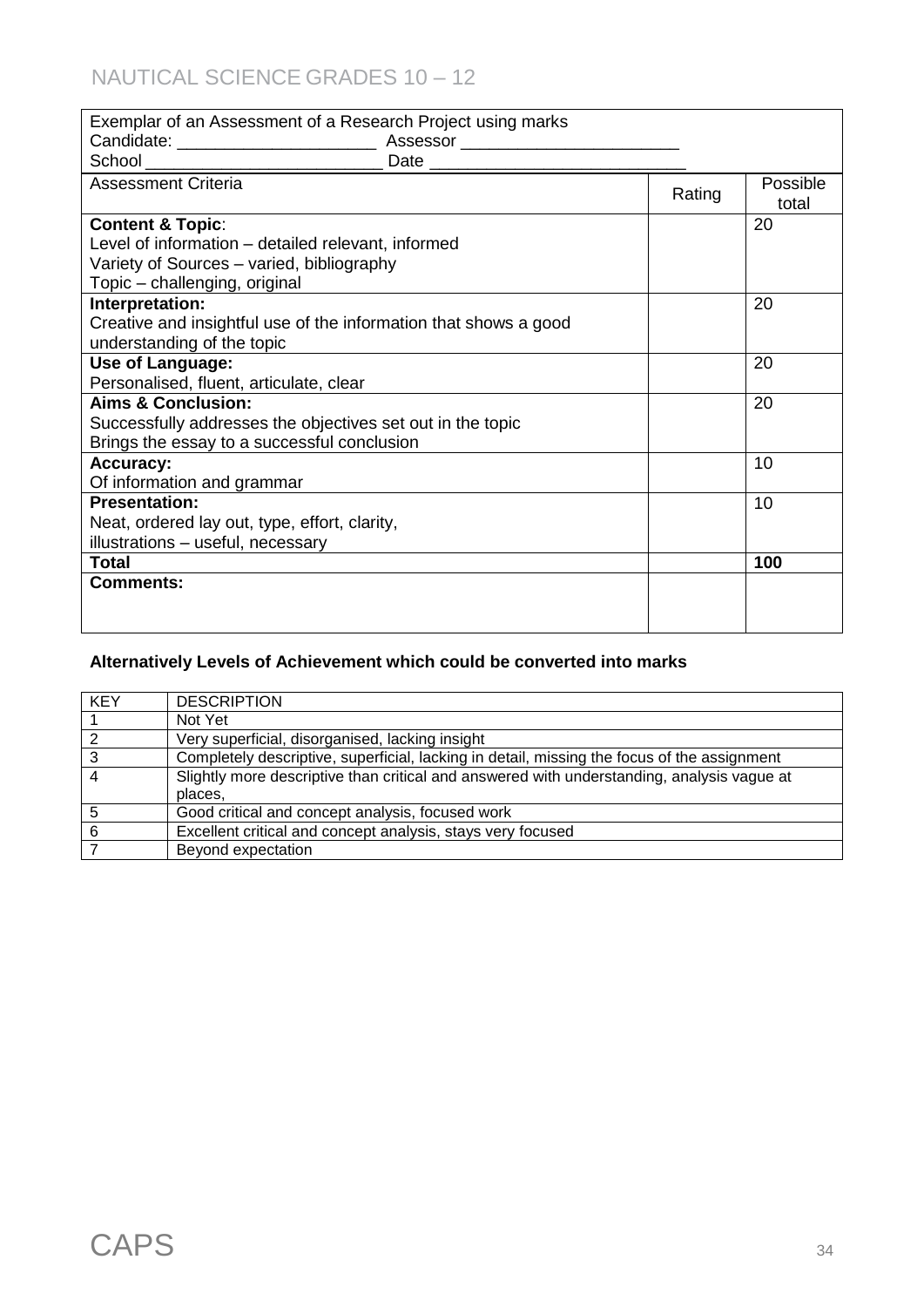#### **APPENDIX D: EXAMPLES OF DAILY ASSESSMENT TASKS**

#### **Example 1**

Grade 11 Learning Outcome 1: Navigation: Sailings

You are the navigator aboard the MV SOUTHERN STAR which is busy loading cargo in Cape Town (33° 54' S 18° 25' E), bound for Baltimore (39° 16' N 76° 34' W). Your vessel is due to sail at 0700 B on 7 June and you hope to maintain a steady speed of 16 knots. Determine:

- a. By Mercator sailing, the course you must steer and the distance you will cover between Cape Town and Baltimore. (12)
- b. Your estimated time of arrival in Baltimore in American zone time. (8)

| Latitude         | <b>Meridional Parts</b> |
|------------------|-------------------------|
|                  |                         |
| $33^{\circ} 54'$ | 2151.19                 |
| $39^\circ 16'$   | 2550.74                 |

#### Memorandum

| Cape Town Lat:<br><b>Baltimore Lat:</b><br>D.Lat:         |                        | $33^\circ 54' S$<br>39° 16' N<br>73° 10' N<br>4390' N                      | mp:<br>mp:<br>dmp:                 | 2151.19<br><u> 2550.74</u><br>4701.93 |                                  | Long:<br>Long: | 18° 25' E<br>76° 34' W<br>D.Long: 94° 59' W<br>5699' W |      |
|-----------------------------------------------------------|------------------------|----------------------------------------------------------------------------|------------------------------------|---------------------------------------|----------------------------------|----------------|--------------------------------------------------------|------|
| Tan course                                                | $=$<br>$=$             | D.long/dmp<br>5699/4701.93<br>1.212055475                                  |                                    |                                       |                                  |                |                                                        |      |
| Course                                                    | $=$<br>$=$<br>$=$      | N 50.5° W<br>$309.5^{\circ}$ (T)                                           | $(50^\circ\ 28^\prime\ 33^\prime)$ |                                       |                                  |                |                                                        |      |
| <b>Distance</b>                                           | $=$<br>$=$<br>$=$      | D.lat/cos course<br>4390/cos 50° 28' 33"<br>6898.1 nautical miles          |                                    |                                       |                                  |                |                                                        | (12) |
| Time                                                      | $=$<br>=<br>$=$<br>$=$ | Distance/ speed<br>6898.1/16<br>431.13 hours<br>17 days 23 hours 8 minutes |                                    |                                       |                                  |                |                                                        |      |
| ETD Cape Town<br>Zone $(-2)$<br>ETD (GMT)<br>Sailing time | $=$<br>$=$<br>$=$      | 070700 B June<br>000200<br>070500 Z June<br>172308                         |                                    |                                       |                                  |                |                                                        |      |
| ETA (GMT)                                                 | $=$<br>$=$             | 250408 Z June                                                              |                                    |                                       |                                  |                |                                                        |      |
| Zone $(+5)$<br><b>ETA Baltimore</b>                       | $=$<br>$=$             | 000500<br>242308 R June                                                    |                                    |                                       |                                  |                |                                                        | (8)  |
| <b>Method of assessment:</b>                              |                        |                                                                            |                                    |                                       | Teacher, peer or self assessment |                |                                                        |      |

| <b>Assessment tool:</b> | ___<br><b>Memorandum</b> |
|-------------------------|--------------------------|
|                         |                          |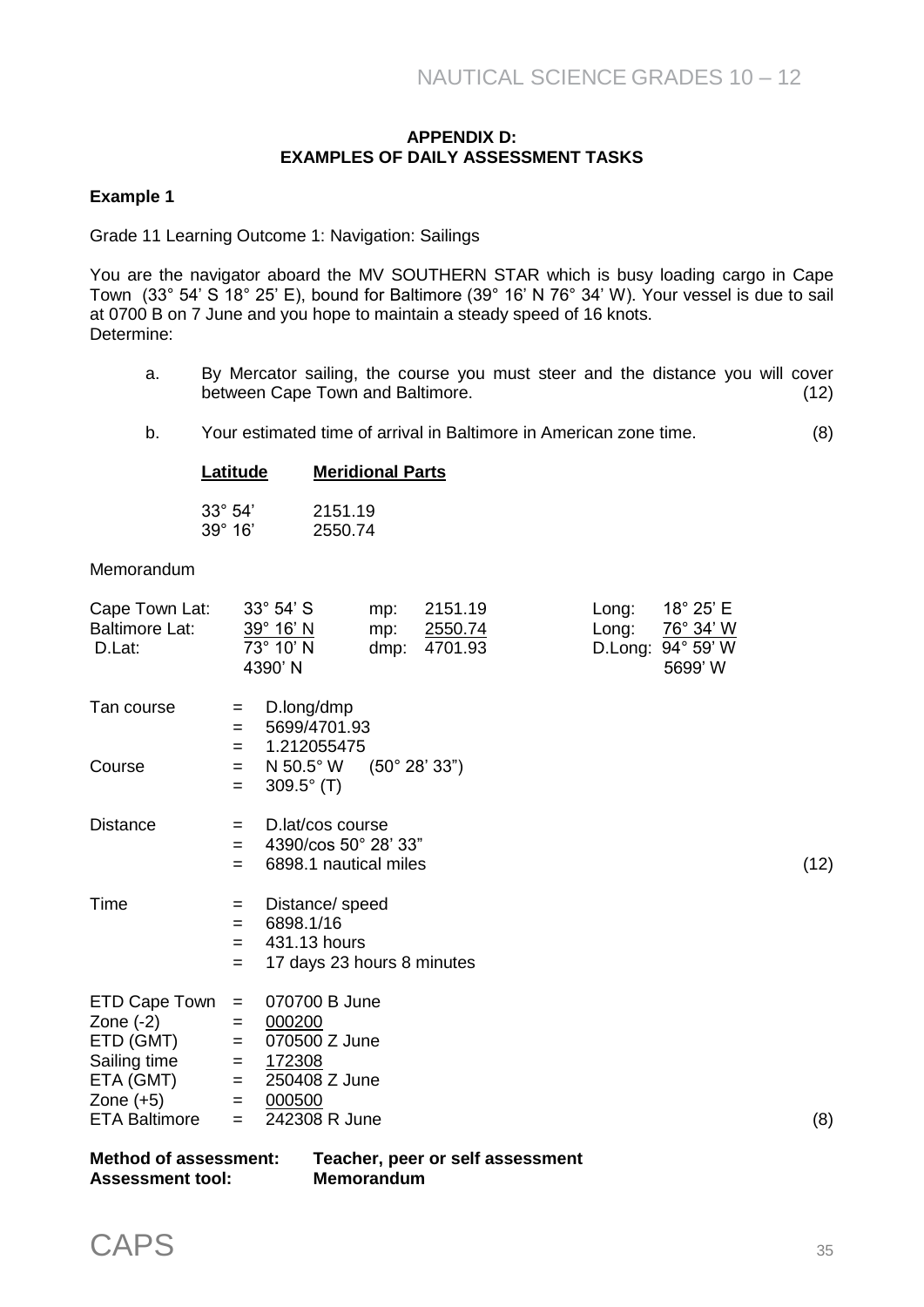#### Example 2

#### **Grade 11 Learning Outcome 2 Seamanship : Emergency procedures**

You are officer of the watch aboard MV STARLIGHT. You are sailing on a course of 270° (T) at a speed of 16 knots. There are a number of other vessels within 5 miles of you. The lookout reports "Man overboard starboard side". List the actions you will carry out in the order of importance.

(11)

- Memorandum
- 1. Put the helm hard over to starboard.
- 2. Launch a lifebuoy with automatic smoke/light generator over the starboard side.
- 3. Detail the bridge lookout and any other spare hand on the bridge to keep the lifebuoy in sight.
- 4. Mark your position on the chart.
- 5. Sound three short blasts on the ship's siren.
- 6. Hoist flag OSCAR.
- 7. Reduce speed (to 5 knots).
- 8. Inform
	- The captain.
	- The engine room.
	- The ship's company.via the ship's broadcast system.
- 9. Carry out a Williamson turn and steady up on 090° (T) (the reciprocal of your initial course).
- 10. Order the bosun to prepare the seaboat for launching.
- 11. Stop upwind of the man and launch the seaboat.

(11)

#### **Method of assessment: Teacher, peer or self assessment Assessment tool: Memorandum**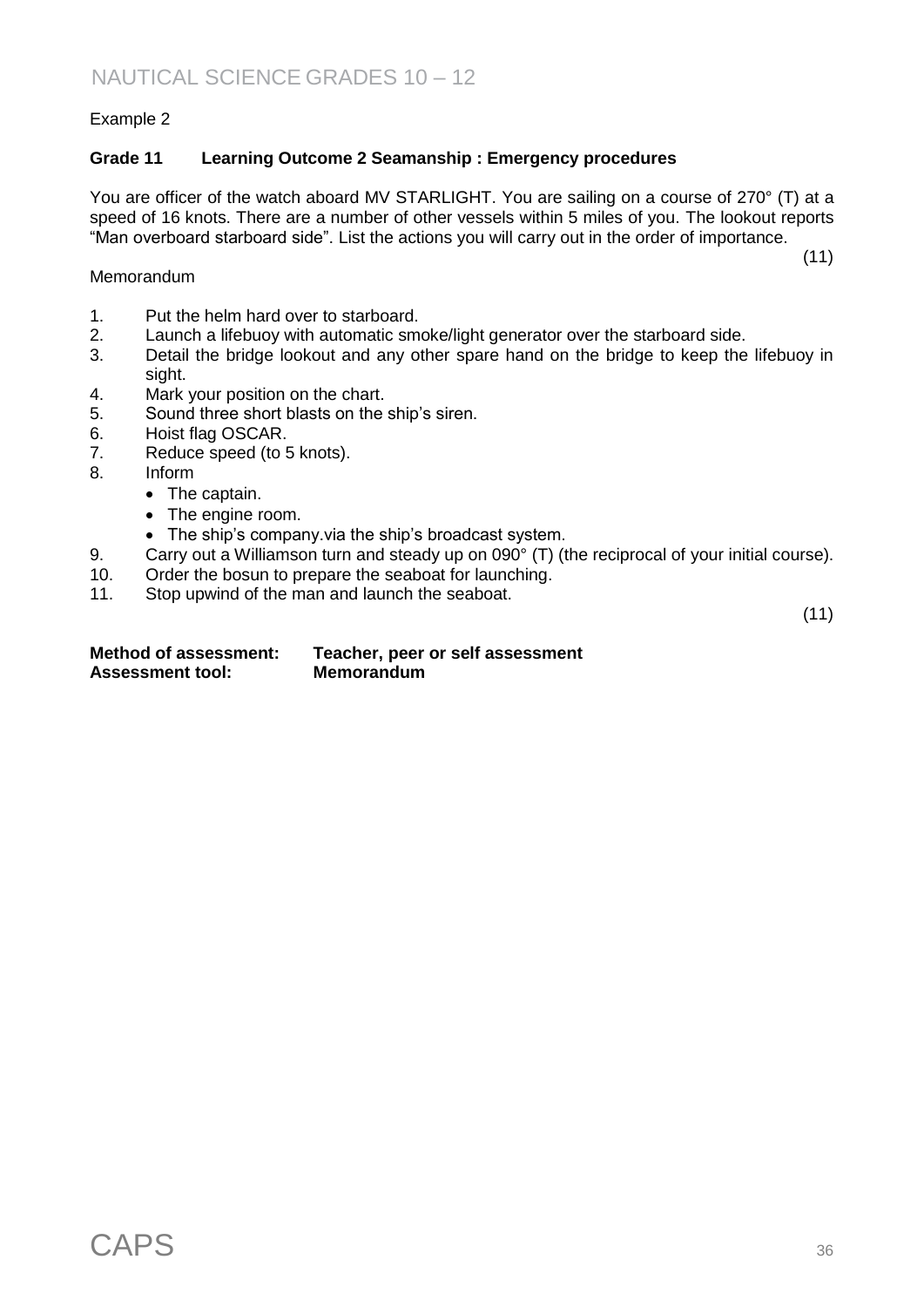#### **APPENDIX E EXAMPLE OF A FORMAL ASSESSMENT TASK**

#### **Grade 12: Astro Calculation and Plotting Task**

Navigation : Sun-run-Mer Alt-run-Sun

On 1 November in DR position 46° 00' S 56° 24.0' E, you take an altitude of the lower limb of the sun at 0830 D. The sextant reads 36° 18.0'. The index error of the sextant is 2.4' off the arc whilst the height of eye on the bridge is 9 metres. Your course is 120° (T) and your speed is 20 knots.

Determine the bearing and intercept of the sun and plot the resultant position line on the chart.

At meridian passage of the sun later that day, another altitude of the sun's lower limb is taken with the sextant reading 57° 40.8'. The index error and height of eye remain the same.

Plot the course of the ship since 0830 D, calculate the DR position at meridian passage and plot it on the chart.

Determine the ship's latitude at meridian passage, transfer the 0830 position line and plot the resultant fix.

At 1530 D that afternoon, you take a third altitude of the sun's lower limb, with the sextant reading 33° 13.2'. Index error and height of eye remain unchanged.

Plot the ship's course from the midday fix, calculate the DR position of the ship at 1530 D and plot it on the chart.

Determine the bearing and intercept of the sun and plot the resultant position line on the chart. Transfer the midday position line and plot the ship's position at 1530 D.

Allocation of marks for plotting: 21 Allocation of marks for calculations: 75

**Memorandum** 

| Zone time            | $=$ | 0830 D                                                           |            |     |             |                        |        |
|----------------------|-----|------------------------------------------------------------------|------------|-----|-------------|------------------------|--------|
| Zone $(-4)$          | $=$ | 0400                                                             |            |     |             |                        |        |
| <b>GMT</b>           | $=$ | 0430 Z                                                           |            |     |             |                        |        |
| GHA (0800)           | $=$ | 244° 06'                                                         | Dec        |     | S 14° 25.3' |                        |        |
| Increment            | $=$ | $7^\circ 30'$                                                    | ʻd'        | $=$ | $+$ $-$     | 0.4'                   | (0.8') |
| GHA (0830)           | $=$ | 251° 36'                                                         | <b>Dec</b> | $=$ | S 14° 25.7' |                        |        |
| Long $(E)$           | $=$ | $56^{\circ}$ 24'                                                 |            |     |             |                        |        |
| <b>LHA</b>           | $=$ | 308° 00'                                                         |            |     |             |                        |        |
| Sin Cal Alt          | $=$ | Cos 308° x Cos 46° x Cos 14° 25' 42" + Sin 46° x Sin 14° 25' 42" |            |     |             |                        |        |
|                      | $=$ | 0.59342263                                                       |            |     |             |                        |        |
| Cal Alt              | $=$ | $36^{\circ}$ 24' (36 $^{\circ}$ 24' 01")                         |            |     |             |                        |        |
| Sext alt             | $=$ | $36^{\circ}$ 18.0'                                               | A          |     | 0.81N       |                        |        |
| IE                   | $=$ | 2.4'<br>$+$                                                      | B          | $=$ | 0.33 S      |                        |        |
| Obs alt              | $=$ | 36° 20.4'                                                        | C          | $=$ | 0.48N       |                        |        |
| Dip                  | $=$ | 5.3'                                                             |            |     |             |                        |        |
| App alt              | $=$ | 36° 15.1'                                                        | Az         |     | N 71.6° E   |                        |        |
| <b>Total correct</b> | $=$ | 14.9'<br>$^+$                                                    | True brg   |     | $=$         | $071\frac{1}{2}$ ° (T) |        |
|                      |     |                                                                  |            |     |             |                        |        |

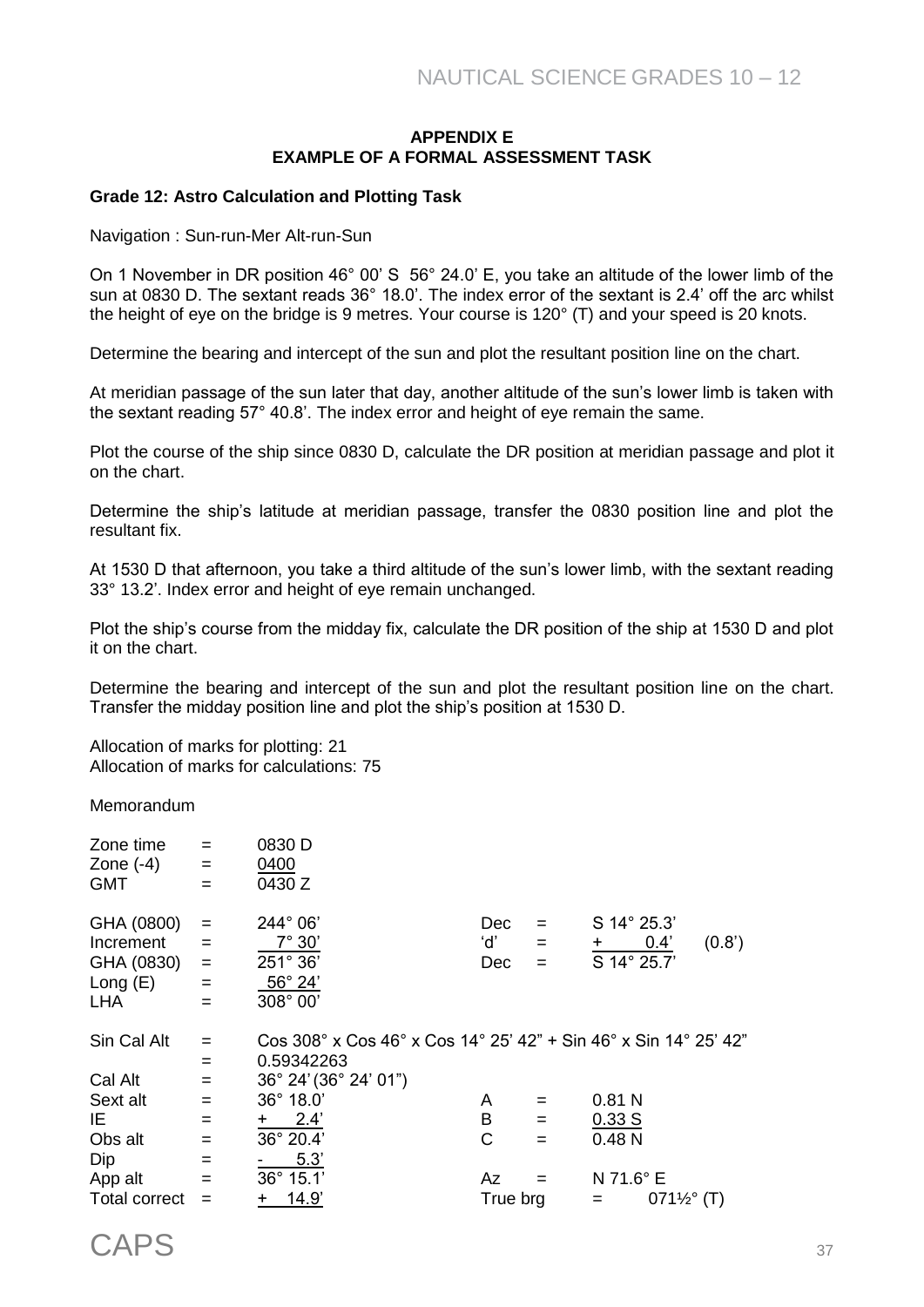# NAUTICAL SCIENCE GRADES 10 – 12

| True alt<br>Cal Alt<br>Intercept<br>LMT mer $pass =$<br>Long $(E)$<br><b>GMT</b><br>Zone $(-4)$<br>Zone time | $=$<br>$=$ $-$<br>$=$<br>$=$<br>$=$<br>$=$<br>$=$ | 36° 30.0'<br>36° 24.0'<br>6.0 miles towards<br>1144<br>0351<br>0753 Z<br>0400<br>1153 D                                          |                          |                   |                              |                                        |                                                                                 |                                                                      |
|--------------------------------------------------------------------------------------------------------------|---------------------------------------------------|----------------------------------------------------------------------------------------------------------------------------------|--------------------------|-------------------|------------------------------|----------------------------------------|---------------------------------------------------------------------------------|----------------------------------------------------------------------|
| DR position at mer pass                                                                                      |                                                   | $=$                                                                                                                              | 46° 32.5' S 57° 45' E    |                   |                              |                                        |                                                                                 |                                                                      |
| Sext alt<br>IE<br>Obs alt<br>Dip<br>App alt<br>Total correct $=$<br>True alt                                 | $=$ $-$<br>$=$<br>$=$ $-$<br>$=$<br>$=$<br>$=$    | $57^{\circ}$ 40.8'<br>$\frac{+}{57^{\circ}} \frac{2.4^{\prime}}{43.2^{\prime}}$<br>$-5.3'$<br>57° 37.9'<br>$+$ 15.5'<br>57°53.4' |                          |                   | Dec<br>d'<br>Dec             | $=$ $-$<br>$=$ $-$<br>$=$ $-$          | S 14° 27.7'<br>$\frac{+}{\text{S}} \frac{0.7^{\circ}}{14^{\circ} 28.4^{\circ}}$ |                                                                      |
| ZX                                                                                                           | $=$                                               | $90^{\circ}$ - $57^{\circ}$ 53.4'                                                                                                |                          |                   |                              |                                        |                                                                                 |                                                                      |
| Dec<br>Latitude                                                                                              | $=$ $-$<br>$=$ $-$<br>$=$                         | $32^{\circ}$ 06.6'<br>14° 28.4'<br>46° 35' S                                                                                     |                          |                   |                              |                                        |                                                                                 |                                                                      |
| Position at 1153 D                                                                                           |                                                   | $=$ $-$                                                                                                                          | 46° 35' S 57° 58.5' E    |                   |                              |                                        |                                                                                 |                                                                      |
| DR position at $1530$ D=                                                                                     |                                                   |                                                                                                                                  | \$&° 11.8' S 59° 31.6' E |                   |                              |                                        |                                                                                 |                                                                      |
| Zone time<br>Zone $(-4)$<br><b>GMT</b>                                                                       | $=$<br>$=$ $-$<br>$=$                             | 1530 D<br>0400<br>1130 Z                                                                                                         |                          |                   |                              |                                        |                                                                                 |                                                                      |
| GHA (0800)<br>Increment<br>GHA (0830)<br>Long $(E)$<br><b>LHA</b>                                            | $=$<br>$=$<br>$=$<br>=<br>$=$<br>$=$<br>$=$       | 349° 06.1<br>$7^\circ 30'$<br>356° 36.1'<br>$\frac{59^{\circ}31.6'}{2}$<br>416° 07.7'<br>360° 00.0'<br>56° 07.7'                 |                          | Dec<br>'d'<br>Dec | $=$ $-$<br>$=$<br>$=$        | S 14° 30.9'<br>$+$ 0.4'<br>S 14° 31.3' |                                                                                 | (0.8')                                                               |
| Sin Cal Alt                                                                                                  | $=$<br>$=$                                        | Sin 14° 31' 18"<br>0.550664217                                                                                                   |                          |                   |                              |                                        |                                                                                 | Cos 56° 07.7' x Cos 47° 11' 48" x Cos 14° 31' 18" + Sin 47° 11' 48"x |
| Cal Alt                                                                                                      | $=$                                               | 33° 24.7'                                                                                                                        | (33° 24' 45")            |                   |                              |                                        |                                                                                 |                                                                      |
| Sext alt<br>IE<br>Obs alt<br>Dip<br>App alt                                                                  | $=$<br>$=$<br>$=$<br>$=$<br>$=$                   | 33° 13.2'<br>$+ 2.4'$<br>33° 15.6'<br>$-$ 5.3'<br>$33^{\circ}$ 10.3'                                                             |                          |                   | A<br>B<br>$\mathsf{C}$<br>Az | $=$<br>$=$<br>$=$                      | 0.72N<br>0.31 S<br>0.41 <sub>N</sub><br>N 74.4° W                               |                                                                      |
| Total correct<br>True alt<br>Cal Alt<br>Intercept                                                            | $=$<br>$=$<br>$=$<br>$=$                          | $+ 14.8'$<br>$33^{\circ} 25.1'$<br>33° 24.7'<br>0.4 miles towards                                                                |                          | True brg          |                              | $=$<br>$=$                             | $285.6^{\circ}$ (T)                                                             |                                                                      |

Position at 1530 D =  $47^{\circ}$  12' S 59° 30.1' E

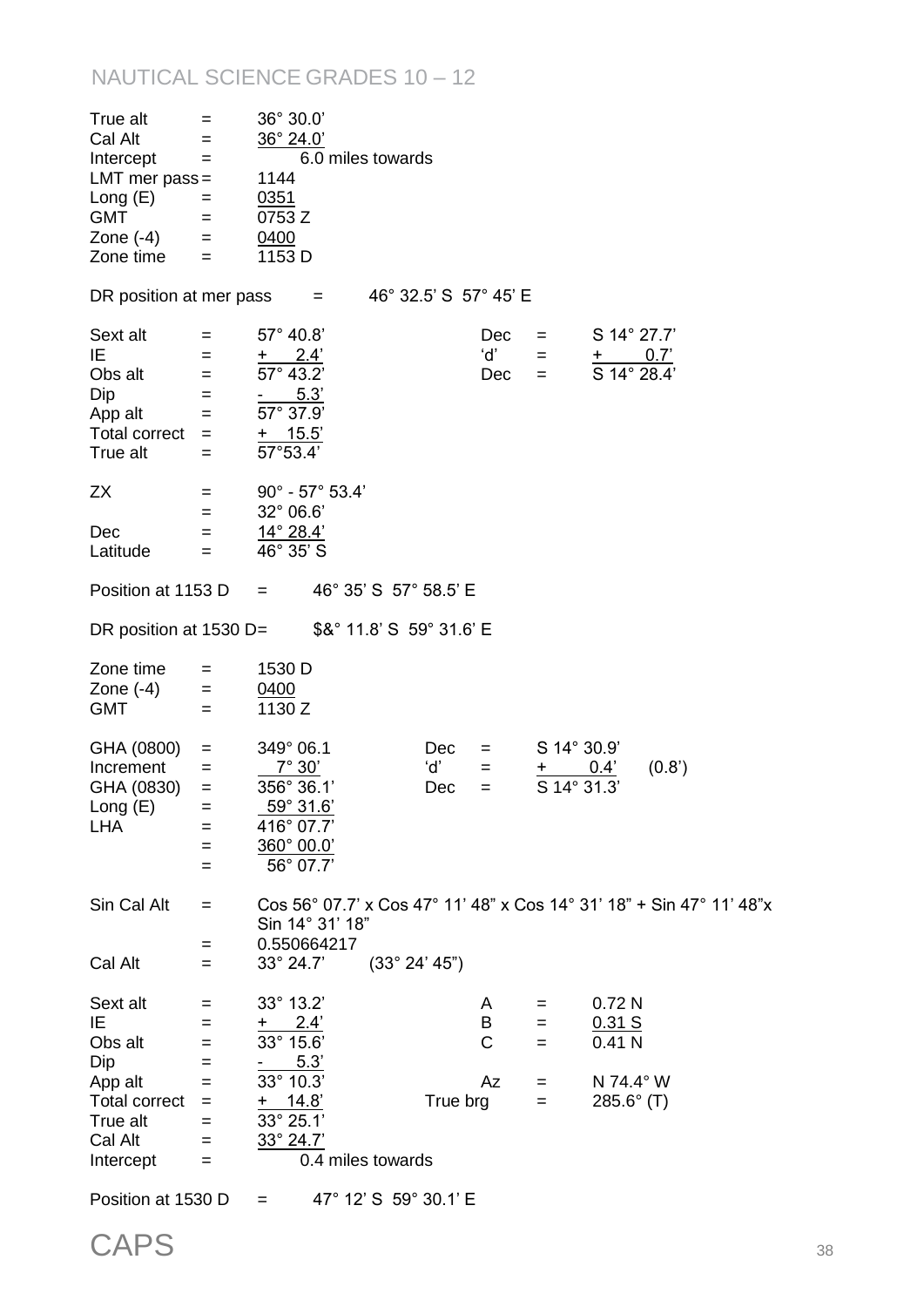#### **APPENDIX F ASSESSMENT TERMINOLOGY** From Department of Education

20 04 06

| <b>TERMINOLOGY</b>                        | <b>EXAMPLES</b>                                                      |
|-------------------------------------------|----------------------------------------------------------------------|
| Types of assessment (X4)                  | Formative assessment, Summative assessment, Baseline                 |
|                                           | assessment and Diagnostic assessment                                 |
| Methods of assessment $-$ <i>i.e.</i> who | Teacher assessment, Self-assessment, Peer assessment and Group       |
| is carrying out the assessment (X4)       | assessment                                                           |
| Methods of collecting evidence            | Observation-based assessment, Test-based assessment and Task-        |
| (X3)                                      | based assessment                                                     |
| Forms of Assessment                       | Assignment, Aural test, Case study, Examinations, Multiple response  |
|                                           | questions, Demonstrations, Role plays, etc.                          |
| Tools for assessing learner               | Rubrics, Rating scales, Checklists, Observation sheets, Marking      |
| performance                               | memoranda, Assessment grids, etc.                                    |
| Recording tools                           | Class list, Mark sheet, Promotion schedule, etc.                     |
| Reporting tools                           | Report card using competence descriptions, Teacher-parent            |
|                                           | interview, Teacher-learner interview, Written comments in learner    |
|                                           | work books, etc.                                                     |
|                                           |                                                                      |
| <b>Assessment:</b>                        | Gathering of evidence to make a judgement or describe the status     |
|                                           | of learning of an individual or group.                               |
|                                           |                                                                      |
| <b>Assessment for learning:</b>           | Formative or diagnostic assessment, which aims to monitor and        |
|                                           | improve the teaching and learning process.                           |
|                                           |                                                                      |
| <b>Assessment of learning:</b>            | Assessment which serves as a basis for documenting the extent        |
|                                           | to which the learner mastered the topics for the unit of study /     |
|                                           | work. Assessment for the purposes of promotion and certification.    |
|                                           |                                                                      |
| <b>Assessment form:</b>                   | Refers to the kind of assessment instrument used in relation to the  |
|                                           | topics. A variety of assessment forms are used to ensure a fair      |
|                                           | assessment process.                                                  |
|                                           |                                                                      |
| <b>Assessment method:</b>                 | Refers to the activity that an assessor engages in, as he/she        |
|                                           | assesses a learner and the learner's work.                           |
|                                           |                                                                      |
| <b>Assessment instrument:</b>             | Refers to the nature of the assessment task or activity given to the |
|                                           | learner to do as well as the relevant criteria used to assess the    |
|                                           |                                                                      |
|                                           | learner's performance.                                               |
|                                           |                                                                      |
| Day-by-day Assessment:                    | It is a problem-solving exercise done in class with clear guidelines |
|                                           | and of specified length. Assignments are less open-ended than        |
|                                           | projects.                                                            |
|                                           |                                                                      |
| <b>Fairness:</b>                          | An assessment should not in any way hinder or advantage a            |
|                                           | learner.                                                             |
|                                           |                                                                      |
| <b>Learner File:</b>                      | Collection of different types of evidence, which relates to work     |
|                                           | being assessed.                                                      |